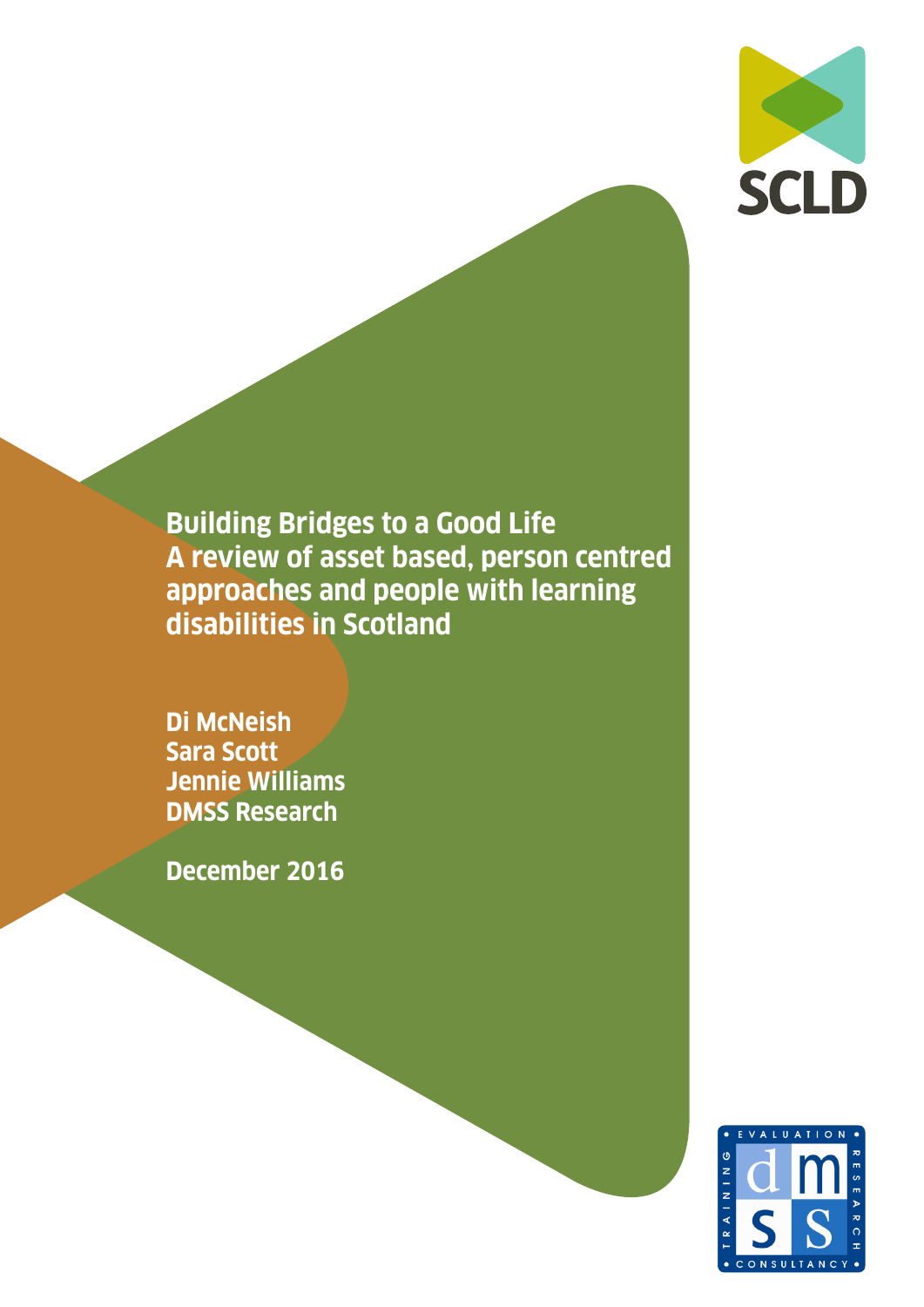# **Acknowledgements**

 $\overline{2}$ 

SCLD and the authors of this report would like to thank the numerous people who so generously shared their thinking and experience.

SCLD would like to thank DMSS for the hard work that has gone into producing this report. You can find out more about DMSS and their work in research and consultancy by visiting their website, www.dmss.co.uk.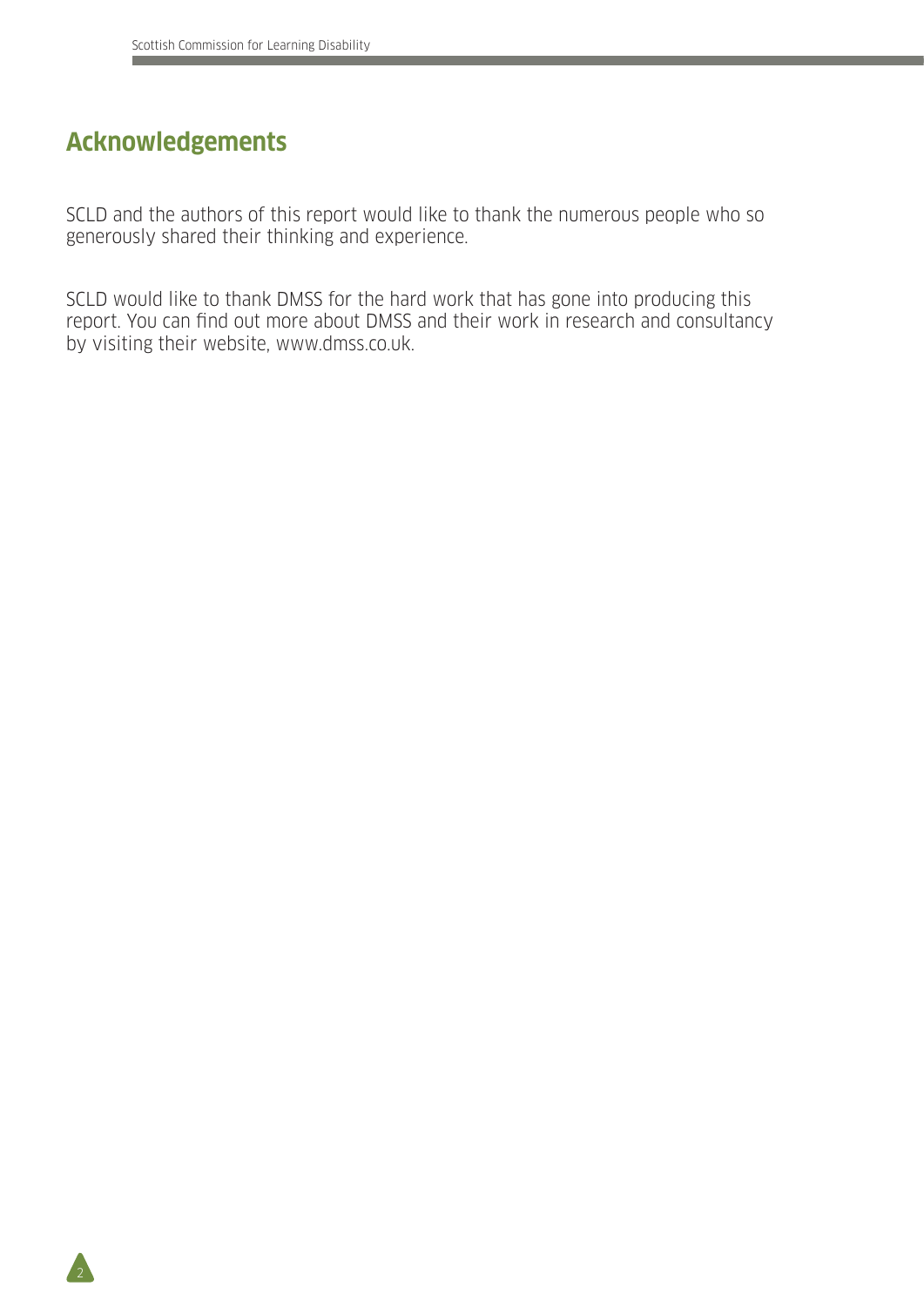|      | <b>Contents</b>                                                                   |    |
|------|-----------------------------------------------------------------------------------|----|
|      | Foreword by Chris Creegan                                                         | 4  |
|      | Preface by Cormac Russell                                                         | 5  |
| 1.   | Introduction                                                                      | 8  |
| 1.1. | Purpose of the review                                                             | 8  |
| 1.2. | Carrying out the review                                                           | 8  |
| 1.3. | Our hypothesis                                                                    | 11 |
| 1.4. | Limitations of this review                                                        | 11 |
| 2.   | What do we mean by asset based approaches?                                        | 11 |
| 2.1. | Definitions and principles of asset based approaches                              | 12 |
| 3.   | The policy and practice context for asset based approaches in Scotland            | 14 |
| 3.1. | Public and community empowerment                                                  | 14 |
| 3.2. | Policy and practice developments for people with learning disabilities            | 15 |
| 3.3. | The lives of people with learning disabilities in Scotland                        | 17 |
| 4.   | An overview of the literature                                                     | 17 |
| 4.1. | Characteristics of the literature                                                 | 18 |
| 4.2. | Characteristics of projects                                                       | 19 |
| 4.3. | Asset based approaches in the context of learning disabilities                    | 19 |
| 4.4. | Links between asset based working and other paradigms                             | 24 |
| 4.5. | Evidence of the benefits of asset based approaches                                | 26 |
| 5.   | Asset based approaches and people with learning disabilities in Scotland          | 28 |
| 5.1. | How people understand asset based approaches                                      | 28 |
| 5.2. | Asset based approaches with people who have interests, skills and talents         | 33 |
| 5.3. | Asset based approaches with people who work or volunteer                          | 37 |
| 5.4. | Asset based approaches for people who use support                                 | 41 |
| 5.5. | Asset based working with people as part of communities                            | 49 |
| 5.6. | Asset based approaches with people as citizens and political actors               | 63 |
| 6.   | Conclusions                                                                       | 68 |
| 6.1. | What does 'asset based approaches' mean?                                          | 68 |
| 6.2. | What is the evidence of impact?                                                   | 68 |
| 6.3. | How do asset based approaches fit within the context of learning disabilities?    | 69 |
| 6.4. | Can services be asset based?                                                      | 69 |
| 6.5. | What are the necessary conditions for asset based approaches?                     | 70 |
| 6.6. | So is there potential to join up the thinking about choice and control for people |    |
|      | with learning disability with principles of asset based working?                  | 71 |
|      | References                                                                        | 72 |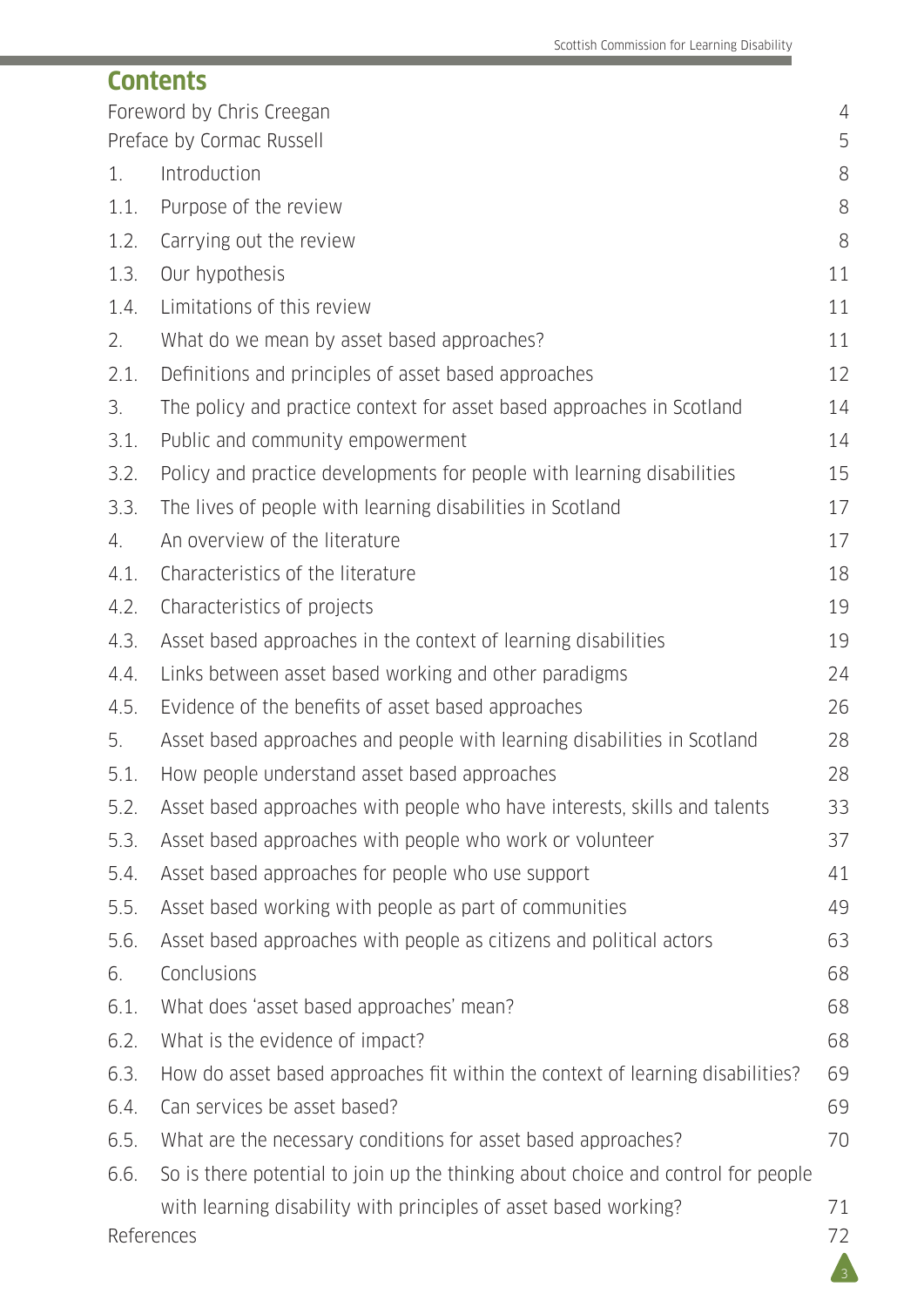# **Foreword**



The Scottish Government wants to improve the lives of people with learning disabilities. This report is one of a series commissioned by the Scottish

Commission for Learning Disability on behalf of the Scottish Government to understand how we can achieve that ambition.

Scotland's learning disability strategy, The keys to life, seeks to improve the quality of life for people with learning disabilities so that they live longer healthier lives, participate fully in all aspects of society and prosper as individuals.

People with learning disabilities need greater choice and control and the opportunity to lead independent lives and be active citizens.

This vision echoes one of the key priorities in the Christie Commission's report on the future delivery of public services.

Working closely with individuals and communities to understand their needs, maximise talents and resources, support self-reliance, and build resilience

This is what taking an asset based approach means. Too often in the past an emphasis on the inequalities experienced by people with learning disabilities has had the unintended consequence of focusing on deficits rather than assets.

Deficits are real and can't be wished away. But it is by focusing on the assets of individuals, families and communities that we can support people with learning disabilities to realise their true potential.

We hope that this report can help us make that happen.

 **Chris Creegan** Chief Executive, SCLD Chan GCBEFor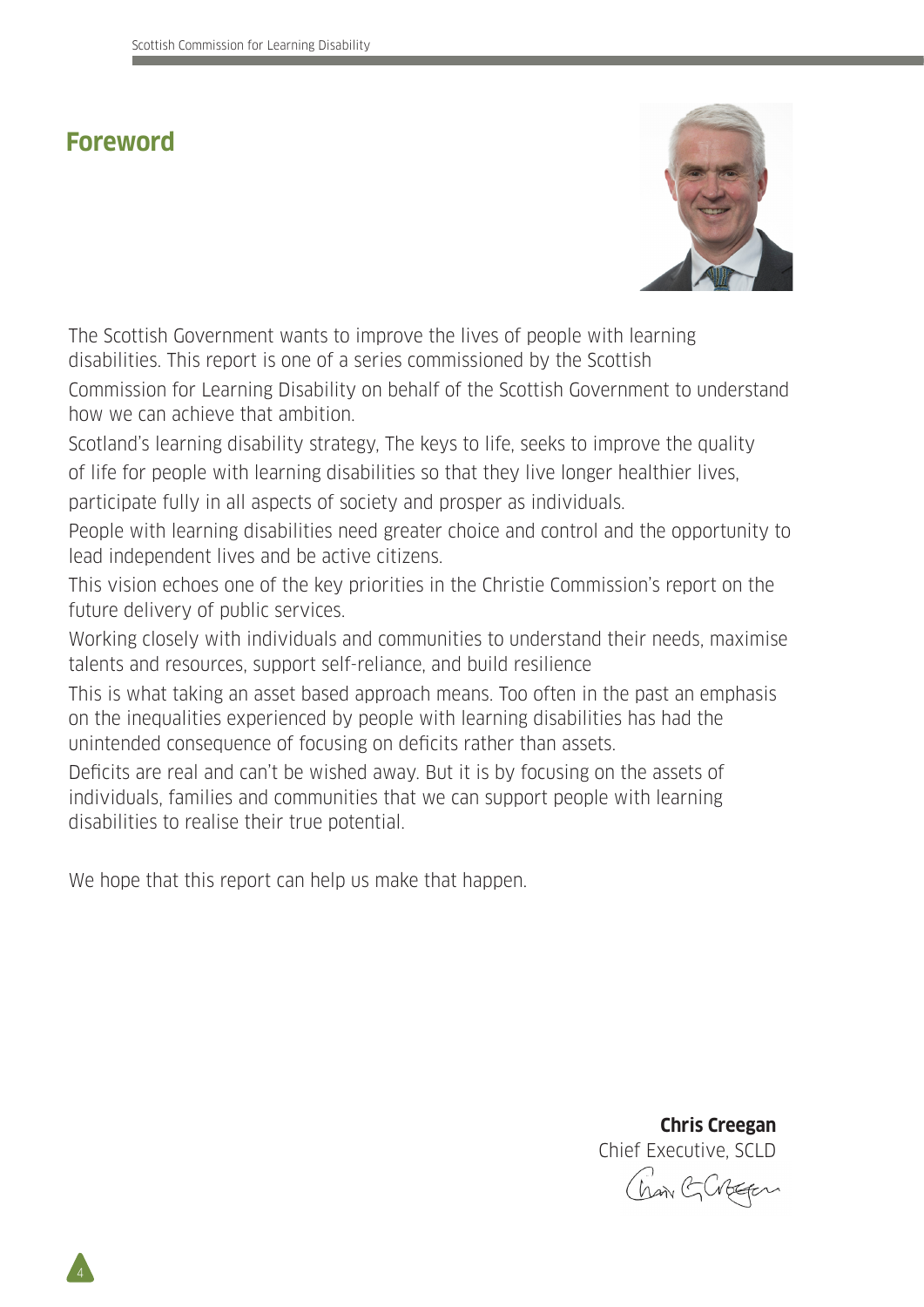# **Preface by Cormac Russell**

The essence of the Asset-Based Community Development (ABCD) message is that people, regardless of their labels, want a life not a service so that they can experience the sweet taste of unforced and unpaid acceptance. Moreover, it is clear that, such acceptance is found beyond institutions and in interconnected/interdependence in community life. Sadly, interdependence is not the norm for many, even for those living independently in neighbourhoods. The question in our work (Nurture Development) has therefore become less about person-centred planning in its own right and more about growing hospitable communities from inside out, with person-centred practice embedded in the effort alongside community building. We are interested in building a culture of inclusion at a neighbourhood scale, and moving beyond a siloed approach that focuses almost exclusively on people with a learning disability.

One of the greatest challenges in working with communities and agencies is in supporting the growth of hospitality that is 'of' the people (involving the gifts of all people). Still much of the community development practices in relation to 'disability' that we see on the ground continues to be done 'to', 'for', or 'with' people, and very little is done in a truly citizen led way.

Below is a table, originally developed by Dan Duncan and subsequently further developed by me, which begins to set out the very real difference between an ABCD approach and a traditional deficit approach.

In Scotland, some continue to assume that ABCD is just a different way of delivering services. Some see it as a cheaper way to do so, while others are drawn to the ideology of helping people do things for themselves and each other. I am firmly of the belief that we should be coming alongside those who are committed to growing inclusion from inside out and in a total place-based way. This, to my mind, is the next chapter in the ABCD story in Scotland, and it will require stewardship and investment from all single issue groups for whom community building is an essential element in their change journey.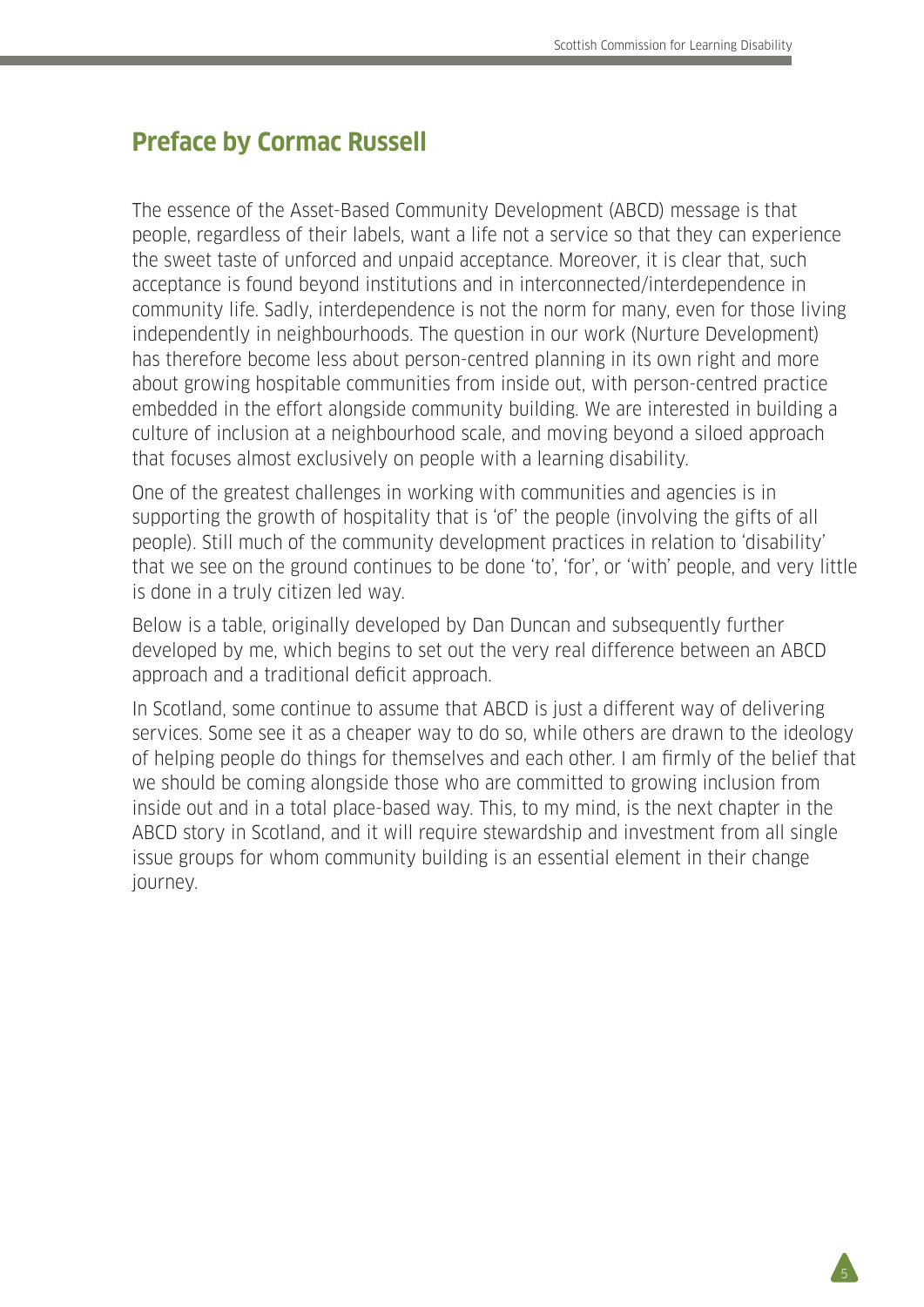|                               | Needs/Deflicit-Based                                                                                                | <b>Asset-Based</b>                                                                                                                                                                                                               |
|-------------------------------|---------------------------------------------------------------------------------------------------------------------|----------------------------------------------------------------------------------------------------------------------------------------------------------------------------------------------------------------------------------|
| <b>Purpose</b>                | Charging community through increased services.                                                                      | Changing community through citizen involvement.                                                                                                                                                                                  |
| <b>Method</b>                 | Institutional reform = better programms                                                                             | Citizen-centered production=more independence.                                                                                                                                                                                   |
| <b>Accountability</b>         | Leaders are proffessional staff.<br>Accountable to institutional stakeholders.                                      | Leaders are widely circles of citizens action and participation.<br>Accountable to the community.                                                                                                                                |
| Significance of<br>assets     | Assets are system inputs.<br>Asset mapping is data collection.                                                      | Assets are anything that builds community relationships<br>between people, their ecology and the local economy to be<br>discovered and connected.<br>Asset mapping is self realisation and relational leadership<br>development. |
| <b>Production</b><br>resource | Money is the key resource.<br>Falls apart without money.                                                            | Relationships are the key resource.<br>Falls apart when money becomes the focus.                                                                                                                                                 |
| <b>Operating</b><br>challenge | How do we get citizens involved?                                                                                    | How do we, 'the local community,. channel and build on all<br>this citizen participation?                                                                                                                                        |
| System dynamic                | Tends to spread itself thinner over time.                                                                           | Tends to snowhall over time                                                                                                                                                                                                      |
| <b>Evalution</b>              | Success is service outcomes, measured mostly by<br>institutional stakeholders.                                      | Success is capacity, measured mostly by relationships.                                                                                                                                                                           |
| <b>Development</b>            | Money, programmes (high cost inputs), are invested<br>with the expectation that development outputs will<br>emerge. | Community building enables approriate external inverstment.                                                                                                                                                                      |

ABCD is about the good life, it is not about services; it is about community building. In practice, this means the learning disability movement in Scotland advocating for a number of quite significant shifts in the way that the inclusion movement may be going:

- 1. Recognise that the pursuit of clients and the pursuit of citizens are competing enterprises. Much of the practice I see in Scotland revolves around the relationship between clients and services. The progressives are trying to use their institutional resources to narrow the gap between people's dreams for their lives and activities in the community, but few are actually supporting the community to receive that person's gifts.
- 2. Recognise that for the most part no real resource is going into working in a placebased way. For the most part, current supports revolve around the person and their view of a good life, as they should, but this only addresses one side of the challenge: the need and right for a person to have a life of their own choosing. The other side of the challenge is that to have those needs for belonging met, there needs to be a community there to receive their gifts. There is a real danger unless the community building work is done at this (street) level, we could be building bridges into 'nowhere', or the 'usual', set of activities. Of course personcentred work and circles work is of central importance, as are projects such as Keyring, and Community Catalyst, but I contend the missing link is place-based community building. If the learning disability movement joined with other movements to advocate for a place-based approach across Scotland, the impact would be transformational.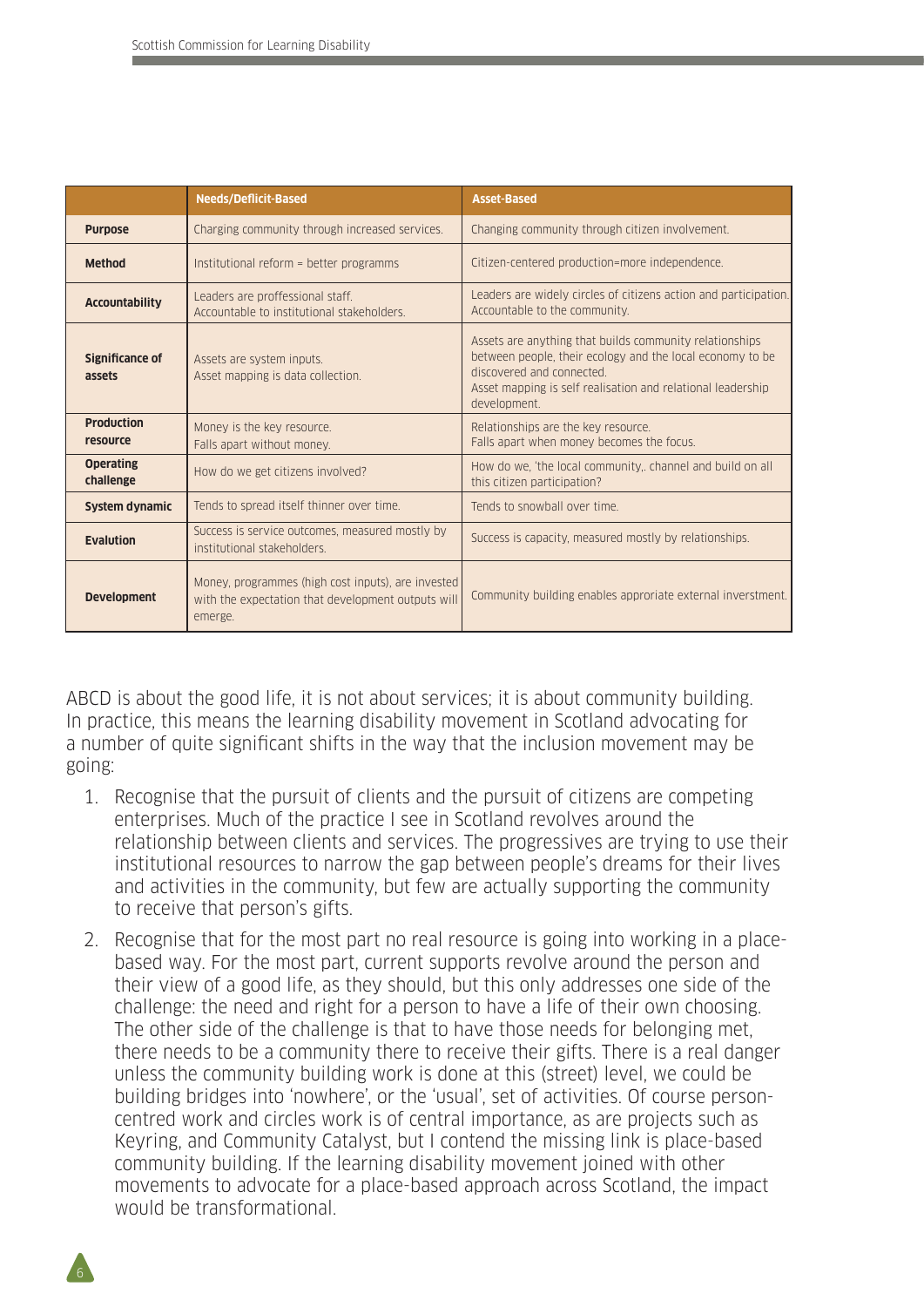Being ready to use your organisational resources to build community, instead of institutional prowess, client numbers, or revenue, involves making visible, through action, at least five commitments:

- 1. Exclusively focus on development not relief. If the development is done well and from inside out, then positive, enduring and proportionate relief will follow.
- 2. Be values heavy and issues light inside and outside your organisation. Start by valuing the gifts of your employees and they will value the gifts of the people they serve.
- 3. Organise your systems the way people organise their lives; do not expect people to organise their lives the way you organise your systems. Make your focus the reduction of dependency on systems and programmes in preference for the increase of interdependency in community life outside of 'service-land'.
- 4. Bringing people together across difference in ways and places that support them to build dense and enduring places of welcome and collective efficacy.
- 5. Be clear about what you are not going to do to be helpful. In other words, believe that ordinary people organised collectively are the best inventors of a better future. Therefore, be curious as to how you can serve and support that invention, not be a proxy for it; learn to lead by stepping back.

This orientation will reduce staff burnout, increase relevance and contribution to community life and citizenship. If you fit those five ways to organisational wellbeing you are, in effect most likely, supporting ABCD, even if you do not use the jargon.

More importantly, you are acting as an acolyte to community building endeavours and priorities, and not as the high priests of a passive flock. Alongside active citizens in local communities, civic professionals who uphold these practices are co-creating and enlarging citizen-centred democracy, and consequentially stemming the tide of technocracy that drowns it.

Shifting in this direction is going to demand a significant process of development within organisations, but also in families and across society in general.

In concluding this short reflection, I would say, that despite the challenges, there is real cause for hope that in Scotland the balance between the provision of person-centred care and community building will be struck, and that more people will be celebrated for their gifts, and experience the sweet taste of unforced and unpaid acceptance.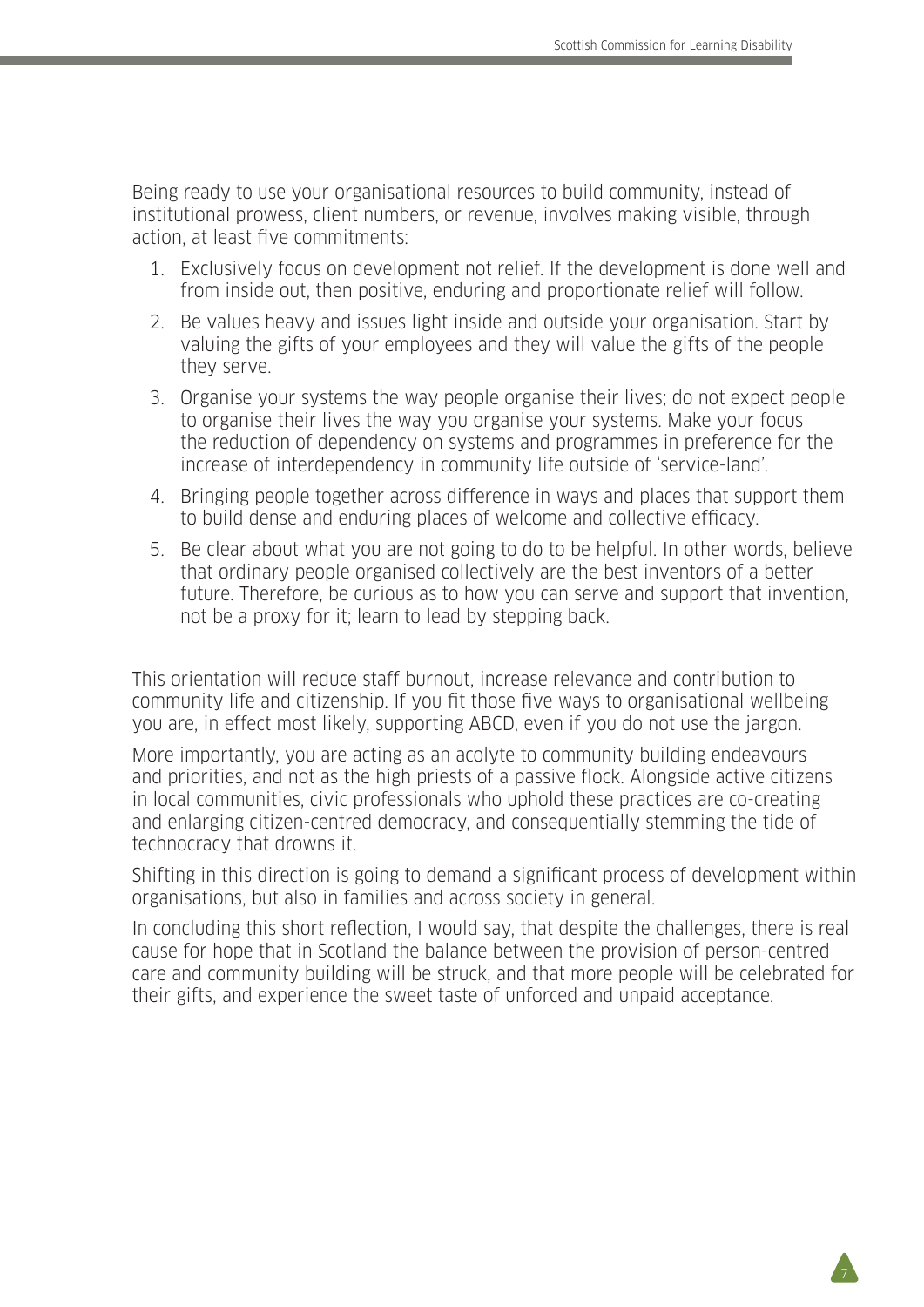# **1. Introduction**

The last decade has seen a growing recognition of the rights of people with learning disabilities to enjoy a 'good life' with choice about what that means to them and control over how they live it. There has been a move away from providing services to and for people, towards people deciding for themselves how they want to live and having control over the resources they need.

During the same period, at community level, there has been growing interest in placebased development underpinned by asset based principles: moving away from seeing areas in terms of their needs and deficits towards viewing communities and people who live in them as resources, capable of creating their own solutions and opportunities.

On the face of it, there seems to be much in common between these two agendas. Both emphasise control, choice and a transfer of power from those who have traditionally made decisions about people's lives and communities to people and communities themselves. So is there potential to join up the thinking about choice and control for people with learning disability with principles of asset based working? This report considers that question.

### **1.1. Purpose of the review**

This review was commissioned to consider the efficacy of asset based approaches for people with learning disabilities and to evidence the impact these approaches can have on people's lives.

The specific objectives were:

- To clarify the definitions and core principles of asset based approaches.
- To review the evidence for such approaches and how they may be applied to people with learning disabilities.
- To identify and engage with those practicing asset based approaches in Scotland in relation to learning disability.
- To produce a map of asset based practice approaches in Scotland.
- To identify good practice from a range of perspectives, including qualitative input from people with lived experience of learning disability.
- To provide an overall assessment of the efficacy of this approach with this population including a summary of gaps and challenges.
- To highlight policy and practice implications, particularly for the learning disability strategy, its implementation framework and any cross policy benefits.

## **1.2. Carrying out the review**

8

Our approach has combined the following elements of work:

### **a) A desk based review of current evidence, policy and practice**

We started with a review of what is known about asset based approaches and their application to learning disabilities based on a search of current literature, including 'grey' policy and practice literature. The purpose of this was to: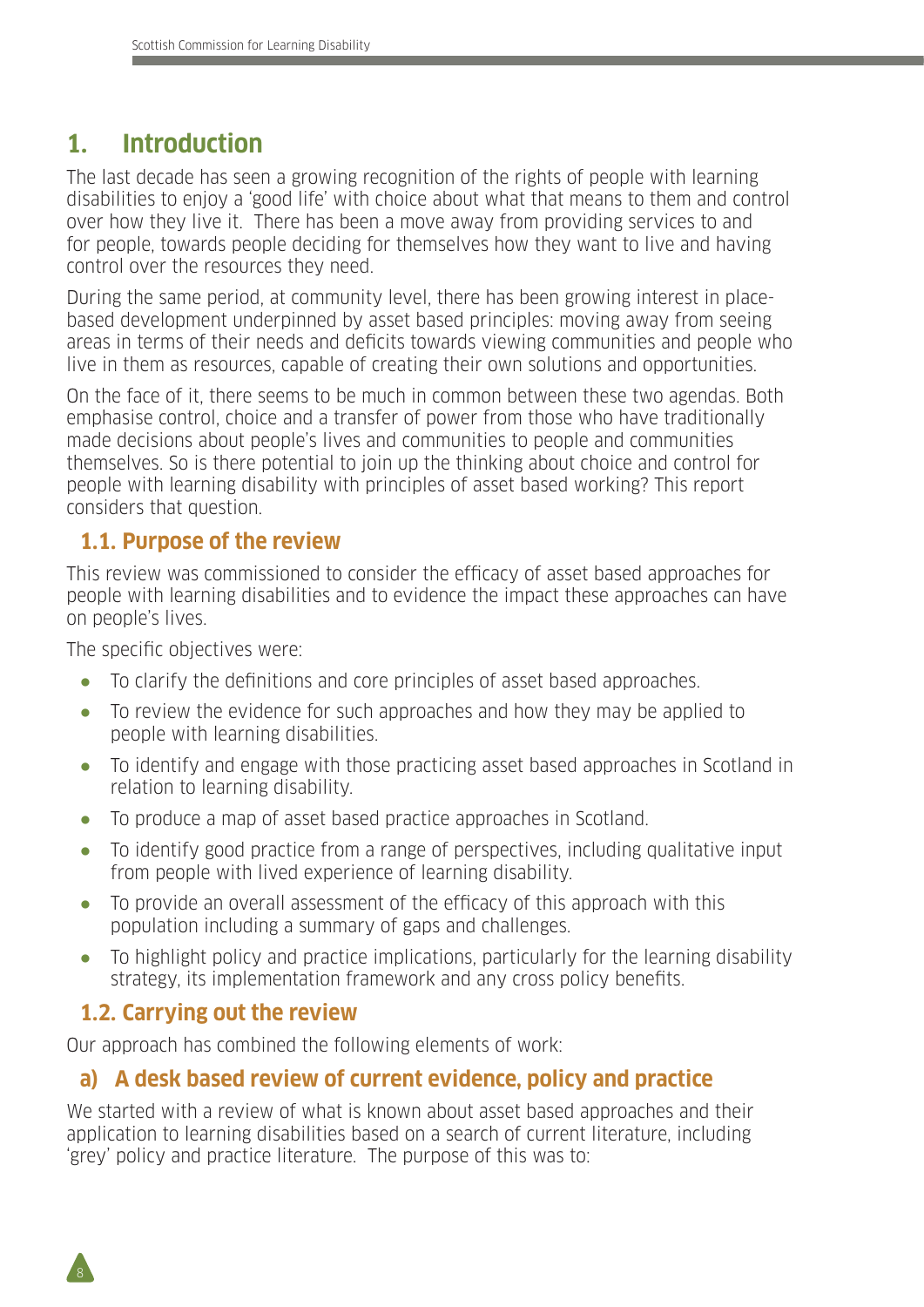- Identify current definitions and underlying principles of asset based approaches.
- Scope the extent to which these have been applied to learning disabilities.
- Identify and review any evaluations of these approaches.
- Identify any accounts of how these have been implemented in practice and any potential learning that can be derived from these.

### **b) Key informant interviews**

We have conducted 40 interviews with a range of informants, starting with people well known in the field of asset based working and extending to individuals and organisations identified as applying these approaches to learning disabilities in Scotland. We generated an initial list in conjunction with the Scottish Commission for Learning Disability (SCLD) and then used a 'snowballing' approach to identify a wider range of informants. We were greatly assisted by the Scottish Community Development Centre (SCDC) who circulated our call for information via the Co-production Network and each person we interviewed was asked to identify others they thought might be working in this way. We made contact by email and the majority of interviews were conducted by phone. These interviews were used to:

- Gather intelligence on the current use of asset based approaches, working definitions and underlying principles.
- Obtain views on how these approaches may be or are being applied to learning disabilities.
- Identify any examples of projects believed to be applying asset based working and involving people with learning disabilities.
- Obtain people's views on the impact of such work.

In addition to talking to people about their work, we also gathered relevant documentation from projects describing what they do, how their approaches have been implemented and any formal or informal evaluation or feedback they have obtained. We also reviewed the websites of relevant organisations to collate further information.

### **c) A consultation workshop**

A consultation workshop was held involving some of the organisations identified through the key informant interviews as working in asset based ways with people with learning disabilities. Ten people participated in this workshop in order to:

- Share the principles underpinning asset based working for people with learning disabilities.
- Discuss the connections between asset based approaches and related ways of working, such as local area co-ordination.
- Share any examples of such approaches being implemented in practice including examples which have not previously been 'branded' as asset based approaches but which are consistent with their principles.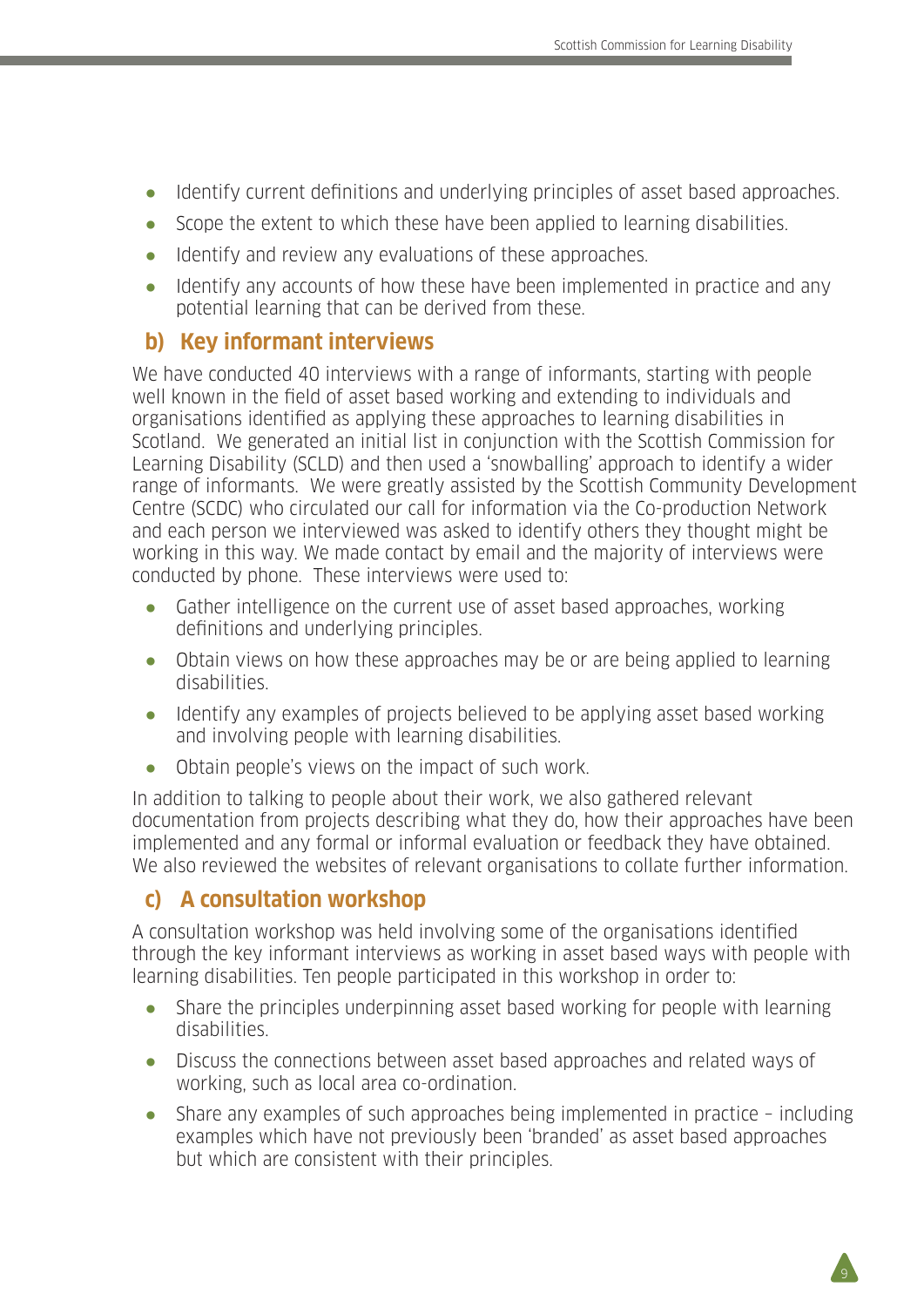$10<sup>1</sup>$ 

- Share learning and perspectives on the potential benefits of these approaches and any challenges anticipated.
- Share perspectives from a range of stakeholders including people with learning disabilities themselves.

#### **d) Mapping asset based approaches with people with learning disabilities across Scotland**

All the above elements of work have contributed to identifying and understanding asset based approaches involving people with learning disabilities across Scotland. In developing the mapping, we sought to capture examples of projects applying the principles of asset based working; including those who do not necessarily use the terminology 'asset based'. The purpose of this mapping was to:

- Provide information on the extent to which asset based approaches are being implemented, how and where.
- Identify any 'hot spots' where asset based approaches appear to be getting embedded and 'cold spots' where these approaches appear to be absent.
- Identify the range of approaches including those working primarily with individuals, with groups and with the wider community.
- Identify potential examples of good practice to describe in more detail as case studies.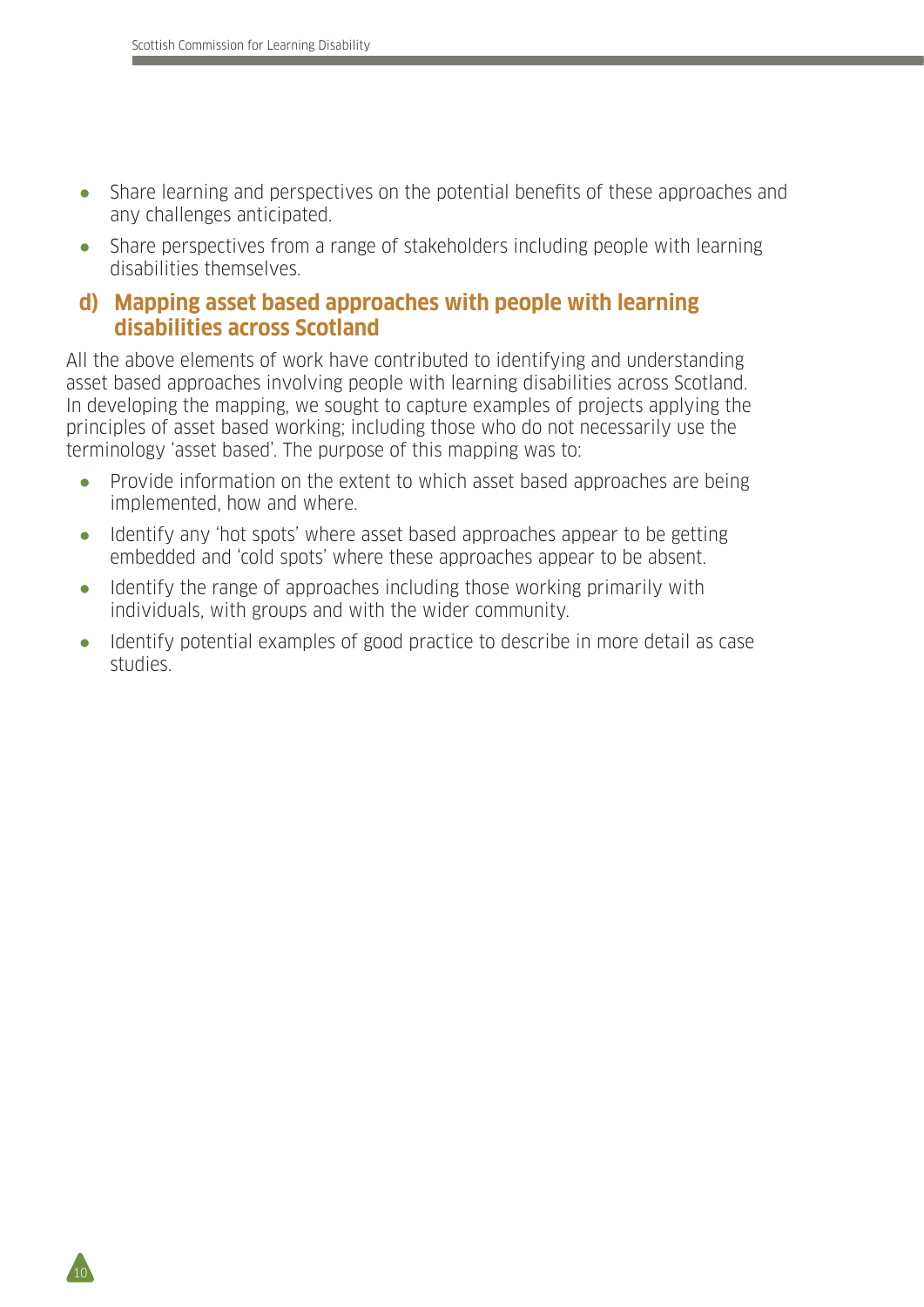## **1.3. Our hypothesis**

The discourse of asset based approaches has its origins in community development. The terminology of asset based working is less common in the learning disability field. Indeed, our literature review found almost no reference to people with learning disabilities in written descriptions of asset based projects and we did not find any accounts of projects with learning disabilities as the main focus. That does not mean that people with learning disabilities have not been involved in these community based projects; it is just that we do not know whether that is the case from existing literature.

We therefore approached this review with two 'hypotheses':

- 1. Some place-based initiatives using an asset based approach will involve people with learning disabilities as members of their local communities; but there are likely to be challenges in identifying them because neighbourhood projects may not collect information about the people involved.
- 2. Some learning disability focused initiatives will be using asset based approaches; but there are likely to be challenges in identifying them because learning disability projects may not use the language of 'assets' to describe what they do.

We therefore decided to seek examples from both the broader community development field as well as from specialist learning disability organisations; and we also spoke to people whose work includes people with learning disabilities alongside others. Narrowing the focus to just learning disability organisations would, in our view, have missed the point. But the broader focus brought challenges due to the sheer number of potentially relevant sources of information; which brings us on to the limitations of this work.

#### **1.4. Limitations of this review**

This review was carried out within a tight timescale between November 2015 and March 2016. During that period, we identified a substantial number of initiatives that could be described as 'asset based' which are incorporated into our mapping. However, in the time available we were unable to be entirely comprehensive in our approach and we will inevitably have missed some excellent examples. Given the rapidly changing context of learning disabilities in Scotland there will also be new initiatives emerging all the time; as well as some that are getting lost due to funding changes. This review should therefore be viewed as just one contribution to the debate about asset based approaches and people with learning disabilities, and the mapping as one source of information about how these are being implemented in some areas.

## **2. What do we mean by asset based approaches?**

Asset based approaches originated in the field of community development, initially in the United States (Kramer, Amos et al.2012) and offer a positive way of thinking about and responding to communities, especially those traditionally labelled as deprived, disadvantaged or challenging. Instead of being preoccupied by deficits, needs and difficulties, an asset based approach focuses on strengths and capacities. In his preface to this review, Cormac Russell sets out the key differences between asset based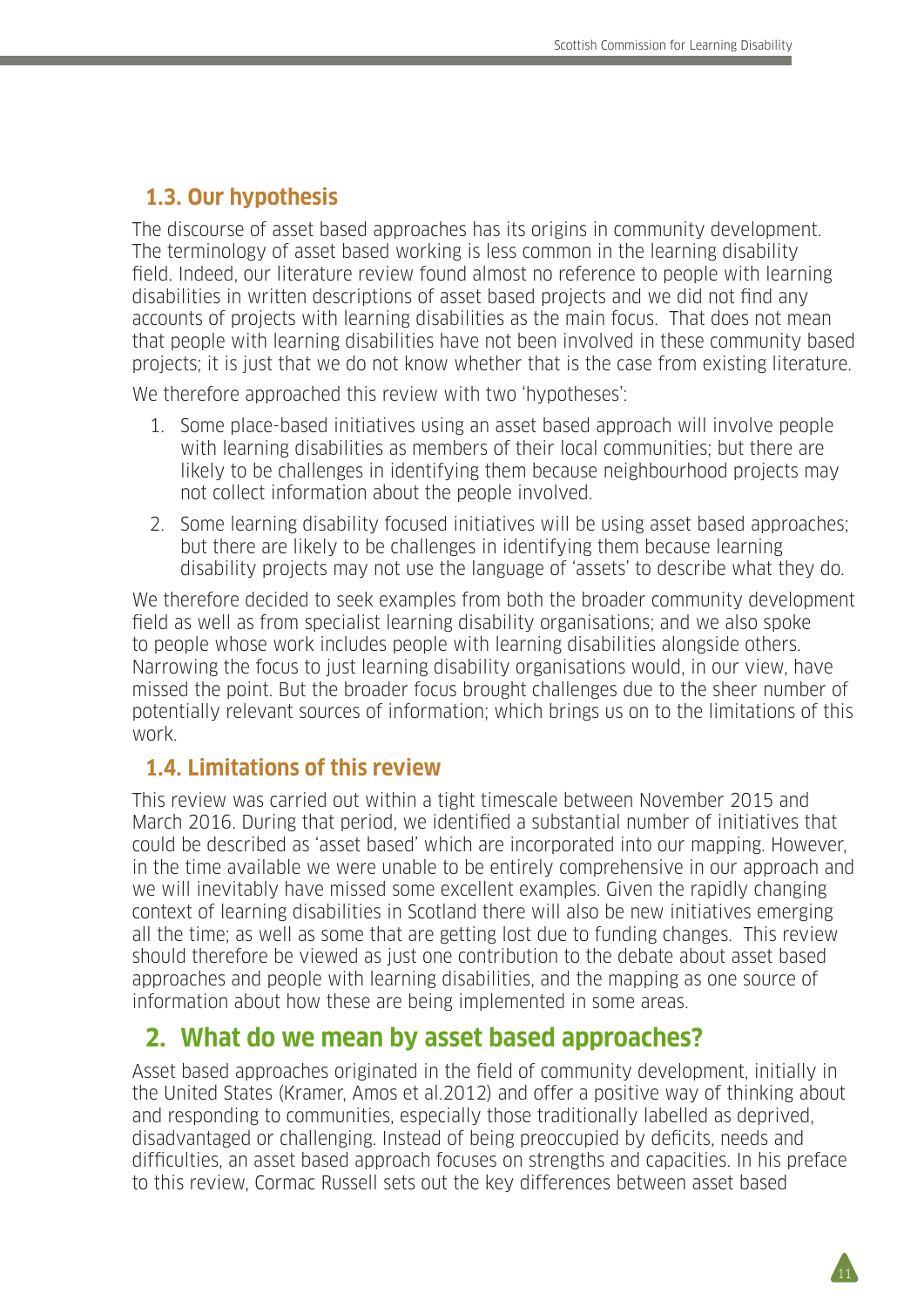approaches and deficit based models (see page 5).

In recent years, the assets discourse has been influencing thinking in Scotland, not only about community development specifically, but also in relation to health and public sector reforms (Friedli 2013; Glasgow Centre for Population Health 2013; Health Foundation 2015).

There is a distinction to be made between asset based community development (ABCD) and what can be broadly termed asset based approaches. Asset based community development is a distinct place-based approach pioneered by Kretzmann and McKnight (1993) and associated with a number of associated tools and methods (such as asset mapping). The term 'asset based approaches' encompasses quite a broad range of different ways of working - with individuals, groups and organisations as well as neighbourhoods.

It is this broader understanding that this paper focusses on.

12

#### **2.1. Definitions and principles of asset based approaches**

There are a number of definitions of asset based approaches such as this one provided by NHS Scotland (2011:2):

"An asset-based approach is one which seeks positively to mobilise the assets, capacities or resources available to individuals and communities which could enable them to gain more control over their lives and circumstances."

On their website, the Scottish Community Development Centre (SCDC: 2015) describe asset based approaches as:

"…concerned with facilitating people and communities to come together to achieve positive change using their own knowledge, skills and lived experience of the issues they encounter in their own lives. They recognise that positive health and social outcomes will not be achieved by maintaining a 'doing to' culture, and recognise that meaningful social change will only occur when people and communities have the opportunities and facility to control and manage their own futures. In community development terms, assets based approaches recognise and build on a combination of the human, social and physical capital that exists within local communities."

Although there are these broad definitions of asset based approaches, from our review of literature and discussions with key informants, it has become clear that there is no one single model. Advocates of such approaches are clear that there is no 'off the shelf' set of practices that can be adopted; rather, they emphasise the importance of values and principles. As one of our informants pointed out:

"Asset based approaches are forms of engagement and relationship building that enable strengths, capacities and abilities to be identified and developed for positive outcomes, and therefore by recognising the value and contribution that individual people have to offer, these principles can be applied in any setting. But even the term 'approach' is a bit of a misnomer – it implies that there's an off the shelf model when it's more about the way people work together – it's values based and should be relevant to everyone including people with learning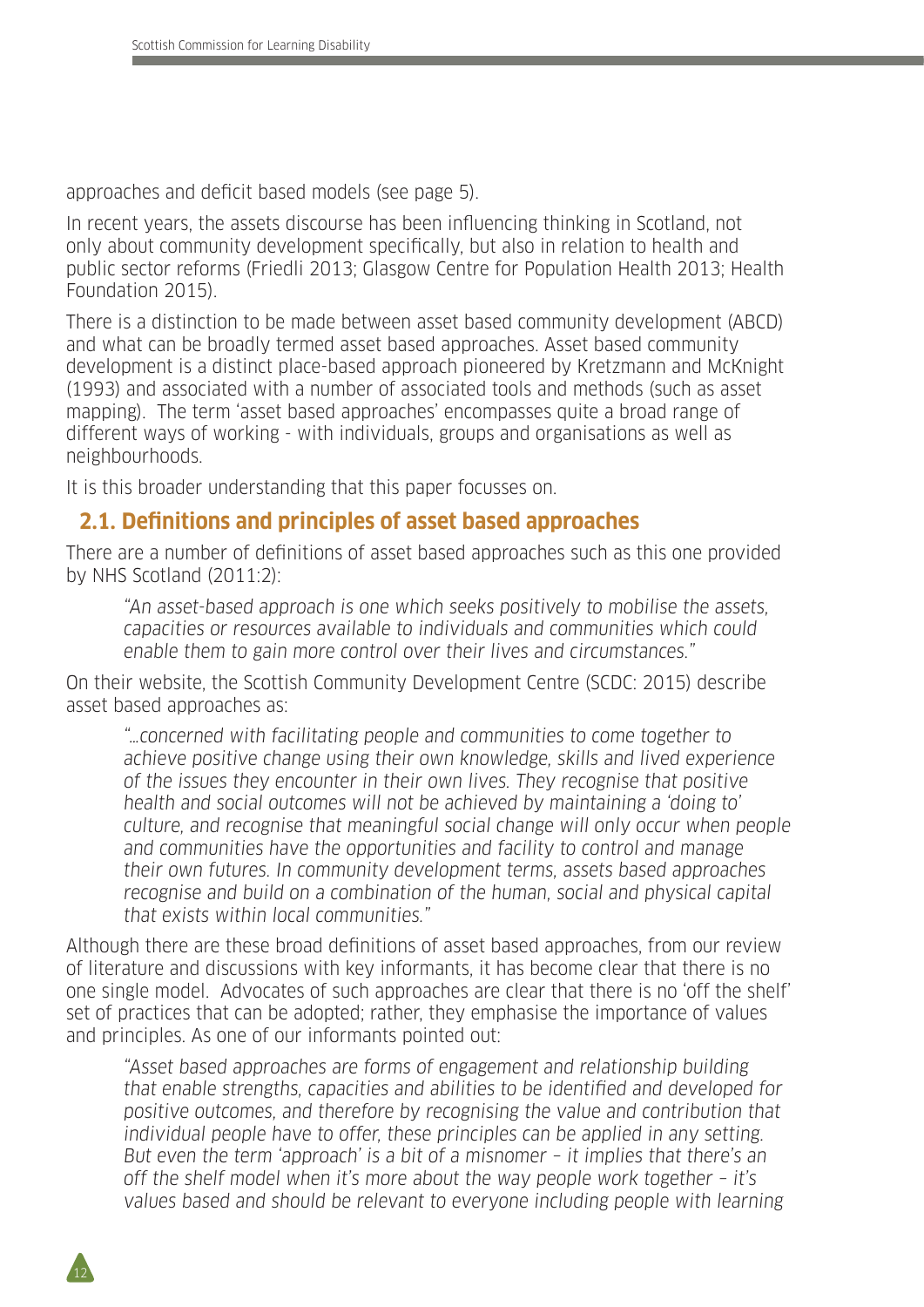disabilities. There's a spectrum of activity so people may be doing some of it but not all of it – but there should be a golden thread of values.

People have tried to create something called a 'model' when it hasn't been a model. A whole range of approaches can be called asset based or apply some of the principles. The key elements are that they are bottom up – citizen led and they focus on the gifts that people bring rather than their vulnerabilities."

Most examples of asset based working that can be found in the literature derived from the community development field and are therefore 'place-based'; focused on a particular community or neighbourhood. However, there are also definitions which suggest that the principles of asset based approaches can be applied not only to neighbourhoods, but to groups of people, communities of interest, and to individuals. For example, a recent report from the Glasgow Centre for Population Health (2015:15) sums up asset based approaches as follows:

"Essentially, asset based approaches are about recognising and making the most of people's strengths. To do so requires a shift in focus from defining people in terms of what they do not have (their needs) to what they do (their assets). This way of working is also about acknowledging that communities and individuals often labelled deprived may be rich in relationships, resourcefulness and social and personal assets. Working in an asset based way enables people to become better connected with each other and encourages a spirit of co-operation, mutual support and caring for one another so that people can be in control of their lives. As confidence and self-esteem grow in individuals and neighbours, trust, support and community cohesion are built."

Several writers have provided sets of principles for asset based approaches. In the UK, these often derive from the work of Foot and Hopkins (2010), as below:

#### **Principles of asset based approaches**

- Instead of starting with the problems, start with what is working and what people care about.
- Working with people "doing with", rather than "doing to".
- Helping people to identify and focus the assets and strengths within themselves and their communities, supporting them to make sustainable improvements in their lives.
- Supporting people to make changes for the better by enhancing skills for resilience, relationships, knowledge and self-esteem.
- Support for building mutually supportive networks which help people make sense of their environments and take control of their lives.

13

Shifting control over the design/development of actions from the state to individual and communities.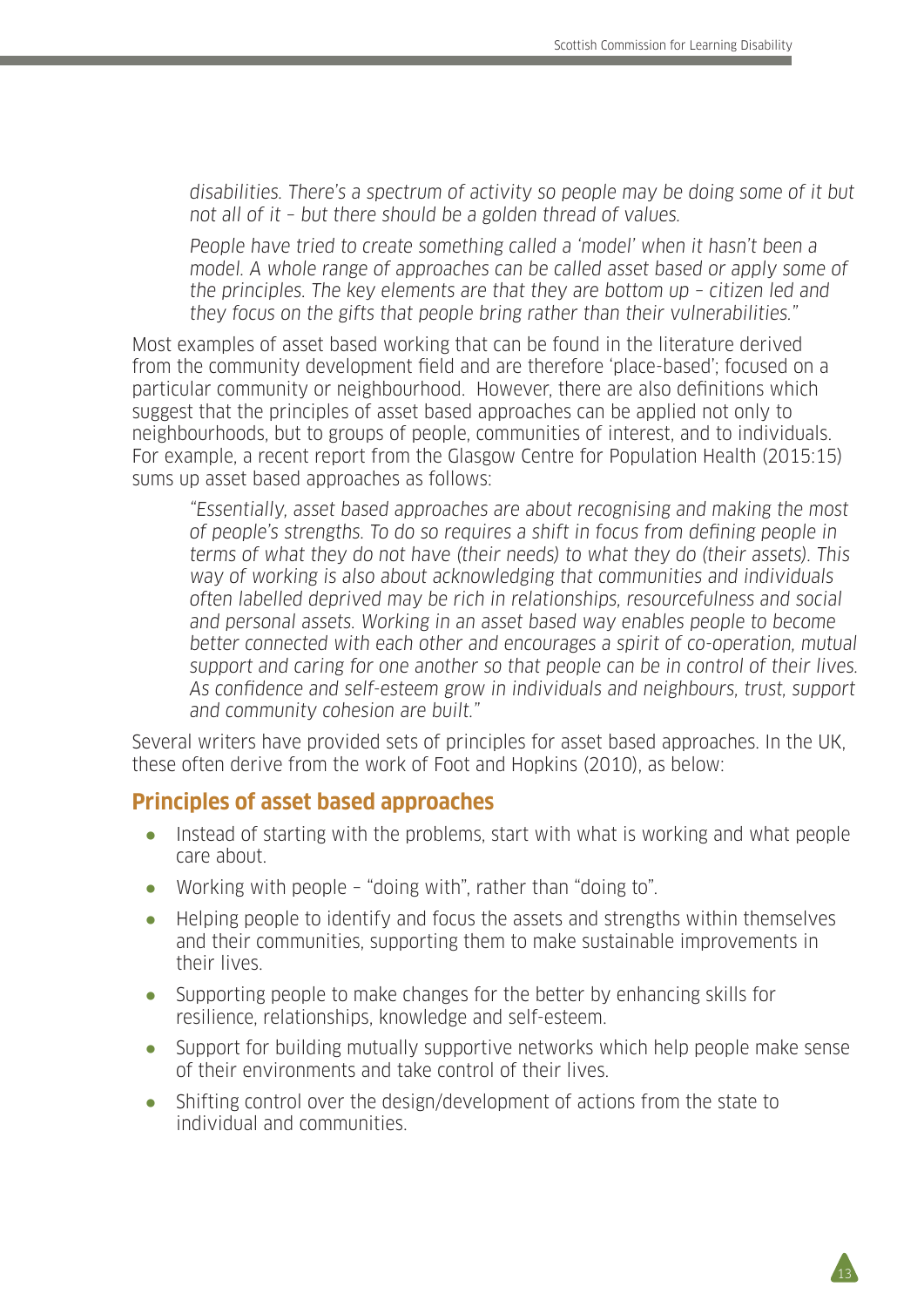# **3. The policy and practice context for asset based approaches in Scotland**

There are a number of policy drivers which are contributing to asset based approaches becoming increasingly popular. These include the following:

### **3.1. Public and community empowerment**

There is a general policy drive towards greater public and community empowerment. This is linked to a growing recognition that, in many respects, traditional approaches to public services and initiatives to regenerate communities have been slow to deliver changes in health and social inequalities. These concerns were considered by the Christie Commission on the Future Delivery of Public Services which published its report in June 2011. A key theme in the Christie report was the reality of financial austerity and the need to do things differently within ever tighter budgets. A central message was that policy makers and planners needed both to do things better and do things more efficiently. Harnessing the capacities of communities was one means of doing this and although the Christie report did not specifically use the term 'asset based', many of its recommendations for system reform were consistent with asset based principles. For example, the review suggested that more positive approaches to public services reflect the following features:

- They are grounded in people's lives; helping them contribute socially and economically and to be whom they want to be.
- Communities and services work together to decide what needs to be done, and how it is going to be done; so that services fit people's needs, rather than the other way round.
- Best use is made of all the resources available, building the capacity of all those involved.
- They take a long-term view, anticipating and preventing problems wherever possible; saving human and financial costs over the longer term.
- Front-line staff seek solutions actively with a 'can-do' attitude, empowered by managers and leaders.
- The essential authority of people and their communities is acknowledged.

The similarities between the above features as recommended by Christie and the principles of asset based working are quite striking.

More recently, the Community Empowerment Act, 2015 aims to empower community bodies through the ownership of physical assets in the community (land and buildings), and by strengthening their voices in decisions about public services. Provisions of particular relevance include:

- A requirement for the Scottish Government to consult on, develop and publish a set of national outcomes and to publicly report progress towards these.
- Community Planning Partnerships (CPPs) are placed on a statutory footing and are given a duty to involve community bodies at all stages of community planning. Tackling inequalities will be a specific focus, and CPPs will have to produce

14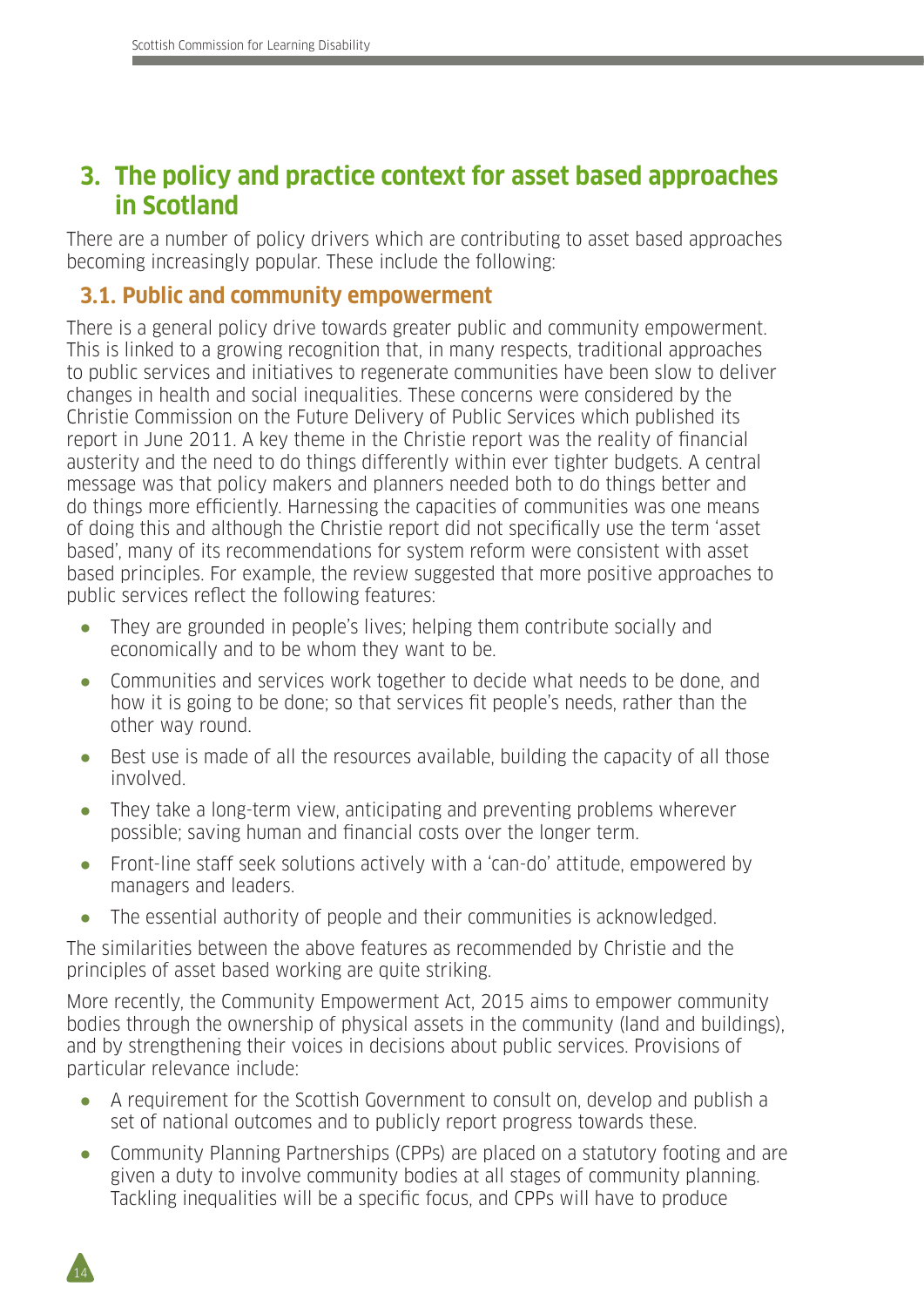'locality plans' at a more local level for areas experiencing particular disadvantage.

- The Act provides a mechanism for community bodies to put forward their ideas for how services could be changed to improve outcomes for their community. This could include community bodies taking on delivery of services.
- Ministers are given the power to require Scottish public authorities to promote and facilitate the participation of members of the public in the decisions and activities of the authority, including in the allocation of its resources.

The overall direction of policy is therefore hard to ignore: the emphasis is on active public and community involvement at both national and local level and the identification and harnessing of community assets.

#### **3.2. Policy and practice developments for people with learning disabilities**

In parallel to these broader policy drivers, there have been a number of related developments more specific to people with disabilities and/or health conditions (these include older people and people with physical and mental health conditions as well as people with learning disabilities). Following de-institutionalisation, there has been a gradual shift in emphasis away from what services people need, towards what kind of life they want. For many years now, choice and control have been central tenets of the **personalisation agenda**. Personalised budgets, Person Centred Planning and Self-Directed Support all have ambitions, principles and values that are similar to those of asset based working (Duffy 2012). These approaches have been promoted by the government ( Scottish Executive 2012, and The Scottish Government 2013) and by disabled people themselves (Power, Lord et al. 2013) as ways of achieving greater inclusion and equality.

Currently, **Self-Directed Support** is high on the policy agenda. This is based on the premise that everyone should be in control of their own life and that some people need support to lead an independent life and advocacy to be empowered to make important decisions. The Social Care Self-Directed Support Act, 2013 came into force in 2014 and places a duty on local authority social work departments to offer people who are eligible for social care, a range of choices over how they receive their support. Self-Directed Support allows people, their carers and their families to make informed choices on what their support looks like and how it is delivered, making it possible to meet agreed personal outcomes.

However, one of the criticisms of personalisation – or at least of how it is sometimes implemented – is that it can place the focus on the individual without sufficient consideration of their place in their wider community. An approach which seeks to address this is **Local Area Co-ordination (LAC)** which offers a means of strengthening the links that people with learning disabilities have with their community, and for stimulating the development of relevant asset based projects (SCLD 2010, Broad 2012). The model of LAC originated in Australia and has been adopted in many parts of Scotland to facilitate community integration of people with learning disabilities. Although there is no single approach to LAC in Scotland, co-ordinators generally work

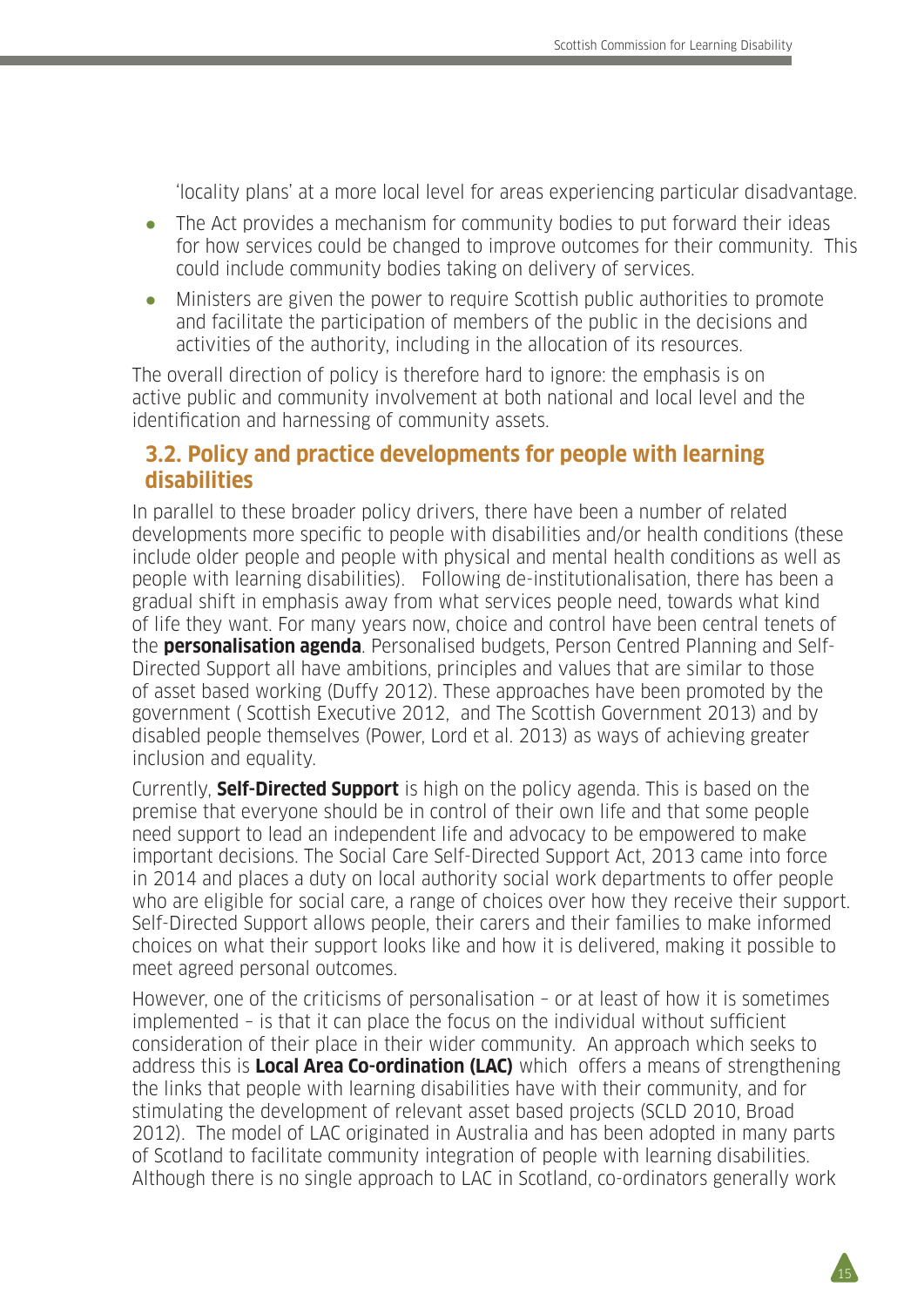$16$ 

on two fronts: they support communities to be more welcoming and inclusive; and support people with learning disabilities and their families to be better connected. The hope is that people can enjoy meaningful lives in welcoming communities.

The importance of community connectedness for people with learning disabilities is reinforced by The keys to life, Scotland's learning disability strategy (The Scottish Government 2013). The keys to life is based on a commitment to human rights for people with learning disabilities, has a strong focus on tackling the significant health inequalities faced by people with learning disabilities and includes many other measures to improve the quality of their lives. The implementation framework has four strategic outcomes which relate to the United Nations Convention on the Rights of People with Disabilities. These are:

- A Healthy Life: People with learning disabilities enjoy the highest attainable standard of living, health and family life.
- Choice and Control: People with learning disabilities are treated with dignity and respect, and protected from neglect, exploitation and abuse.
- Independence: People with learning disabilities are able to live independently in the community with equal access to all aspects of society.
- Active Citizenship: People with learning disabilities are able to participate in all aspects of community and society.

This review of asset based working is one of the priority actions arising from the Active Citizenship strategic outcome.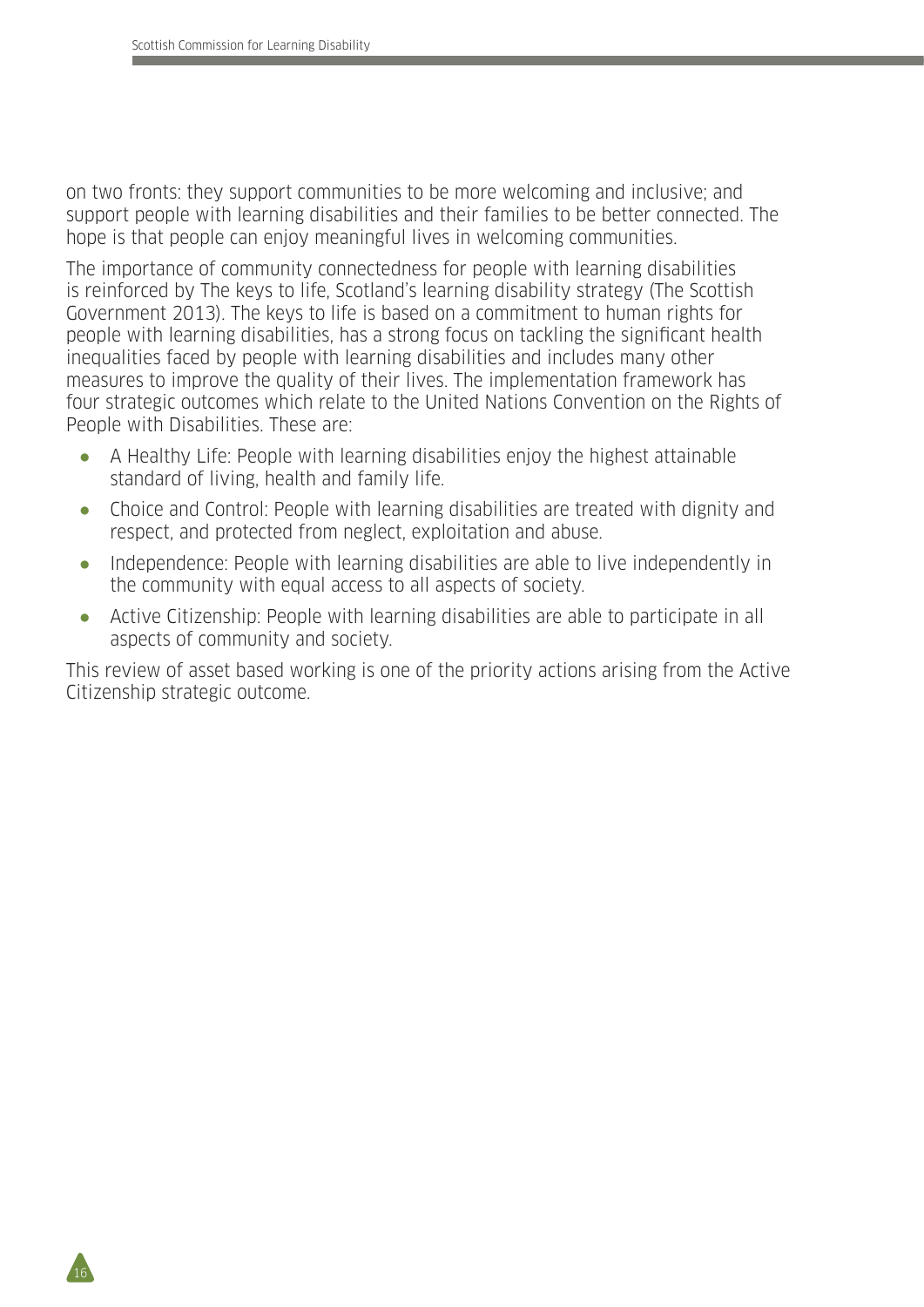## **3.3. The lives of people with learning disabilities in Scotland**

It is worth pausing here to offer a reminder about important characteristics of the lives of the people who are at the heart of this review. A report from SCLD (2015) provides a broad overview of the 26,786 adults (0.6% of the total population) with learning disabilities who were known to local authorities in Scotland in 2014. Findings that are relevant in this context are summarised below:

#### **Basic facts 2015**

- $\bullet$  15% of people with learning disabilities also have an autism diagnosis;
- 58% of adults with learning disabilities have a Personal Life Plan;
- 6% of adults were in employment;
- Only 10% of people had used a local area co-ordination (LAC) service.

Where adults with learning disabilities were living:

- Over half of adults with learning disabilities live in the 40% most deprived areas in Scotland.
- 61% live in mainstream accommodation; 35% with a family carer:
	- 21% receive further support:
	- 27% live without further support;
	- 13% this data was missing.

It is clear from these statistics that progress has been made for people with learning disabilities. For example, people are no longer segregated in long stay hospitals. However, for most people, citizenship, equality, independence, and exercising choice and control over their lives is still a long way off.

Do asset based approaches offer a way forward?

## **4. An overview of the literature**

We carried out a search to identify published literature in this field, including relevant international literature. Web searches were carried out to identify 'grey' policy and practice literature. Key word searches were carried out on relevant academic databases (psycARTICLES, PsycINFO and Social Science Citation Index). The term 'asset based approach' was combined with the following terms: 'learning disability' or 'learning difficulty' or 'intellectual disability'; plus 'Scotland'; 'vulnerable'; 'critique'; 'review'; 'personalisation'; and 'inequality'. However, the search strategy was not entirely restricted to these terms; we followed other leads as appeared relevant.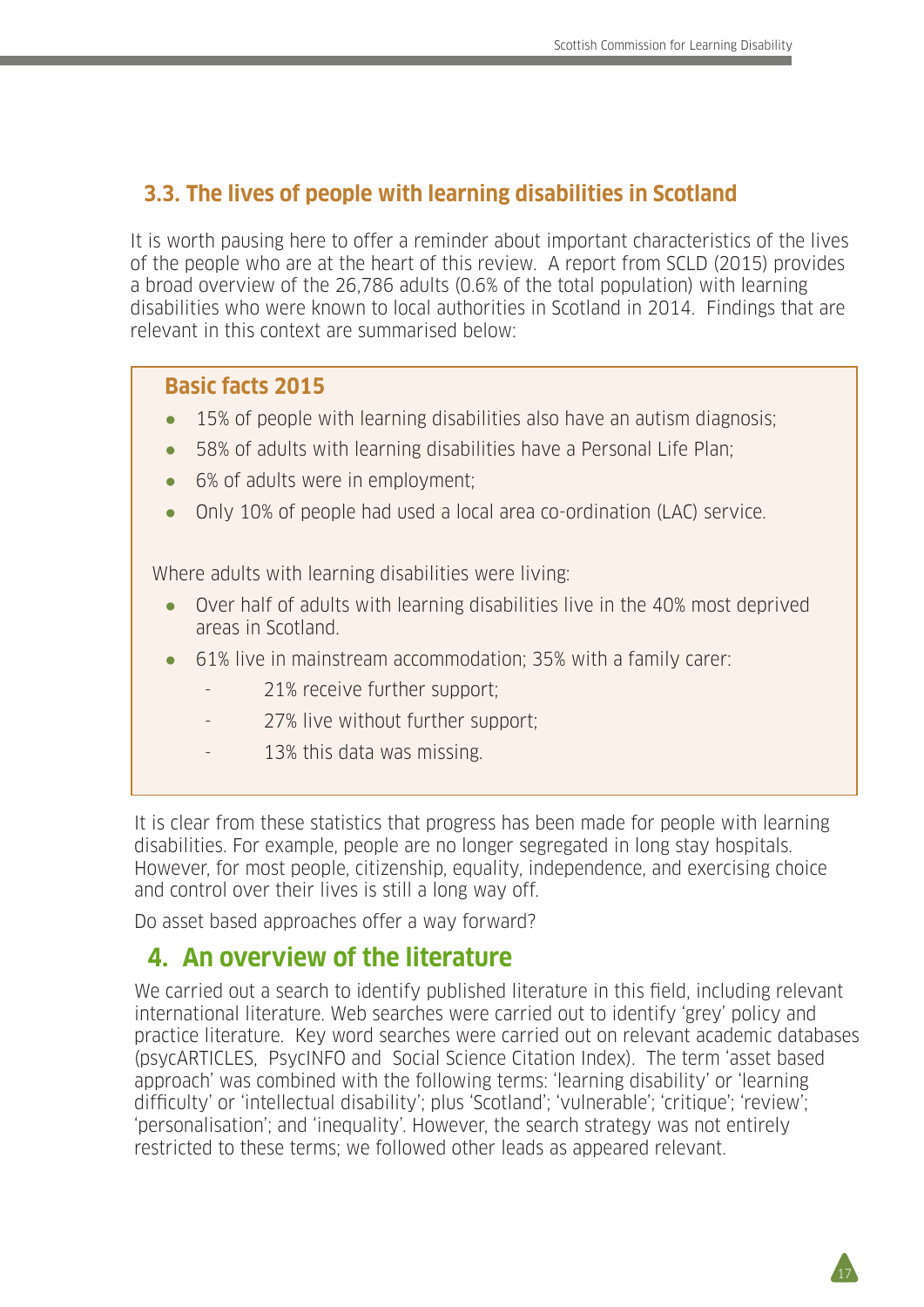## **4.1. Characteristics of the literature**

18

The literature has some striking characteristics:

- As yet there is no literature in peer reviewed journals exploring the relevance of the asset based approach to people with learning disabilities.
- There is extensive grey literature on asset based approaches and it appears to be beginning to inform thinking and practice with people with learning disabilities. This includes encouragement to use this approach, statements of intent (The Scottish Government 2013), and a small number of relevant project evaluations e.g. (Boelman and Russell, 2013) and reviews of asset related developments (Foot 2012, McLean and McNeice 2012).
- The language used throughout the literature, in policy papers and supporting case studies, is persuasive, encouraging, and often heartfelt. The narrative is consistently positive.
- In terms of evaluation, there is widespread agreement that this is a complex area in which to prove the efficacy of an intervention especially when projects are of short duration (NHS Health Scotland 2011), and when insufficient resources have been allocated to measurement and evaluation (McLean and McNeice, 2012). There is also a general acknowledgement that many traditional approaches to evaluation do not lend themselves to assessing the impact of asset based working (Foot 2012)
- As yet, there is no published evidence to show that the assets approach, and collaborative work with communities, can prevent or undo the main avoidable causes of ill-health (NHS Health Scotland 2011, Friedli 2013) or address the health inequalities experienced by people with learning disabilities.
- The assets approach has attracted very little critical attention. These are the main critiques that feature in the literature so far:
	- The assumption that the community is a geographical entity 'that houses a group of like-minded individuals who share values, norms and a desire for generative development' (Kramer, Amos et al. 2012: 542), ignores the existence of divergent and conflicting interests that also exist within communities, and the challenges of building relationships between people with learning disabilities and their neighbours (Van Alphen, Dijker et al. 2010).
	- The asset approach can be used to provide a rationale for cuts to social welfare which could further erode the responsibilities of the state (Allmark, Bhanbhro et al. 2014, MacLeod and Emejulu 2014).
	- The focus on 'assets' diverts attention away from deprivations and difficulties in people's lives that should be the focus of social action (MacLeod and Emejulu 2014).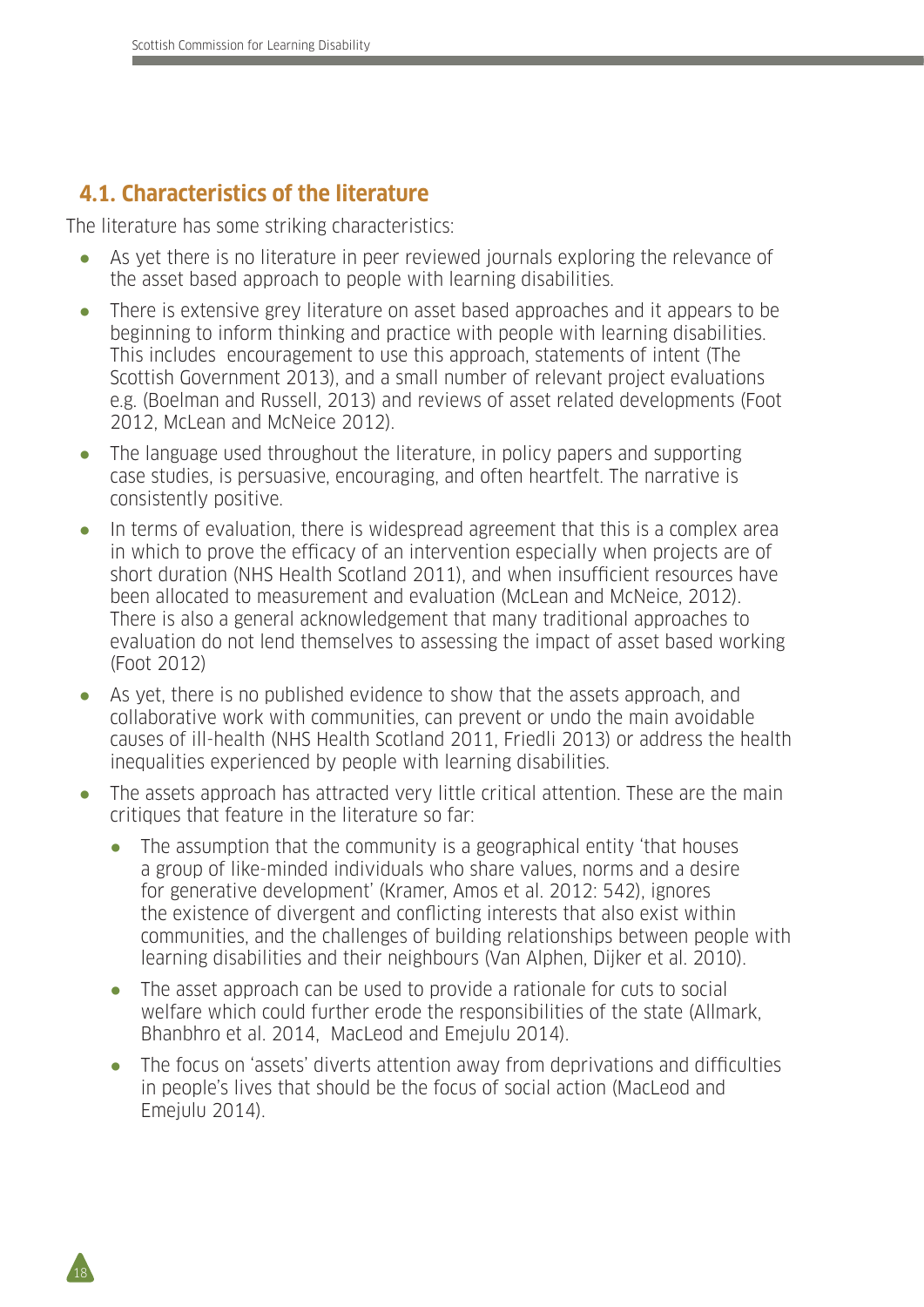## **4.2. Characteristics of projects**

From our review of the literature, projects describing themselves as asset based seem to have a number of common features:

- The majority of asset based projects originate in the voluntary sector, are often initiated by a highly motivated person, and grow from a need or issue that captures the support and involvement of others in the community (Foot 2012, McLean and McNeice 2012, Boelman and Russell 2013).
- Project development tends to be driven by reflection on what works or does not work in practice rather than formal monitoring and evaluation; there is reliance on rich anecdotal feedback from participants (Boelman and Russell 2013).
- Descriptive data suggest that people value being part of asset based projects which have the potential to broaden a person's network and opportunities, and to have a positive impact on their identity and self-esteem (Emerson and Baines 2010, McLean and McNeice 2012).
- Funding support for asset type projects is often hard to secure (and usually short-term) and when the financial foundations are weak this is distracting and unsettling for the people involved (McLean and McNeice 2012).
- Translating lessons from assets type projects to mainstream provision is recognised as a huge organisational challenge (GCPH2013).
- There are no projects described in the literature which have people with learning disabilities as the primary focus. There is a small number (McLean and McNeice 2012, Boelman and Russell 2013) which mention that people with learning disabilities are amongst those participating in their project and which provide case material that illustrates this point. However, these descriptions are not accompanied by further discussion and analysis.

## **4.3. Asset based approaches in the context of learning disabilities**

As we noted earlier in this report, the terminology of asset based approaches is less commonly used in the learning disability field. However, there are established approaches with people with learning disabilities which are based on some similar principles, have potential to be built upon in developing asset based thinking and which may have transferable lessons for such development. The main ones are personalisation and local area co-ordination, but it is important not to forget the long history of selfadvocacy involving people with learning disabilities.

#### **• Personalisation agenda**

There are a number of initiatives which can be seen as fitting within the personalisation agenda such as Person Centred Planning (PCP) and Self-Directed Support (SDS). There is evidence that these can result in demonstrable improvements in the life experiences of people with learning disabilities. To illustrate, an evaluation by Robertson et al. (2005) found that Person Centred Planning (PCP) resulted in a 52% increase in size of social networks, a 30% increase in the number of community-based activities undertaken in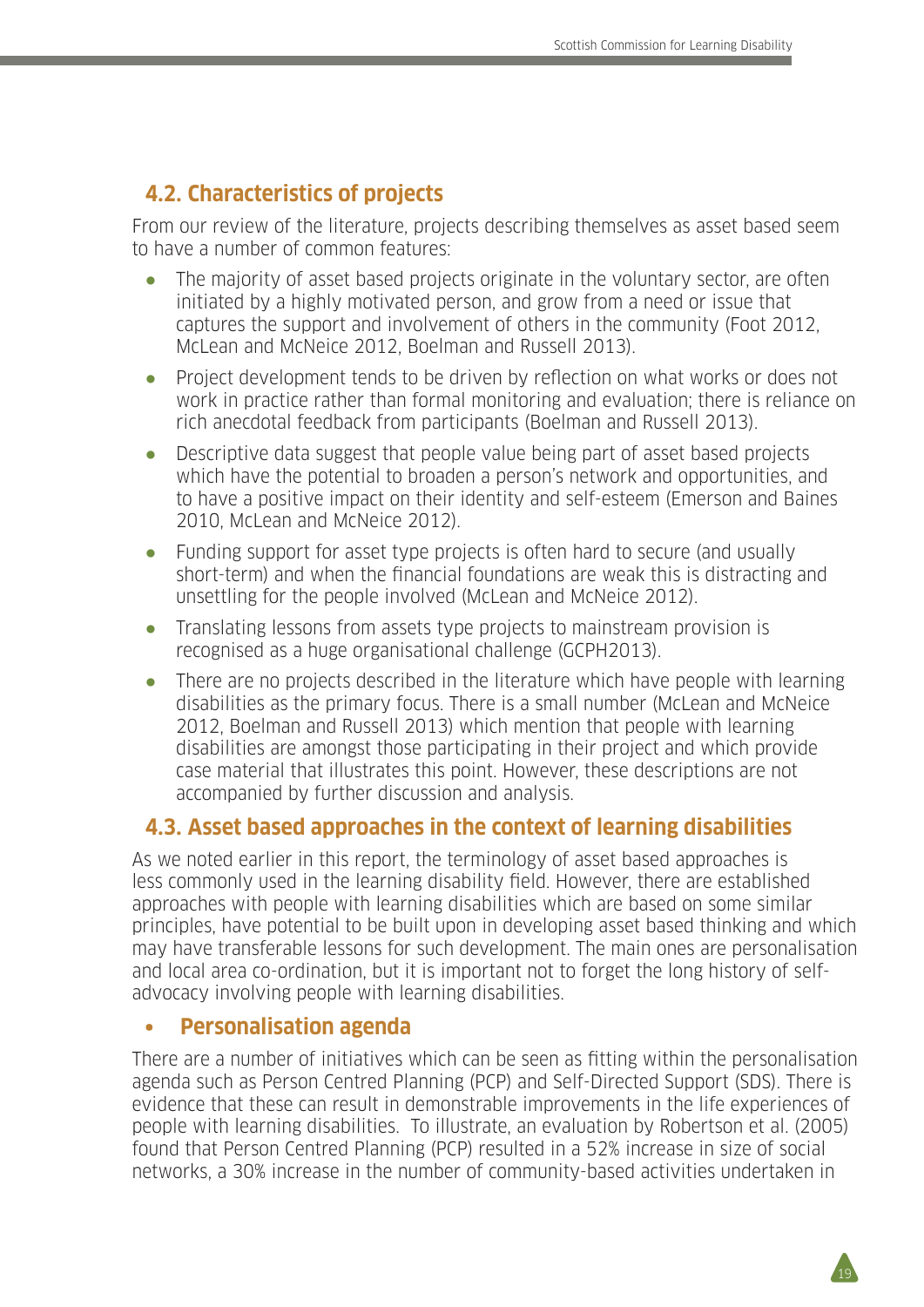the previous month and a 25% increase in the variety of community-based activities undertaken in the previous month. However, research has highlighted a lack of access to PCP: genuine person centred care is proving difficult to achieve for everyone who could benefit (Mansell and Beadle-Brown 2004). In 2014, only 58% of people with learning disabilities in Scotland had a Personal Life Plan (PLP) (SCLD, 2015). This is unlikely to be because the other 42% do not need one or have refused to have one. Research carried out by Robertson et al. (2005) found that the people who are least likely to have a plan are those with an autism diagnosis, and those whose learning disability is compounded by mental health, behavioural and health issues i.e. people whose lives are most difficult and who are most disadvantaged (Orsmond, Shattuck et al. 2013).

Developing a genuine and meaningful PLP is a time consuming and skilled process which requires workers to take a reflective and skilled approach to communication, especially when a person does not use formal language (Lingard, Cooper et al. 2013) (Lawton 2009). The worker also needs to believe that the person concerned is capable of participating in decision making about themselves and wider matters, and to work in ways which empower people (Carter, Cameron et al. 2013). The difficulty of meeting these requirements should not be underestimated, especially when the people involved in the care of a person with complex needs are often under considerable pressure themselves (Boelman and Russell 2013).

Personalisation and the asset based approach have much in common. However, the point that can be drawn from the above evidence is that asset based approaches for people with learning disabilities cannot sidestep the issues that have tended to impede the progress of the personalisation agenda. Many of the barriers which exclude people from having Person Centred Planning will also exclude them from participating in communities. And for many people with learning disabilities, having a genuinely co-produced PLP is likely to be a necessary first step towards ensuring they get the support they need to participate more fully in their local community. If the personalisation agenda is allowed to exist in a vacuum without taking into account the need for welcoming and 'hospitable' communities it is, as Cormac Russell notes in his preface, in danger of 'building bridges into nowhere.'

#### **• Local Area Coordination**

Local area coordination (LAC) offers a mechanism for strengthening the links that people with learning disabilities have with their community, and for stimulating the development of relevant asset based projects (SCLD 2010, Broad 2012). LACs can, and sometimes do, have a central role in facilitating links between people with learning disabilities and asset based initiatives in their community. They share a common philosophy and principles. However, research findings suggest that the system may need to be strengthened for this to happen consistently. There is evidence that the volume of work and the needs of the people they are working with make it difficult for coordinators to focus on developing community capacity (Broad 2012, Peter Fletcher Associates 2011, Brown, Karatzias et al. 2013). Funding problems and the absence of the requirement on local authorities to provide LAC, means that although the service is well received coverage is uneven (Stalker and et al. 2007, Peter Fletcher Associates 2011),. In 2014 only 10% of people with learning disabilities in Scotland used LAC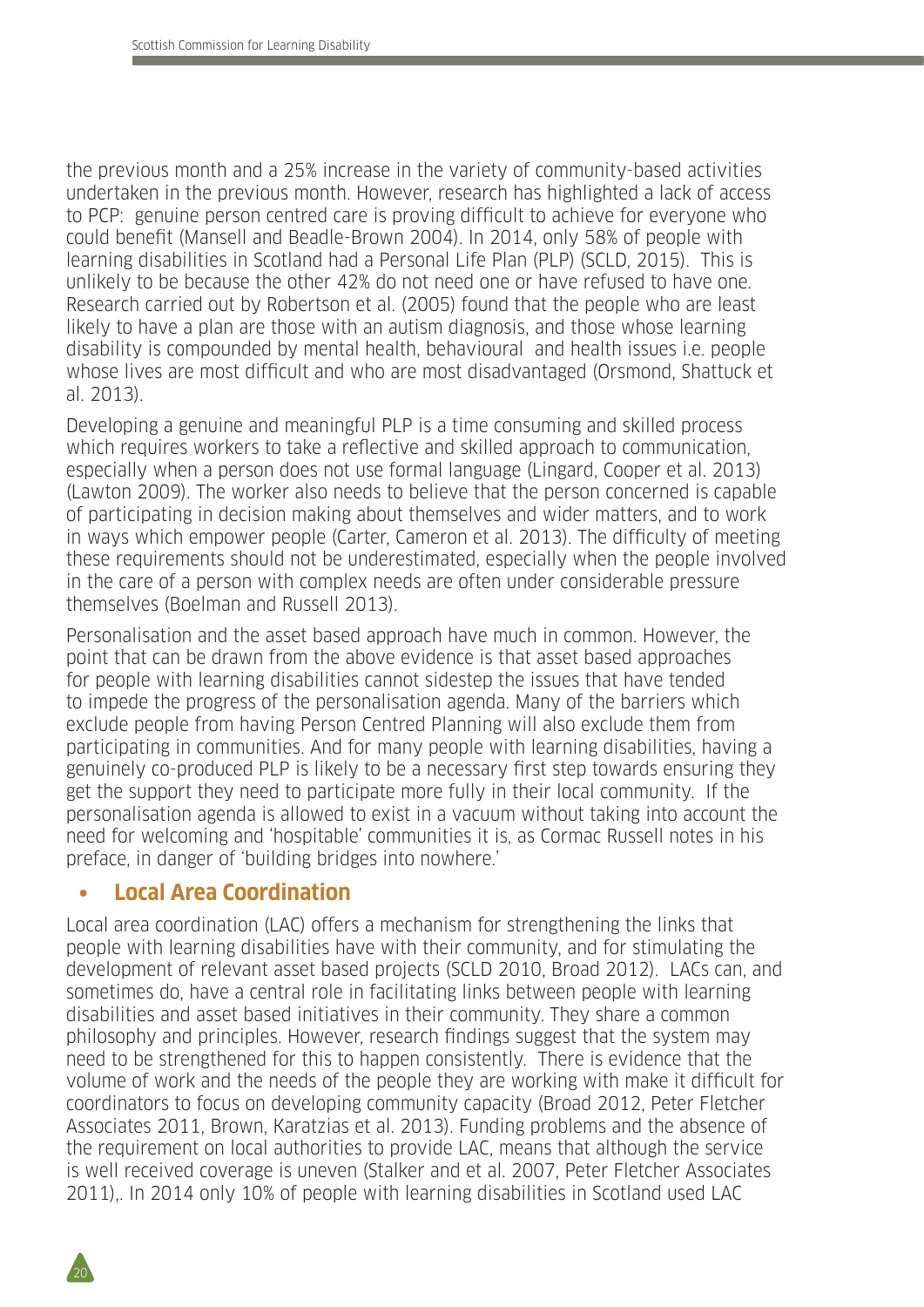services (SCLD 2015). The challenge of developing LAC without risking a reduction in the provision of other services to those who need them is openly acknowledged (Scottish Executive 2007).

The above evidence suggests that while LAC is no doubt a crucial component in facilitating an asset based approach for people with learning disabilities in many places, there are too many gaps and inconsistencies to assume that this will be the case.

#### **Local Area Coordination in Edinburgh**

The Edinburgh Team is one of several LAC teams across Scotland and is one of the largest. They work with adults aged 16 – 65 years old who have a low to moderate learning disability, an acquired physical disability or have a long term condition; people who are not usually eligible for a supportive package of care from the local authority. Many are isolated and faced with the challenges of everyday life, struggle to stay in good physical and mental health. The LAC Team describes itself as offering a person-led service. People bring their needs and interests to the team, who work alongside them to:

-Cope with daily life challenges and establish a fuller and more active lifestyle.

-Create a positive outlook about opportunities that are possible, manageable and enjoyable.

-Participate in community activities, and society in general; to gain identity as an active citizen.

There is an emphasis on self-management and empowerment. This means a shift away from a traditional model where the service does things to a person, towards one where the person themselves is in the driving seat. "It is not about going in and doing it for the person; it is about looking at what they have to offer and how we can support them to build on that skill."

The work of the team is described as being asset based:

"We look at the qualities people have, we look at the gifts – we look at what they have to offer – what other people can benefit from. We pretty much treat people as building blocks. We help to build strong bonds and communities that are meaningful and sustainable."

This is helped by the fact that the worker usually comes from the same part of the city, and has a good knowledge of what their community can offer and how it can be mobilised: "We have the community links, the experience and knowledge. It is just about sharing that knowledge with the other person."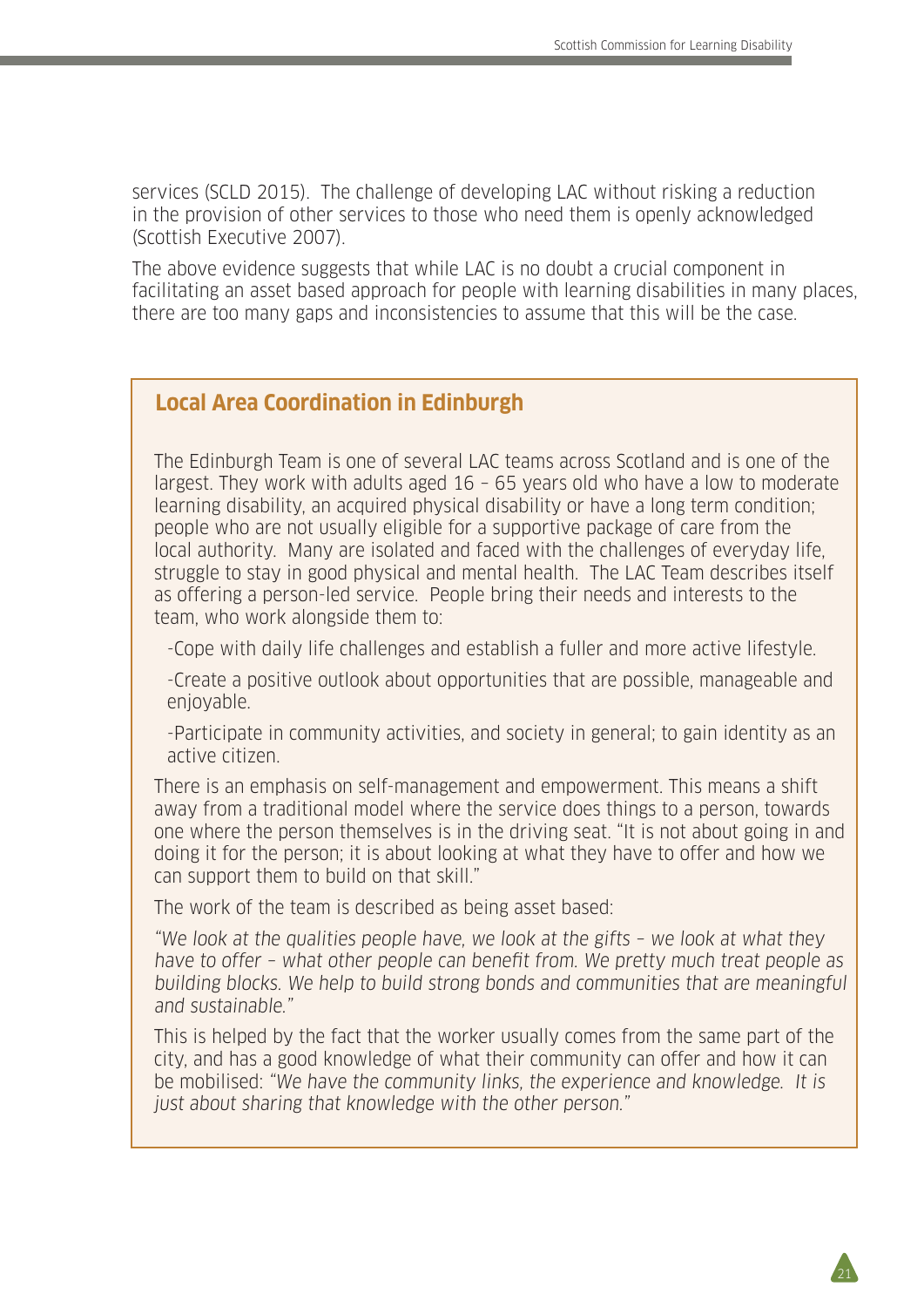The benefits for people with learning disabilities can be far-reaching: "People have routines and are part of something. There are other people who are expecting to see them; places to go and things to talk about. They are emotionally attached to people, productive and valued."

Source: Interview with Anne Marie Donaldson, workshop input from Vicky Nicholson and presentation from Susan Dalgleish 'Asset based community development'

#### **• Advocacy in the community**

Advocacy and self-advocacy are well established ways that people with learning disabilities and their allies claim their place in communities and networks (Goodley, Armstrong et al. 2003, Chapman, Bannister et al. 2012). For example, people with learning disabilities have for many years been centrally involved in advocacy groups (Ledger and Tilley 2006); co-produced art and drama (Calvert 2009, Goddard 2015); been informed and supported to engage in the Scottish Referendum (Hood 2016); co-run dating websites; become involved in sport as participants (Carter and Williams 2012) and fans (Southby 2013) and campaign as activists.

Two points can be made about these developments that are relevant here. First, some of these advocacy initiatives fit well under the heading of an asset based approach and could be said to demonstrate its value. Others which are equally powerful have a clear mission to address deficits and problems; what is not working. Second, these developments provide an important reminder that while their neighbourhood community is an important point of reference for people with learning disabilities, so are networks founded on common experiences, interests and concerns.

### **People First (Scotland)**

22

People First (Scotland) is a well-established independent self-advocacy organisation. It started in Scotland in 1989 when members at the first National Conference decided that they should have their own organisation. It is a membership organisation open only to people who have a learning difficulty or what services call a learning disability. That means that no-one else has any say at all in what the organisation does. From the very beginning, decisions and policies were decided by people who have a learning difficulty. There are over 1000 people in Scotland who belong to People First and there are approximately 100 groups meeting at least once a month. People First has offices in different parts of Scotland and has close links with many People First groups in England and Wales. They are also involved in People First Europe and keep in touch with groups in other countries.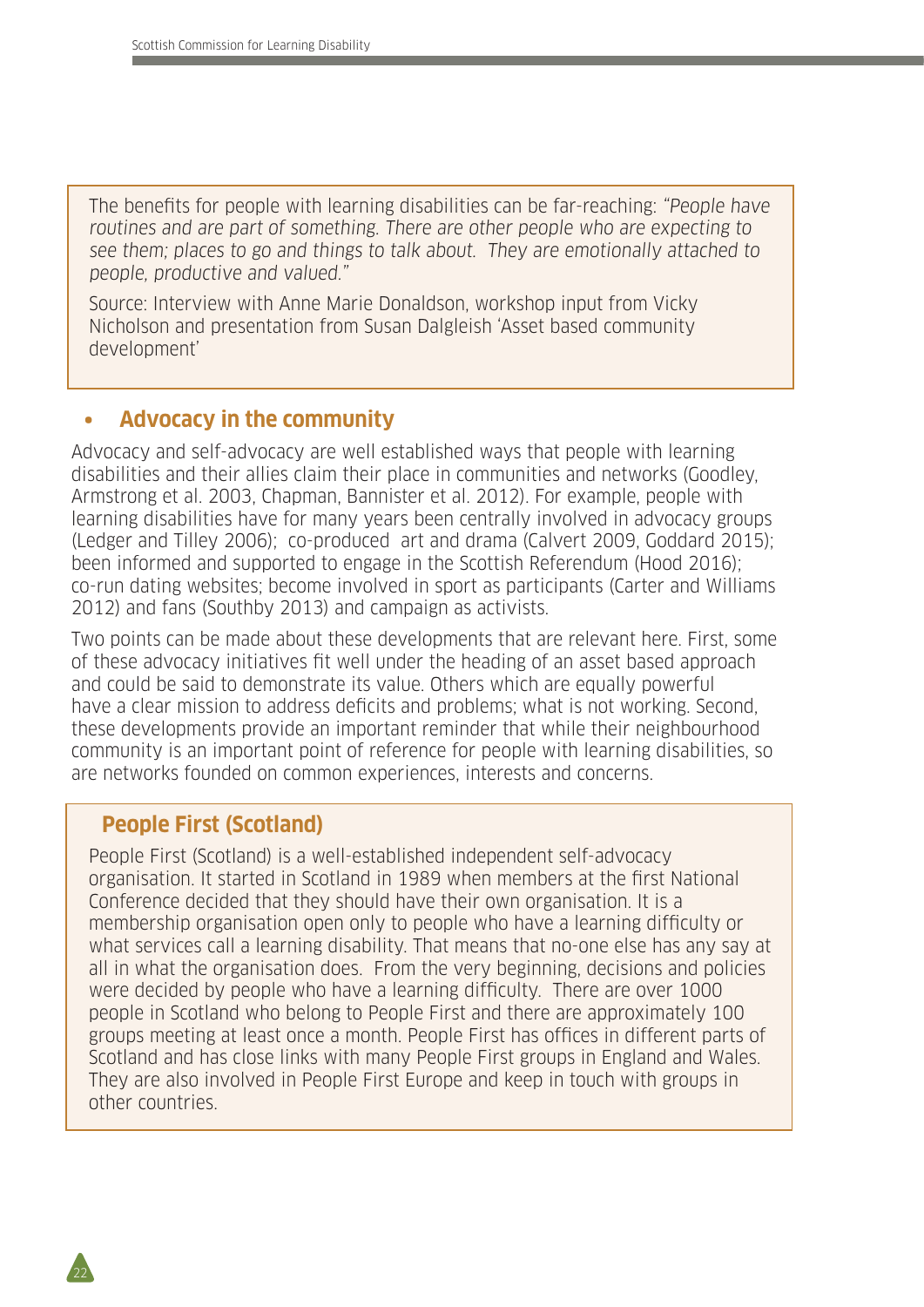The ethos of People First overlaps with the assets based approach in emphasising what people can do and are capable of doing. However, as an advocacy organisation, social attitudes towards people with learning difficulties is one of challenges, with discrimination being identified as the root cause of many of the problems people with learning disabilities face. This is nicely described in a summary of the group work that took place at the anniversary conference 2014:

"One interesting thing that happened was all of the groups raised some of the same points even though they were discussing different issues. It became clear that you cannot look for different solutions to the different problems we face if the basic conditions about how we are treated are not tackled. One member said it would be like building towers without solid foundations. It was important to build the strong foundations first and not just try to tackle the issues of health inequality, crimes against us and loneliness and lack of relationships. They are all part of the same thing and they are all connected up by the way we are seen and how we are treated. The main issues on all of the topics came out as:

-being treated like children

-not being listened to

-not being given time to understand

-not being included, not being accepted

-and not being helped to learn."

Steve Robertson (Chairperson, People First (Scotland)) emphasised the importance of equality in his speech "We believe we have a right to the support we need to take part in society and to live an ordinary life. We want to be fully included in all areas of our lives and to be treated as equal citizens."

Working in advocacy groups has the potential to bring the kinds of personal gains claimed by the assets based approach. Monica Hunter comments:

 "Well, what can you say? Twenty-five years of fighting to get our rights. Of course that experience has made a difference to me. I think People First has helped me to become an adult; it's helped me to grow up and to expect to get treated like a grown up. I think I've had the chance to get respect for some of the things I've done. It's also helped me to face things I was afraid about".

In summary, the work of People First provides a reminder of one of the limitations of the asset based approach which is that while equality is a central determinant of project related practices and relationships, the impact of inequalities on the lives of participants is ignored. People First tells us why this should not happen.

Source: Conversation with Rhona Neill at People First National Office, and information from their website and their anniversary publication

(People First (Scotland) 2014)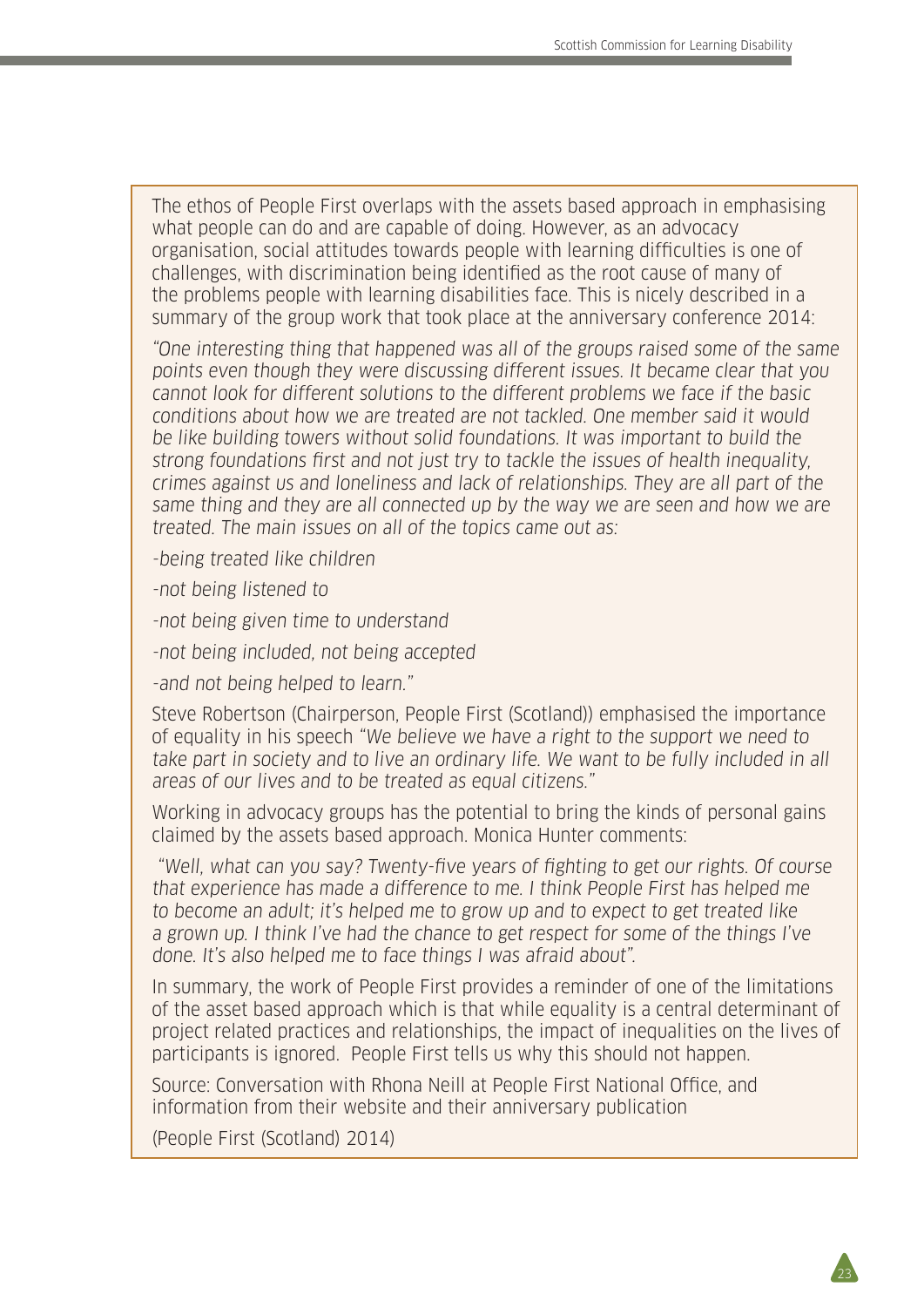### **4.4. Links between asset based working and other paradigms**

As part of our literature review we considered the extent to which there are similarities and differences between key elements of thinking which underpin asset based approaches and other paradigms which inform work with people with learning disabilities.

### **• Strengths based thinking**

A core component of the asset based approach is the critique of the deficit model accompanied by a shift towards a more holistic view of people and communities including their abilities, capacities and capabilities. This strength based thinking is not new: there is a long tradition in mental health (Pilgrim 2014, Williams and Watson 2015), learning disability (Goodley 2001) and the field of disability more widely (Oliver 1996). Personalisation has long been concerned with mobilising the strength, resilience and creativity of individuals and groups to achieve positive changes in identity, relationships and the trajectories of peoples' lives. One salient lesson to be drawn from this body of published work is that while progress can be made, the pace of change is often slow.

A key difference between asset based approaches and many other strengths based ways of working is the primacy given to community development and to building social connections. This can be helpful in re-focusing attention from an often highly individualised view of people with learning disabilities towards seeing people as part of networks and communities. However, many people with learning disabilities require additional support to enable their participation as community members. This suggests that for asset based approaches to work for people with learning disabilities there needs to be mechanisms in place to facilitate their involvement; which takes individual characteristics into account.

#### **• Promoting social connectedness**

24

Asset based approaches emphasise the importance of social connections and the strengths that derive from these. The evidence for the positive psychological impacts of being in groups and belonging to groups is well known within social psychology (Hogg and Abrams 1988, Levine 2013). This is also something many people, including those with learning disabilities explicitly say they value (Stacey and Edwards 2013). However, the assets approach, by definition, largely ignores evidence that disadvantaged and oppressed people receive social psychological benefits from engaging in social action (e.g. consciousness-raising activities, community activism and social movements) that specifically address the injustices in their lives (Thompson 2002, Freire 2005, Gilchrist, Bowles et al. 2010).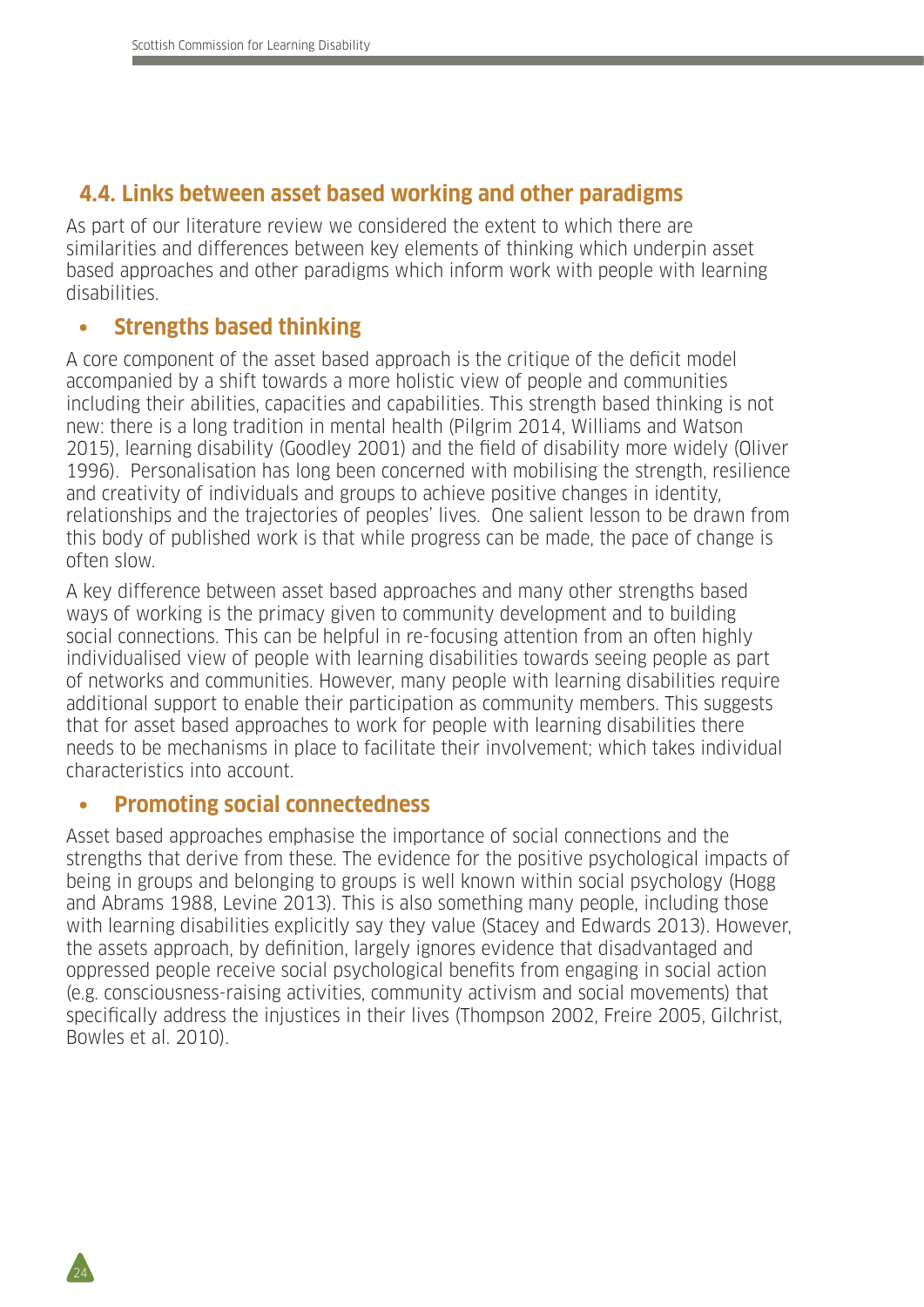#### **• Inequalities and rights based thinking**

Another key working assumption of the asset based approach is that welfare services are dominated by systems of hierarchical and professionalised power and that the interests of service users are not served by relationships between service providers and users that are unequal in power and status (Duffy 2012). An important element of ABCD is the willingness of professional staff and other stakeholders to share power and there is evidence that this can and does happen (Foot 2012, McLean and McNeice 2012). For example, workers in successful projects consistently talk about 'working with' rather than 'doing to' people and often strongly demonstrate a belief in working with participants as equals. Again, this commitment to minimising power differences is not new or unique to projects describing themselves as asset based. For example, it is a central principle of feminist practice (Watson and Williams 1992) and a common goal of a range of service user movements which seek to realise peoples' human rights (Thompson 2002, McKeown, Dix et al. 2014).

One critique of the asset based approach is that it serves to direct attention away from the problems and difficulties created by social inequalities and power relationships which shape the lives of individuals and communities. Critics argue that there is not a clear invitation for people and communities to reflect upon and respond to widening inequalities and their associated harm and that participants are given few opportunities for organised resistance (MacLeod and Emejulu 2014). Instead, the encouragement is to focus on what they do have. The typical response to this criticism within the asset based literature is not to deny that the lives of vulnerable groups are shaped by injustice, but that responsibility for addressing these matters should lie elsewhere. There is certainly no suggestion that the approach should replace investment in improving services or tackling the structural causes of health inequality (Foot and Hopkins 2010, Glasgow Centre for Population Health 2011). Nonetheless, there are grounds for suggesting that this may be an unhelpful separation in practice. For example, research into two pilot asset based projects in Wakefield noted that the more deprived community found it more difficult to 'stay positive' and focus purely on assets, and concluded that the development of a more integrated approach which captured both needs and assets could work very well (Wakefield District Council 2011). An international study of asset based work with extremely poor rural women in Africa and Asia also concluded that it was a valid approach but that it must co-exist with initiatives to improve distributional justice (Bull, Mittelmark et al. 2013). Indeed, there is strong evidence to show that focusing on the good things in life is not the only route to building and strengthening communities and groups. There are many examples of personal and social change motivated by a shared understanding of injustice (Thompson 2002, Freire 2005, Gilmartin and Slevin 2010). More specifically, there is evidence that when people with learning disabilities are given thoughtfully prepared information about their human rights, entitlements, opportunities to understand them and the skills and power to claim them, then real change can follow (Roberts, Greenhill et al. 2012, Hood 2016).

There is also a moral dimension to this argument. People with learning disabilities have a long history of being silenced about the injustices in their lives and it is important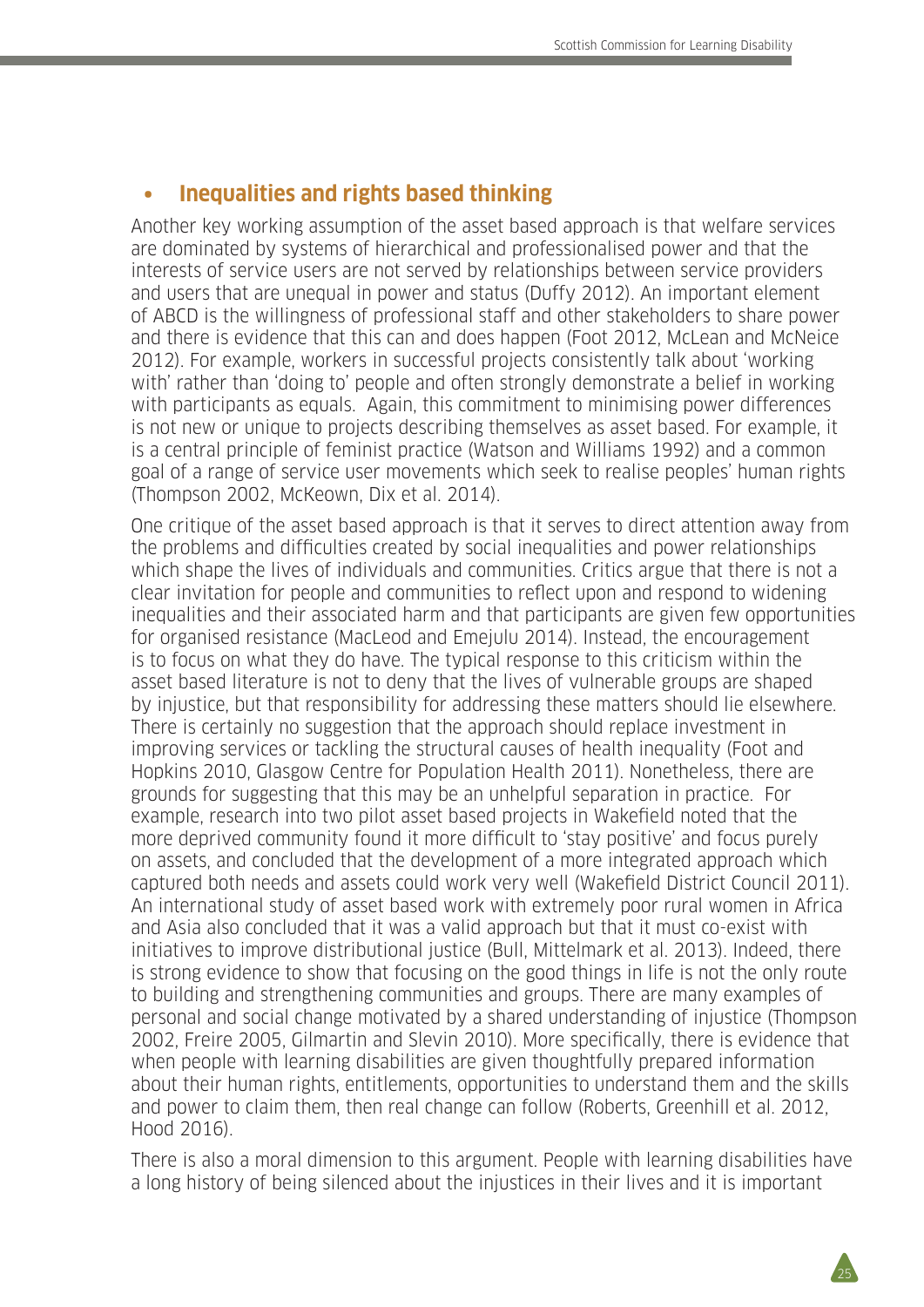not to collude with this in ways that make it more difficult for people to have a voice about these matters. Very high numbers of people with learning disabilities have been mistreated by their fellow humans and their lives shaped by loss, trauma and disadvantage (McCarthy 2014). Research indicates that more than 70% of women with learning disabilities have experienced sexual violence in their homes, services and communities (Hoong Sin, Hedges et al. 2009) (Chapman, Bannister et al. 2012, Walter-Brice, Cox et al. 2012, McCarthy 2014, Horn and Moss 2015). This is then often compounded by inadequate and re-traumatising responses from services and the criminal justice system (Taggart, McMillan et al. 2010, Hohl and Stanko 2015). Even people in open employment, often deemed to represent the gold standard of social integration, can feel isolated, unhappy and bullied (Wistow and Schneider 2003). An obvious way for the asset based approach to accommodate this criticism would be to also give participants permission to talk about the difficulties in their lives and to support their efforts to work alongside others to tackle a shared problem or injustice.

In summary, asset based approaches with their emphasis on people as community members and citizens rather than users of services, may offer some fresh opportunities to pursue greater equality. However, arguably these opportunities are only likely to be fulfilled if asset based thinking is accompanied by a recognition of inequalities and an understanding of the systems and processes which sustain power dynamics.

### **4.5. Evidence of the benefits of asset based approaches**

We searched the existing literature for evidence that asset based approaches have benefits for people with learning disabilities.

#### **• Empowerment**

26

A commitment to empowerment and equality practices is the bedrock of the assets approach and this is reflected in the methods and practice of its adherents which include: asset mapping, appreciative inquiry, participatory appraisal and co-production (Kramer, Seedat et al. 2011, GCPH, 2012).

Supporting, enabling and empowering participants to realise their potential is a central theme in the asset based literature and there is evidence that these processes do take place in asset based projects (NHS Health Scotland 2011). On the basis of a review of nineteen projects, McLean and McNeice (2012:23) observe that:

"Stories about success in these regards were ubiquitous from staff and participants. Participants spoke of having increased confidence and skills to cope with changes and difficulties in their lives. These stories were further supported by the personal benefit gained from volunteering and peer support opportunities."

McLean and McNeice (2012) also note other themes across the projects. For example, a strong commitment amongst staff that each person's journey should be participantled and leading to their independence from, rather than dependence upon, the project. Particular attention was given to what was considered to be the building blocks of transformational change e.g. a sense of belonging, positive forms of identity, positive values and hopes and plans for the future. There is recognition that it isn't about short term impacts but about "equipping individuals with a set of core values, skills and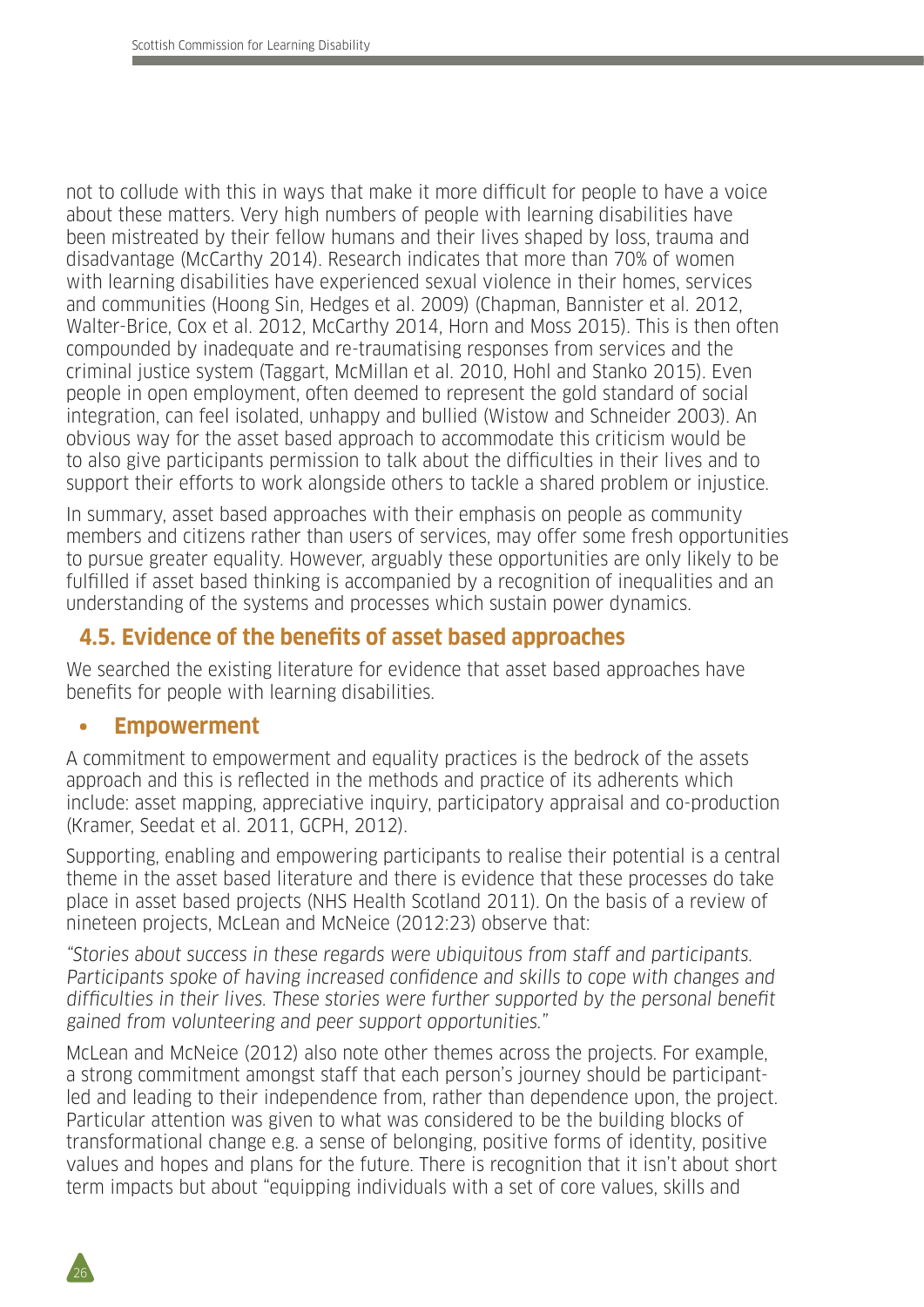abilities to manage and overcome future difficulties in their lives and, crucially, to have a sense of worth and purpose" (McLean and McNeice 2012:30). It was also clear from this review and other reports that participants valued opportunities to give something back to the project by providing peer support in the form of e.g. volunteering and mentoring (Greetham 2011).

Friedli (2013:139) highlights the potential rewards of being involved in an asset based project: "Coming together to change things for the better is inspiring and empowering." These are as pertinent to people with learning disabilities as any other group of people. These rewards include: being treated as a person first, enriched social networks, more opportunities (including the opportunity to give something back) as well as improvements in status, control and a sense of belonging (McLean and McNeice 2012, Friedli 2013). This is an attractive prospect in the context of evidence about the low levels of participation of people with learning disability in employment and society more generally (Forrester-Jones, Gore et al. 2010). However, there is very little published work that describes the fine grain of the practicalities of engaging people with learning disabilities in initiatives like this; the participation of most people, especially those with complex needs, is likely to be dependent on a functioning and cooperative external support system which in itself can present both a contradiction and a challenge.

#### **• Health gains**

The significant inequalities in health experienced by people with learning disabilities continues to attract attention in Scotland (NHS Scotland 2004, The Scottish Government 2013) and elsewhere (Mencap 2015). There is an understandable hope that asset based approaches may offer a new contribution to these persistent inequalities. However, there is a lack of evidence from the literature to suggest that the asset based approach is an effective means of achieving health gains for people with learning disabilities. At present there is considerable uncertainty about whether the approach can prevent or reverse the main avoidable causes of health difficulties in any vulnerable group. There is a lack of research evidence about the "significant processes involved and the types and scale of effects that can be achieved" (Glasgow Centre for Population Health 2012:3). This does not deny that there are likely to be health benefits for people with learning disabilities of being active members of healthy and sustainable communities, it is just not clear to what extent taking an asset based approach can achieve this end (Marmot, Allen et al. 2010). In fairness to those advocating asset based approaches, they are not offering a 'golden bullet' to resolve issues of health inequalities and it is unreasonable to expect them to do so. Involving communities in co-producing initiatives that will reduce health inequalities has to be better than not involving them; but this should not divert attention from the structural factors underlying the social determinants of health for people with learning disabilities.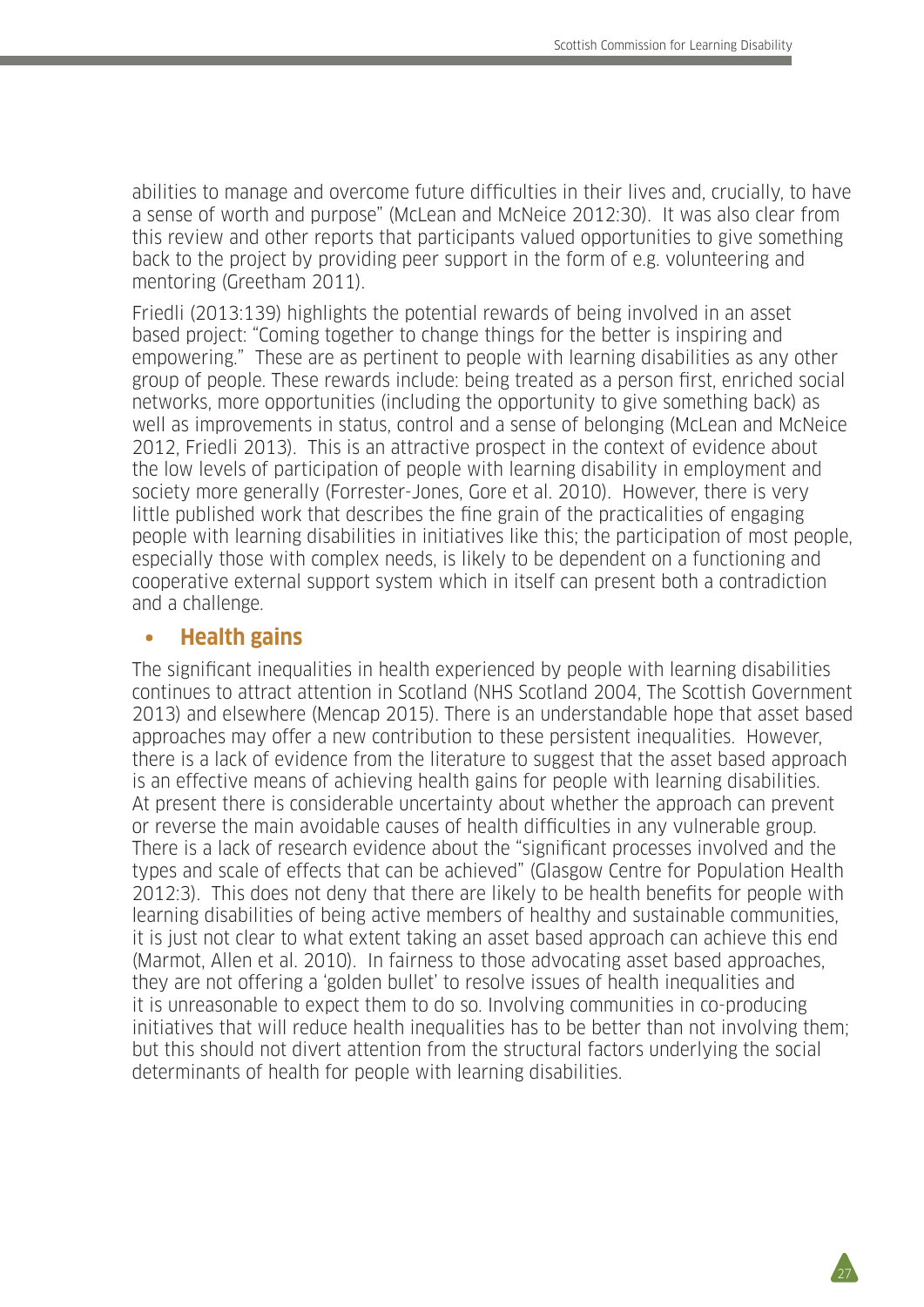28

## **5. Asset based approaches and people with learning disabilities in Scotland**

In this section we describe what we have found from our review about asset based approaches and people with learning disabilities. We start with what we have learned from our informant interviews about peoples' understanding of asset based working and the extent to which they believe they are being applied.

#### **5.1. How people understand asset based approaches**

We started the review with the hypothesis that the people most familiar with the language and concepts of asset based approaches would come from community development and that those mainly specialising in the learning disability field would be less familiar. By and large, our interviews have confirmed that this is generally the case, but we have also found a great deal of interest in asset based approaches among those working with people with learning disabilities and evidence that this awareness is growing:

"Asset based approaches are very much on the agenda at the moment – we're currently looking at integrating the thinking into practice and changes in delivery."

In some areas, local authorities and their partners have adopted asset based approaches across all their work, and in these places staff working with people with learning disabilities are perhaps more aware of the concepts than elsewhere (see the case studies of East Ayrshire and Fife below). Some organisations, particularly those in the third sector have consciously adopted asset based approaches and others have gained an awareness of asset based approaches because they are part of networks where they have been discussed. Local Area Co-ordinators, for example, commonly use asset based terminology.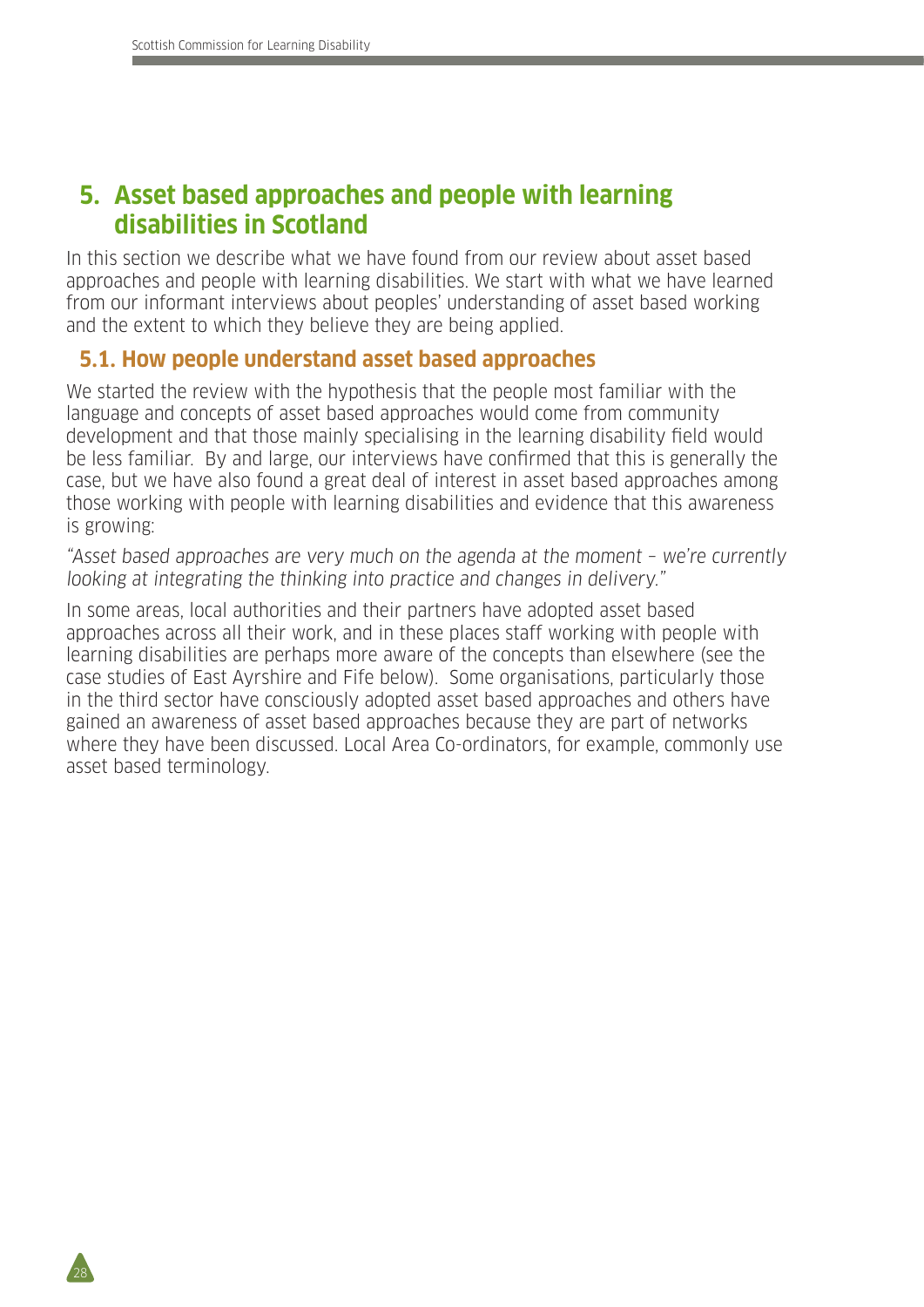## **Vibrant Communities in East Ayrshire**

East Ayrshire Council's Vibrant Communities Service describes itself as working 'with and for' local communities rather than 'doing to' them. It was set up to get the Council working better with communities and to move away from 'departmentalism' towards a focus on outcomes. It is underpinned by a whole authority strategy and aims at whole system change. The intention is that local communities have the chance to lead on positive change and regeneration in their local area. In the two years since the strategy started, fourteen locally led action plans have been published.

Vibrant Communities is an explicitly asset based initiative.

 "We describe what we are in ABC language – it does now have currency. It's not about public services fixing problems for passive recipients. We focus on the strengths, assets, potential – it can be small things which inspire people, which bring wider benefits."

Vibrant Communities aims to involve the whole community from the very young to the very old. Central to the initiative is the aim to involve all different groups – but with an awareness that different people will have different support needs to enable their involvement. The Lifeskills and Inclusion Team is the Vibrant Communities team that supports people to acquire the knowledge, skills and confidence necessary to play an active role in their personal, community and working lives. The team takes an explicitly asset based approach to learning which recognises people's unique personal experiences and builds on their strengths, talents and aspirations. They provide literacy and numeracy support, financial and political literacy learning programmes, digital access, core skills and employability training: and all include people with learning disabilities. They also work with other teams and services to promote integration and inclusion, e.g. active schools co-ordinators work with pupils with additional support needs and sports providers to integrate into mainstream sport. Three LACs work within this team.

Specific social network groups have been developed by the East Ayrshire LACs. These include:

**Coffee Mates Lunch Club** in Kilmarnock was developed by LACs. It is open every Monday from 12 noon till 1pm in the Howard Centre, Kilmarnock, serving homemade food and freshly prepared sandwiches. Volunteers who have a learning disability set up the 'pop-up café' each week. They take orders, wait on tables and assist the cook. All have undertaken courses in food handling and preparation and undergo regular refresher training. The club is very popular with the volunteers who take decisions as a group about matters such as their uniform, new dishes on the menu and how the club profits should be spent. Some feel they may be able to use the skills they have learned in future employment while others would like to increase their confidence and tackle more challenging tasks, such as making toasties or serving hot drinks.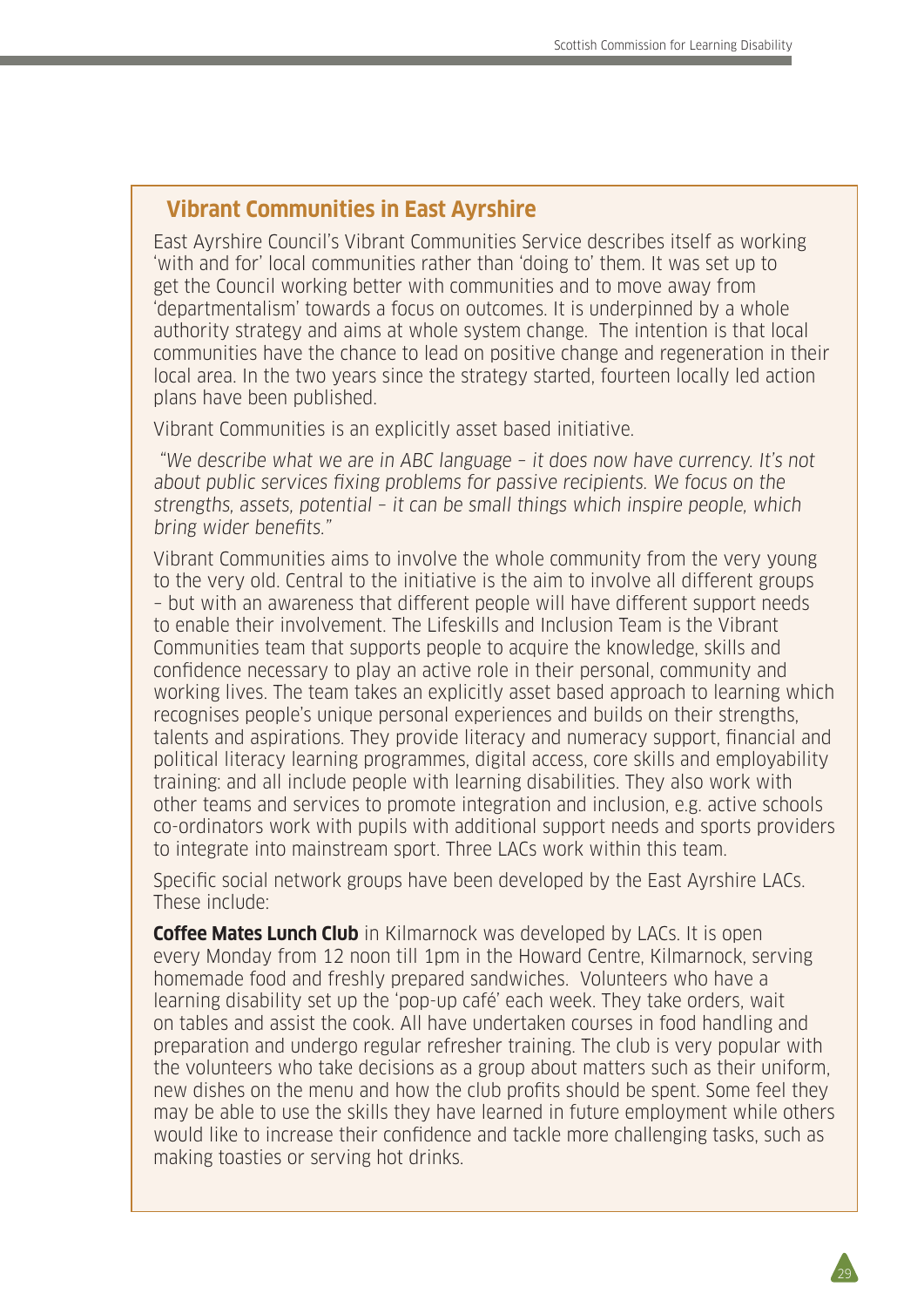30

**The 'Things Tae Dae' Social Hub** in Cumnock started as an informal support group for people with learning disabilities. After receiving some assistance from the team, it now has its own committee, runs weekly social get-togethers for members and organises regular trips and outings to new places. They have also built up very good relationships with the local football club, Cumnock Juniors FC, and with Dumfries House, where members have been helping to clear the garden area.

Enjoyable, lively, participatory clubs like these may well have existed prior to Vibrant Communities. However, what has changed in East Ayrshire is that these clubs are regarded not as 'LD services' but as assets for the whole community and as part of a pattern of self-help, grass roots community involvement. As part of a 'vibrant community' they are well connected to other things going on and are able to identify a wide range of other activities and opportunities for their members to become involved alongside disabled and non-disabled members of the community: "In East Ayrshire it means we expect much more of our communities and that groups will be open and welcoming to everybody; and that everyone will be seen as equal citizens with things to offer. What's different is that we're part of something bigger; rather than just being an island of asset based working in the midst of a sea of deficit approaches."

Source: interview with Jim Murdoch, Team leader Lifeskills and Inclusion; review of website and meeting with members of Coffee Mates and Local Area Coordinators in Kilmarnock in February 2016.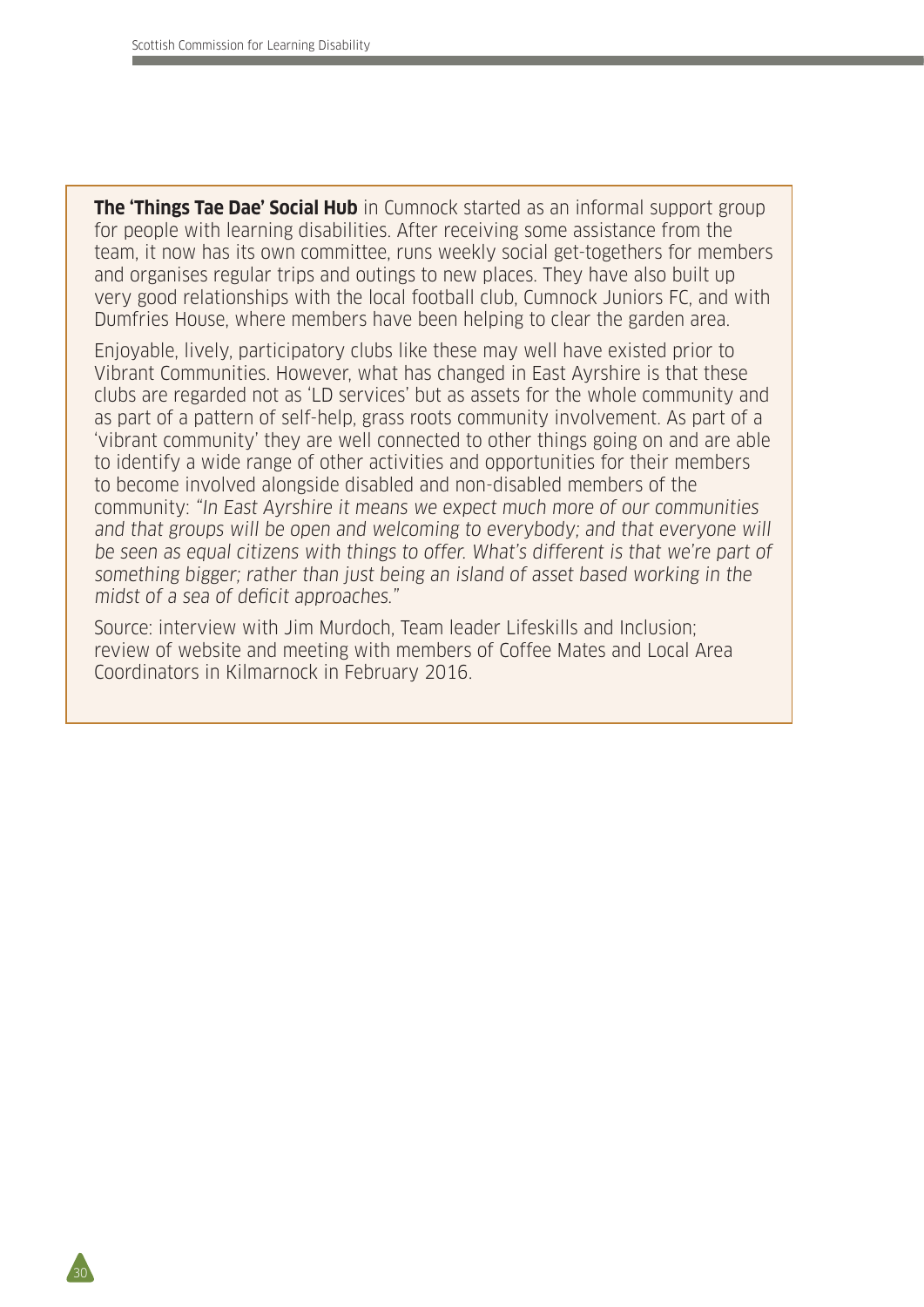### **Asset based working in Fife**

**Fife Community Asset Mapping Project** has been taking place in different venues, towns and villages all over Fife. The Mapping has been carried out by the LACs from Fife's Self-Directed Support Team in Health and Social Care, along with people from partner organisations, BRAG Enterprises and Enable Fife's Self Directed Support Project, 'We Can All Do It'.

Each Mapping session has involved meeting local citizens of all ages and from all backgrounds to identify people, places, activities, organisations and groups that local people value in their community. It is an opportunity to chat about their communities and to share what they know. Everyone in the various communities and locations was invited to come along, so some people with learning disabilities did contribute to this mapping of community assets. The information is then put onto a Map of the area using sticky post-its, drawings or other objects.

The information gathered is being added to a new community website 'On Your Doorstep' which has been developed as a tool to assist everybody in Fife, including people who use services, carers, practitioners and care providers, to explore local opportunities and sources of information and support.

In February 2016, a Conference and a Community Marketplace Event was held involving Stallholders from a host of groups and organisations across Fife.

#### **We Can All Do it!**

A small team based at Enable in Fife is working in partnership with other organisations and local communities to develop asset based approaches to inclusion. Raymond Brennan from Enable Fife explains:

"The emphasis is on people making the best use of what's available in their communities, which links to their interests and passions. The traditional response to people with learning disabilities is to see what services are available; but we find that people are not always eligible for a service or a budget for the support they may need to do what's important to them. On the other hand, services are not always the best response to supporting people to do what matters in their life and to use the gifts they have to follow their dreams. Following the community mapping of resources, the next phase is to think about people and communities. We want to identify the people who can be community builders - people who are looking for something more and are natural community connectors. We want to find out who they are and how to support and sustain them. We're having engagement events, pop up shops and using forum theatre, to engage the whole community and begin to learn what people are most proud of and what really matters to them. The important thing is that people with learning disabilities have more choice to do the things they enjoy in community places where they feel included, welcomed and valued by other members of their community. Not doing separate stuff. There are some very early messages given to people that they can't be included. We want to challenge that thinking."

Source: Interviews with Raymond Brennan and information provided by LAC Sylvia Thomson.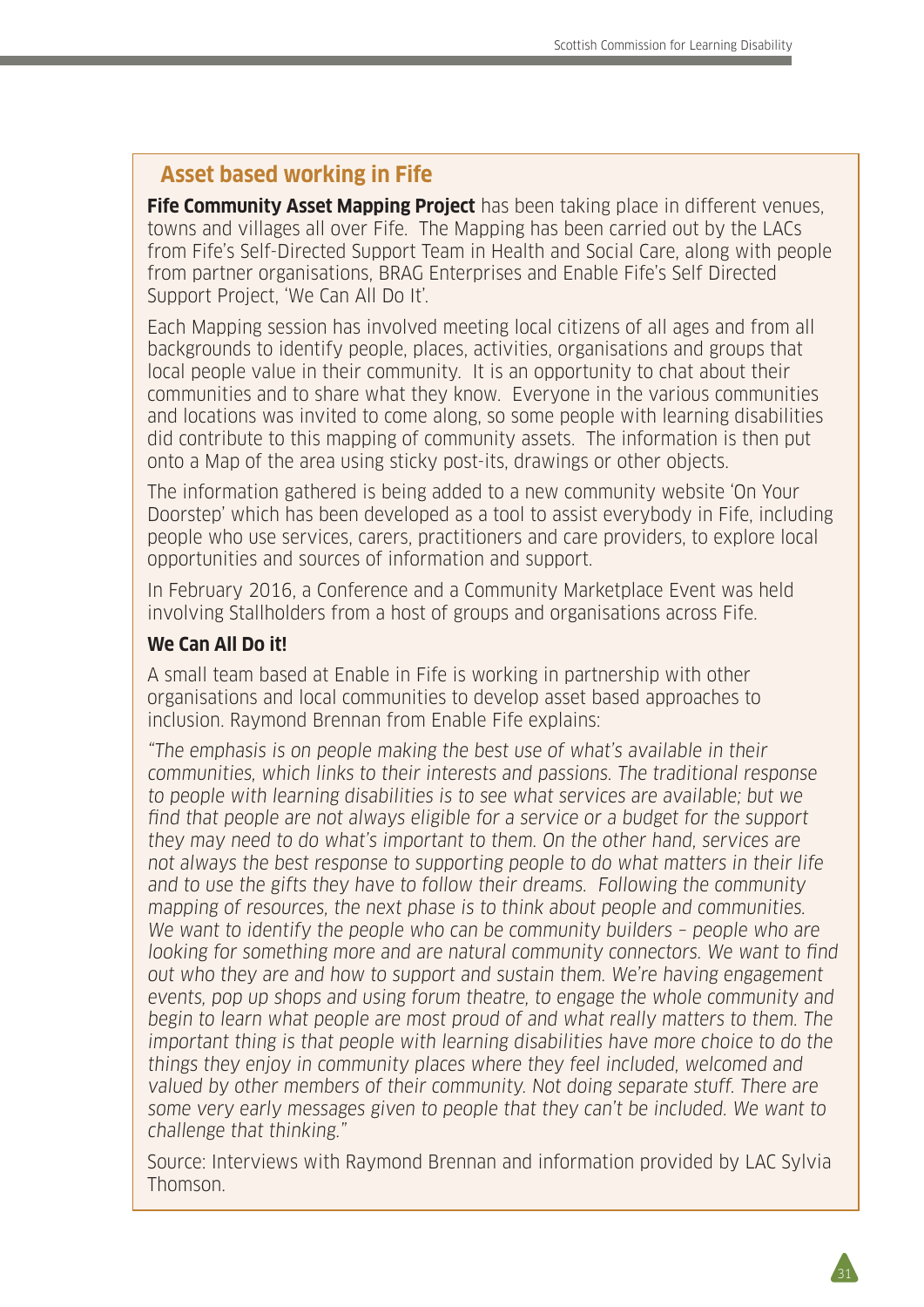People involved in initiatives such as Vibrant Communities and Fife's On Your Doorstep are now using the language of asset based working. Other people we have interviewed have told us that they do not use the term asset based but they recognise the values and principles of asset based working and see them as relevant to their work:

"Disability organisations tend to use different language; there's a whole plethora. We tend to use the term strength based; the whole ethos is about strengths, capacities and belief in people."

When we asked people what they understood asset based approaches to be about, most were clear about what they thought it meant:

"I see it as being about capitalising on individual's skills and aspirations so that they and their communities benefit."

"It's looking at the assets of the individual and the assets of the community and then figuring out how to marry to two."

"We look at the qualities people have, we look at their gifts; we look at what they have to offer; what other people can benefit from."

"Working with individuals, working with communities, using our resources effectively to benefit everyone; not just one person."

When we asked people whether they thought asset based approaches were relevant to learning disabilities, most thought they were. But there was some scepticism about whether it contributed anything new or different:

"Asset based is a new term but not a new concept."

"We tend to suffer from a re-invention of terms so I'm not entirely clear whether the asset based language is useful or not."

There were also some who felt that the language was not helpful in communicating with people with learning disabilities and some who were cautious about adopting any terminology that could be construed as jargonistic or excluding:

"I'm familiar with the term but we try not to use any of the language from service land. Even words that started out neutral like 'personalisation' have become fairly meaningless."

However, despite some doubts about the terminology associated with asset based approaches, there seems to be general support for the principles. There was a commonly held view among our informants that there were strong links between asset based approaches and what people saw as positive, strengths based approaches which combine being person-centred with a recognition of the importance of community and social connectedness. As one person succinctly put it:

"The starting point is how you see people. As a person, as part of the community, as a citizen."

Unlike community development work which tends to start with the community as the focus, most people working in the learning disability field start with a focus on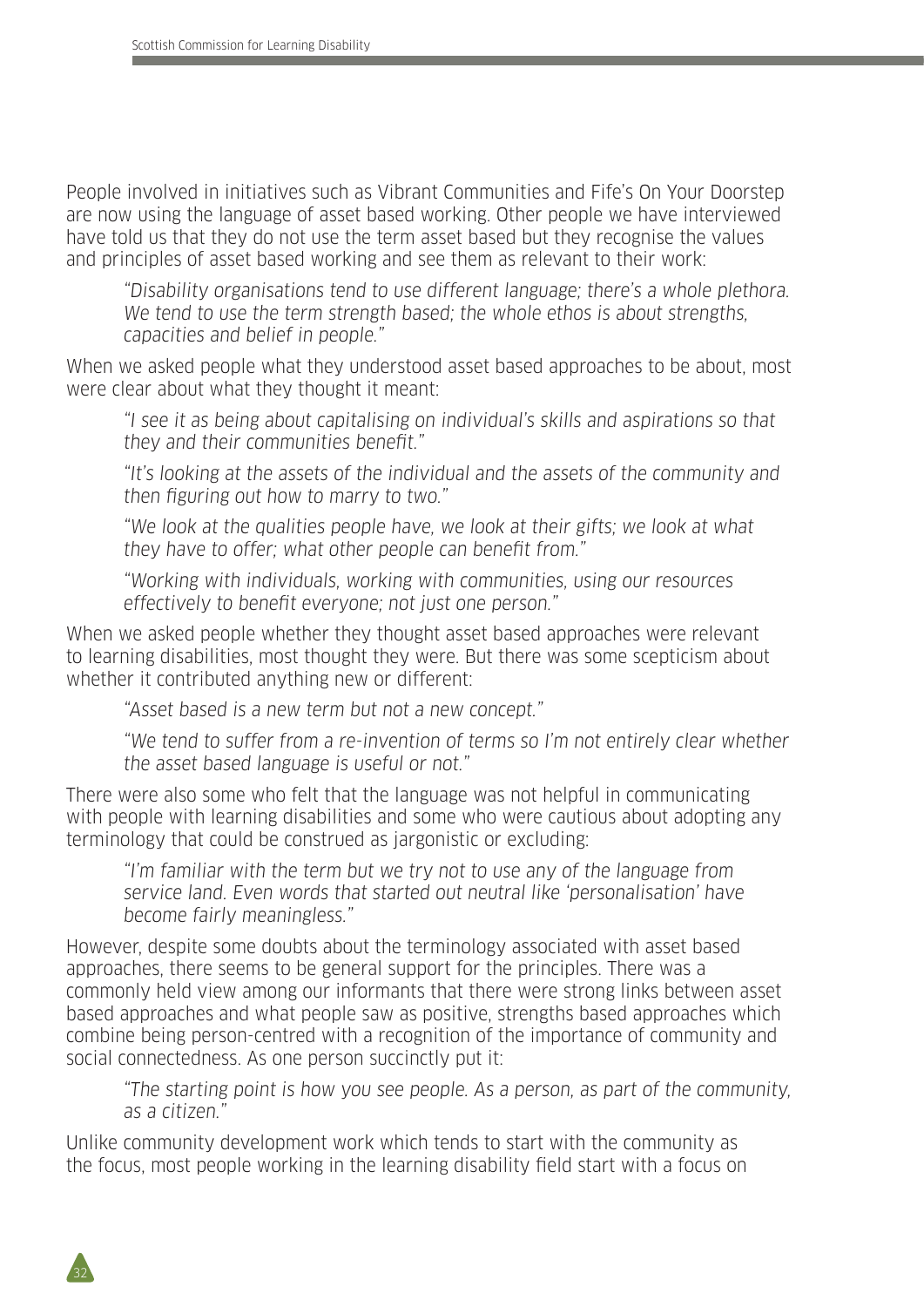33

individuals. As part of this review we therefore tried to explore what asset based working might mean for individuals with learning disabilities, as well as what it might mean for people in the context of their communities and as citizens. In the following sections we consider some examples of asset based approaches with people with learning disabilities in a range of contexts and roles, as:

- People with interests, skills and talents.
- People who work and volunteer.
- People who use support to enable them to do things.
- People who are part of communities.
- People as citizens.

### **5.2. Asset based approaches with people who have interests, skills and talents**

At one time, people with learning disabilities were rarely perceived as having skills and talents. Fortunately, attitudes have changed and there are now many examples of projects which offer people an opportunity to share their interests and develop their talents; whether they be artistic, musical, sporting, or have an interest in any other activity. However, there is still a tendency for these to be provided in noninclusive settings i.e. through specialist projects providing solely to people with learning disabilities. The degree to which there is greater inclusion of people with learning disabilities in mainstream activities is difficult to monitor (groups rarely collect this information) but anecdotal evidence suggests that it remains variable, though improving.

Approaches that are more asset based have the following features:

- They take place in mainstream settings and include people from a range of abilities.
- Activities derive from the interests of the people involved.
- People contribute to decisions and planning of activities.
- There are opportunities for people to develop and learn new things.
- People get the opportunity to share their learning with others.
- Activities are satisfying in themselves and also offer opportunities to increase social networks, develop confidence and acquire transferable skills.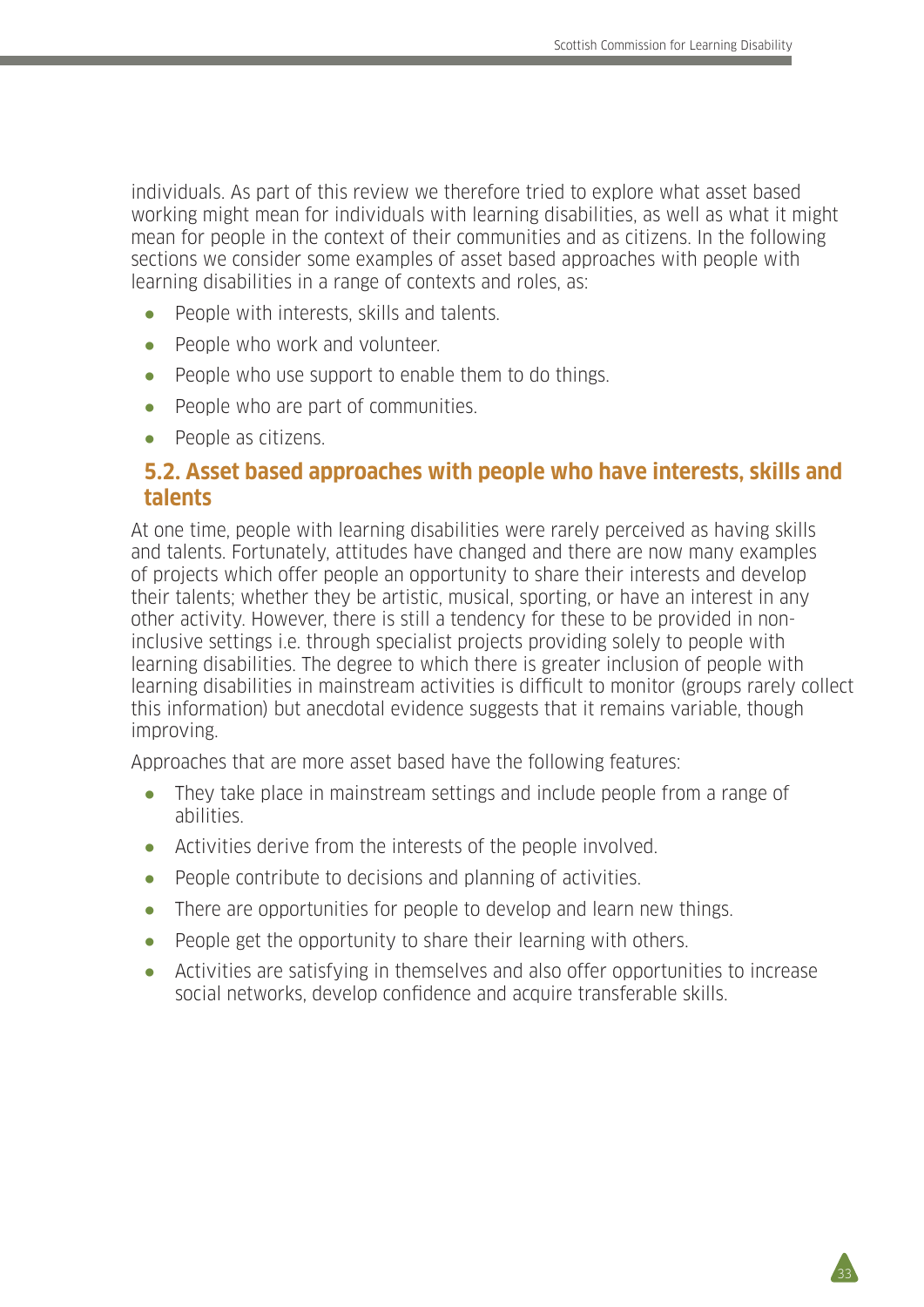## **Project Ability**

Project Ability is a visual arts organisation which has been going for over 30 years. It is based in an arts centre in central Glasgow alongside eight other visual arts organisations, providing an artistic environment for people who come along.

They offer year round programmes and, Aspire, the programme for people with disabilities delivers nine workshops a week with 124 places. Each workshop runs for eight sessions but people can sign up for longer if they want.

There is no formal referral process for accessing Project Ability. People make contact themselves or find out by word of mouth or via other agencies they are involved with. The Aspire programme is used by people with a range of abilities; some have supporters who stay with them, others do not.

The approach taken by Project Ability is very flexible. People can come for a oneoff session or set of workshops or stay on and do more. The project also links people in to other activities such as art masterclasses or walking groups.

Project Ability has a studio group for people with learning disabilities who want to develop their art further; this is self-led with professional artists and volunteers on hand. They provide year round exhibition opportunities for their artists. This studio group has nurtured some very talented and highly motivated artists including Cameron Morgan who is establishing a national reputation and is currently working on a major UK arts commission funded by Unlimited which will see him exhibited during Glasgow International, in Wales, the Southbank Centre in London and Tramway, Glasgow.

However, Artistic Executive Director, Elisabeth Gibson is clear that this is exceptional and there are major barriers to people with learning disabilities earning a living from their art:

"Most artists make a living via other work connected to the art world such as facilitating workshops, administering exhibitions and so forth. Most of these opportunities are not open to people with learning disabilities so we're keen to develop chances for people to learn facilitation skills as volunteer co-facilitators where they work alongside other artists."

One way Project Ability is developing this is via a small grant from the Scottish Government to run outreach workshops in other parts of Scotland. At the moment they are involved in delivering workshops for people with learning disabilities in north east Scotland, Perth, Oban, South Lanarkshire and Edinburgh. These are fun, creative events facilitated by two artists, one of whom has learning disabilities. Elisabeth comments:

"We're generally inundated with people who want to come. We use the workshops to have fun, share some skills and connect people. We always try to use public transport to show that it is possible to do these things by bus. That helps to connect people too".

For more information, see the Project Ability website.

Source: Phone interview with Elisabeth Gibson and review of website.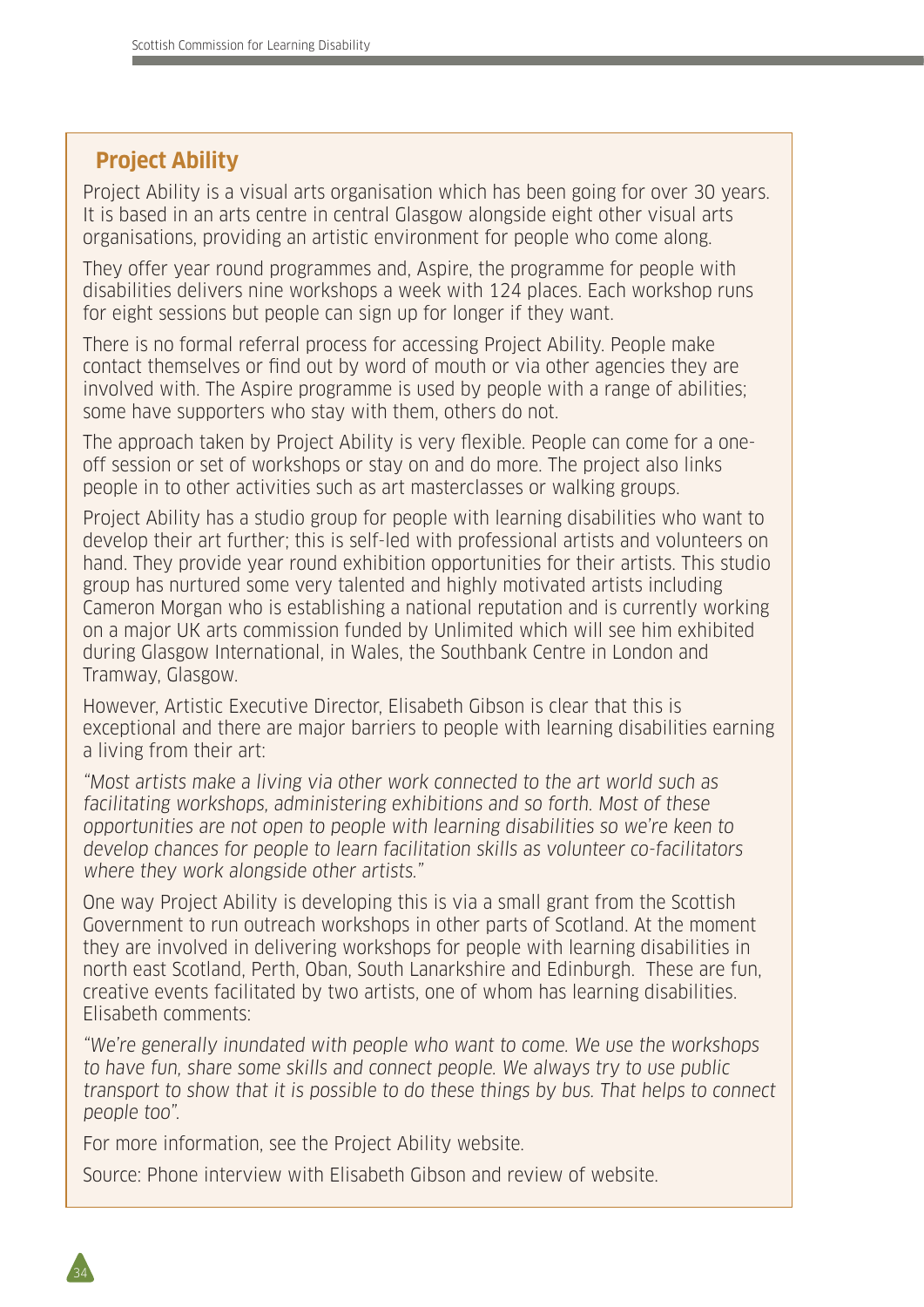35

#### **hazelwoodVISION musicALL Project**

musicALL is an inclusive music project based in, and developing at, Hazelwood School in Glasgow and is overseen by the charity hazelwoodVISION. Hazelwood is a school for children and young people from 2-18 years with sensory impairments (visual and hearing), and other additional learning disabilities. It affords increasing numbers of young people who require additional support for learning (ASL) the opportunity to experience, create, rehearse and perform high quality music inclusively and in a variety of different settings.

Julie McKenzie, music teacher and music development officer at Hazelwood explains how it all started:

"We had two young men in the school who we spotted as really talented musically; one was a gifted singer and the other a drummer. If they had been teenagers in mainstream school they'd have had loads of opportunities to do things with their music; to join bands etc. So we decided to start a band for them and soon other children got involved and before long they were in demand to go out performing."

With support from hazelwoodVISION Julie was given more time to develop the project, bring other tutors in and gradually create a framework of music support to enable students to develop the quality of their music.

musicALL has made links with local mainstream schools so that students from Hazelwood and other schools make music together. musicALL aims to promote inclusion by enabling young people, with and without ASL, to work together to build relationships through the joy and fun of making music. They enable young people to develop new skills in samba drumming, rock music, improvised music and in sound and music technology and to share their talents through performance.

"It's often our pupils who are demonstrating rhythms to other children. It breaks down barriers and any initial awkwardness just disappears when they're enjoying making the music together."

For more information, see the musicALL hazelwoodVISION website.

Source: Interview with Julie McKenzie and reports provided.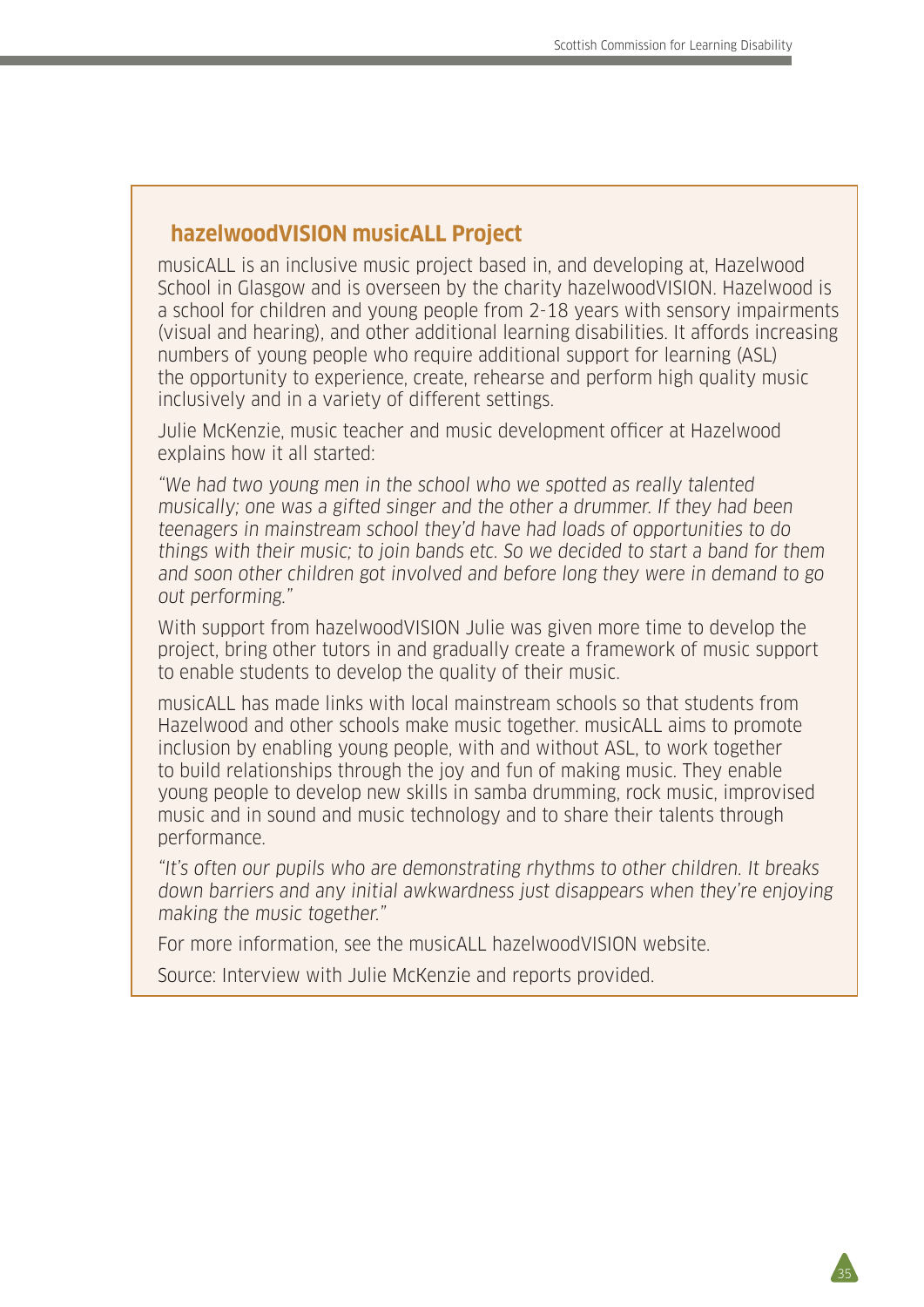There is a growing number of examples of inclusive activities. For example, Inspire in Aberdeen is working with a new charity, the Aberdeen Football Club Community Trust. They have set up a five-a-side club offering training for young men with learning disabilities for a couple of hours on a Friday afternoon with a proper qualified coach. Some of these have now moved on to a mixed team including people with a range of different disabilities and some who have no disabilities at all. The Scottish Government have provided funding for a range of inclusive sports activities; including football, rugby, golf and dance.

#### **Indepen-dance**

Indepen-dance is an inclusive dance development company for disabled people and their carers to enjoy, express and fulfil their potential through dance. Its purpose is to enable participation in a high quality arts provision and improve the health, quality of life and opportunities for disabled people. They provide weekly creative movement and dance classes, quarterly training in inclusive dance practice and annual performance projects, as well as offering opportunities for careers in dance. Participants become lifelong members and join a thriving social network. Indepen-dance nurtures people to experience improved health, wellbeing, confidence and communication skills.

Their artistic approach is to ensure people who have physical and/or learning disabilities are fully included in the creative process of making, performing and being an audience for dance. All activities are offered to people with and without disabilities, providing everyone with the opportunity to learn from each other and share a creative experience. Indepen-dance runs a range of core and specialist classes including Touch Trust Classes aimed at supporting those with severe and complex learning disabilities to access creative movement sessions. The sessions encourage the participant's self-development and active life-long learning within a social, creative and nurturing environment.

Outreach work includes one-off workshops or a block of classes as well as training events, continued professional development, tailored projects or special performances. Some examples of current activities include a programme of weekly dance classes for disabled children, young people and adults. The creative movement and dance classes take a person-centred approach to dance, using music and props to assist participants' expression and enjoyment through dance, giving people the freedom to experience, explore and create movement together.

For more information, visit the Indepen-dance website.

Source: Review of website and additional information provided by project.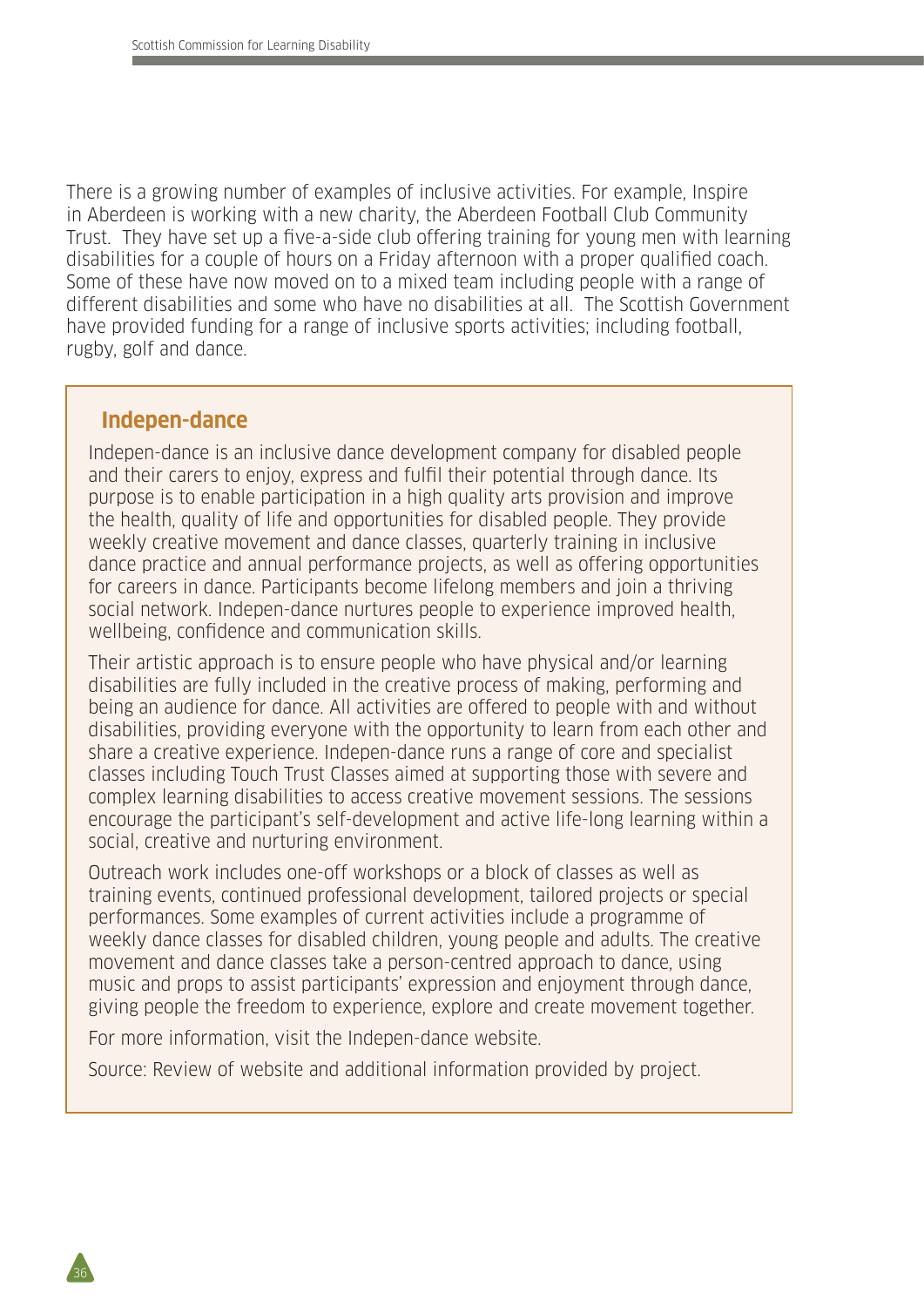#### **5.3. Asset based approaches with people who work or volunteer**

It is widely accepted that employment is central to social inclusion and the well-being of people with learning disabilities (Humber 2014). It has been estimated that 65% of people with learning disabilities would like a paid job (Emerson, Malam et al. 2005). However, in the context of limited employment opportunities for everyone, people with learning disabilities face increasing barriers to paid work.

Considerable knowledge has accumulated about what it takes to support people into employment through person-centred approaches (Blamires 2015). The main problem is not an absence of creative and engaging ideas (Boelman and Russell 2013). There is a wide range of initiatives aimed at developing employability skills and giving people the opportunity to experience work through work placements and volunteering. For example, cafes involving people with learning disabilities as workers appear to have become particularly popular. This field has great potential as a source of expertise about involving people with learning disabilities in asset based work including the fine detail of achieving change with individuals in community settings; as well as the challenges commonly encountered. However, there can be major challenges in replicating and embedding successful projects (Blamires 2015).

#### **Social Enterprise of the Year Scotland 2015 - COPE LTD**

COPE Ltd is a well-established and successful social enterprise and social firm that has been operating in Shetland and Orkney for sixteen years with a turnover of over £1 million. It has a strong social purpose: supporting the development of employment skills for people with learning disabilities. COPE believes that everyone, regardless of their disability, should have the opportunity to work if they so wish. Given the right conditions, all adults have the potential to contribute to our local economy and in doing so will learn to value themselves and others.

Not all employment projects are founded on asset based principles. In the course of this review we were told about examples which present themselves as providing meaningful work experience and training but which in reality are little different to a day service. Initiatives which are more asset based: start with people's interests and capabilities; create opportunities for people to develop these and learn new skills; engage them in 'real work' as members of 'real work teams'; and makes a contribution to the community or to society at large.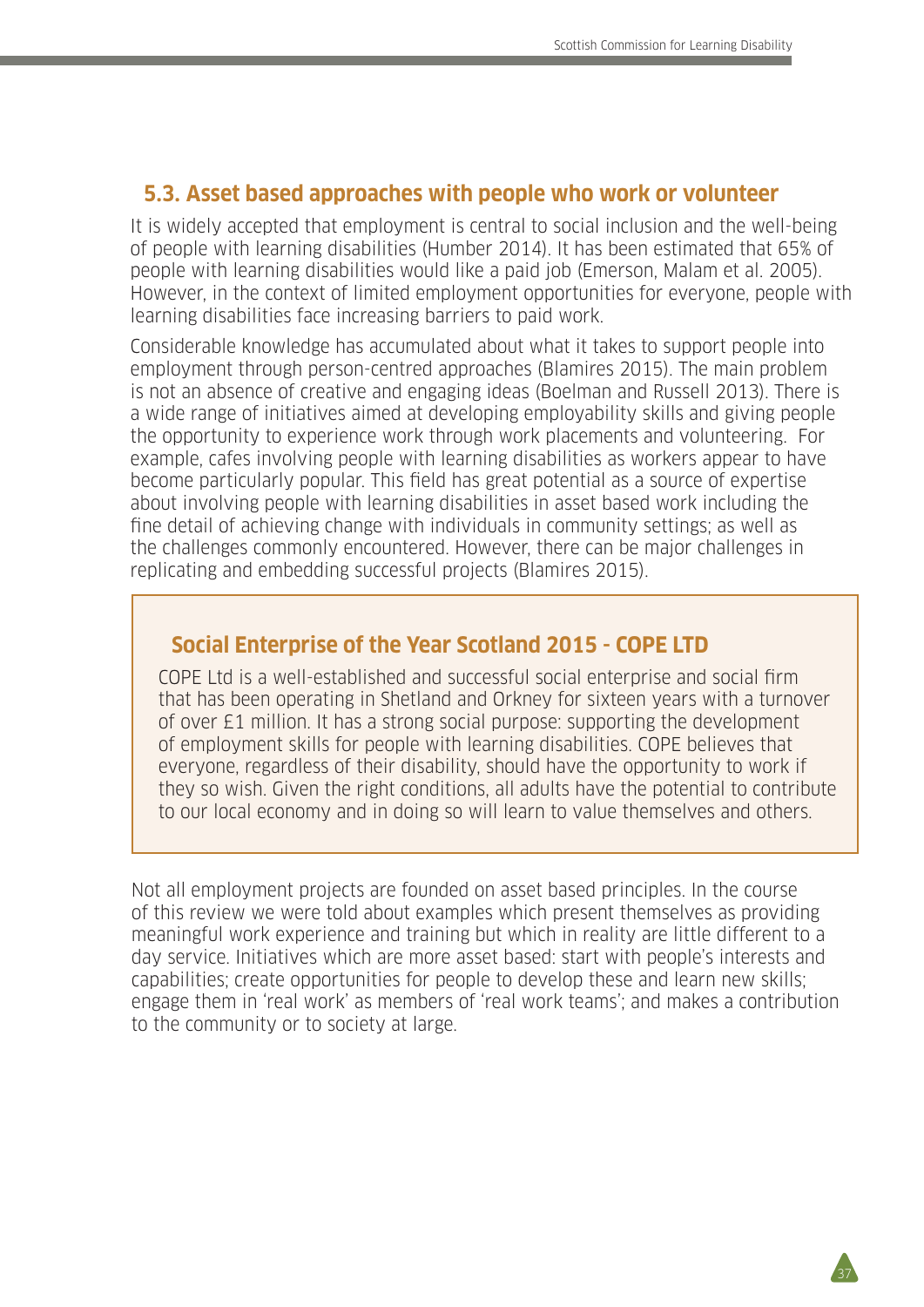## **Fife Community Support Service: Work Options**

Fife Community Support Service has traditionally supported people in a variety of voluntary and employment settings. The Work Options Programme has been designed to assist people to look at their abilities, strengths and aspirations and achieve their potential in the world of work through an individualised support package. Some people are in paid employment but most people start by doing voluntary work. "It isn't about earnings it is about social inclusion." All people have to do is say "I would like a job" and it happens from there. The service is expanding because it is successful and there are people on the waiting list.

Everything is carefully planned and documented by the service e.g. the person's CV, their job analysis, risk assessments, and work reviews. The aim is to meet the needs of the individual and the employer. The third sector is most receptive to including people with learning disabilities in the workforce, but there are exceptions.

**Examples:** Both of these examples show the careful thought and considerable effort that is required from all parties involved to successfully integrate people with significant learning disabilities into the working life of their communities. As such they reveal some of the fine grain of successful asset based work:

A young man with autism is employed by a skip hire firm. He works just enough hours to keep within the earning limit and has a support worker with him oneto-one. He prepares and paints skips which he both enjoys and is good at doing. When he wanted to keep working during the winter the firm responded by building him a shelter. He has lunch in the canteen with other workers. It has worked well and the employer is now looking for further employment opportunities.

A woman in her early 50s with profound learning disabilities provides help to older people in a day care centre: she gives out their cutlery, special drinking cups and so forth, then takes their lunches through and finally loads the dishwasher. "This may not sound much but it is huge for her and they love her." All sorts of job coaching tools were used to take her through every stage of the job. "It meant thinking about what she could do, then making it happen." She has photos of herself at each stage, displayed on the wall though does not need to look at them anymore. "When you see someone with their uniform on and you can see the pride that they have in it: that is so rewarding."

Source: Interview with Eunice Brown, Work Options Coordinator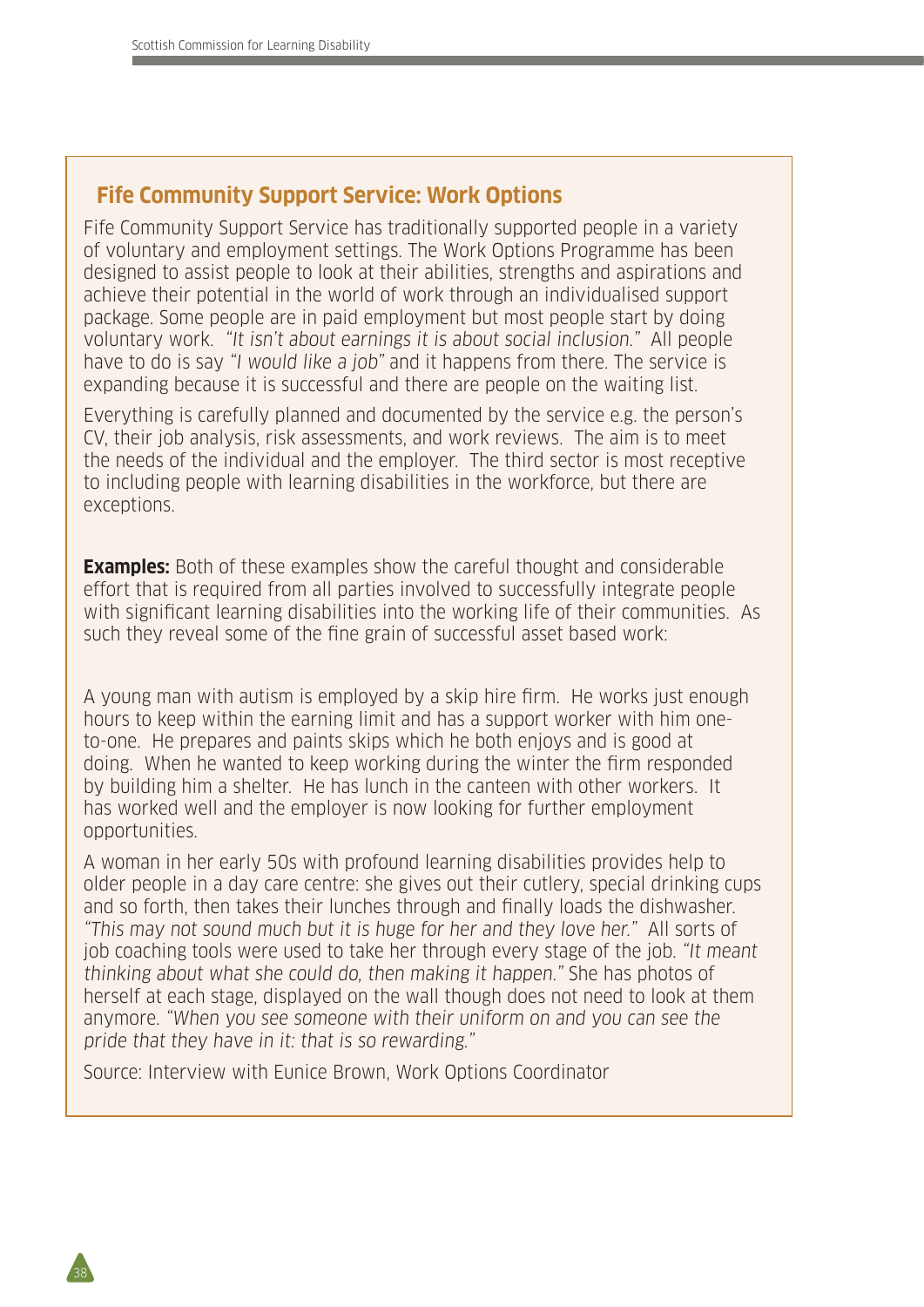#### **Tayberry Enterprise Ltd Dundee: Empowerment through Employment**

Tayberry Enterprise provides creative art activities, volunteer opportunities and training placements in catering for people with significant health barriers to employment. It runs a café for the staff of Dovetail Enterprise, Dundee Employment Unit and an outside catering service. The placements are tailored to the needs of individuals and are not time limited. A number of individuals have been supported into employment within the hospitality industry upon completion of their training. Tayberry is unusual in having a mixed range of people involved, including a high proportion who have a learning disability. Lorna Strachan is an Occupational Therapy Team Leader in Dundee's Learning Disability Service and also a Director of Tayberry Enterprise. She explains:

"Tayberry was initially started by an Occupational Therapy colleague to support people with long-term mental health conditions who experience huge barriers to employment. When I heard about the work of Tayberry, I persuaded them to open it up to people with learning disabilities, and it now includes individuals with long term health conditions who can benefit."

One of the trainees described their experience at Tayberry: "Before Tayberry I was out of work for one year; I lost confidence and became ill. Now I am more confident, I know that I have skills and I have a fair idea of my future work options... I have learnt things now I didn't think I could do. I have more confidence working with other people ... I feel I could now work in another cafe and definitely feel I could cope with busy times... I can now keep calm."

In addition to the employment training, Tayberry provides workshops, classes and numerous volunteering opportunities: "Volunteers tend to come with their own ideas, skills and interests so we mould the opportunity around them rather than looking for people to fit our ideas. The basic building blocks for everyone are confidence and communication skills which in turn will enable people to make life choices."

Tayberry Arts have a variety of creative arts projects which inspire, educate and build confidence. Projects include an African based drumming group Drumdee who perform at festivals and events; Inform Theatre who raise awareness of equality, diversity and disability through their performance work; and Sensory Storytellers who deliver sensory storytelling sessions to groups and individuals with multiple and profound disabilities. Over the last two years they have developed a Storyteller Apprenticeship scheme in partnership with the charity, PAMIS. So far, three trainee Storytellers have spent time with PAMIS to gain awareness of complex and profound disabilities and an understanding of how they engage with the Sensory Storytelling experience. The apprentices shadow a professional storyteller and learn skills of delivery and performance through participation in an Inform Theatre project. The project now has keys to life funding to be developed across Scotland.

Source: interview with Lorna Strachan and review of website. For more information, see **the Tayberry Enterprise website.**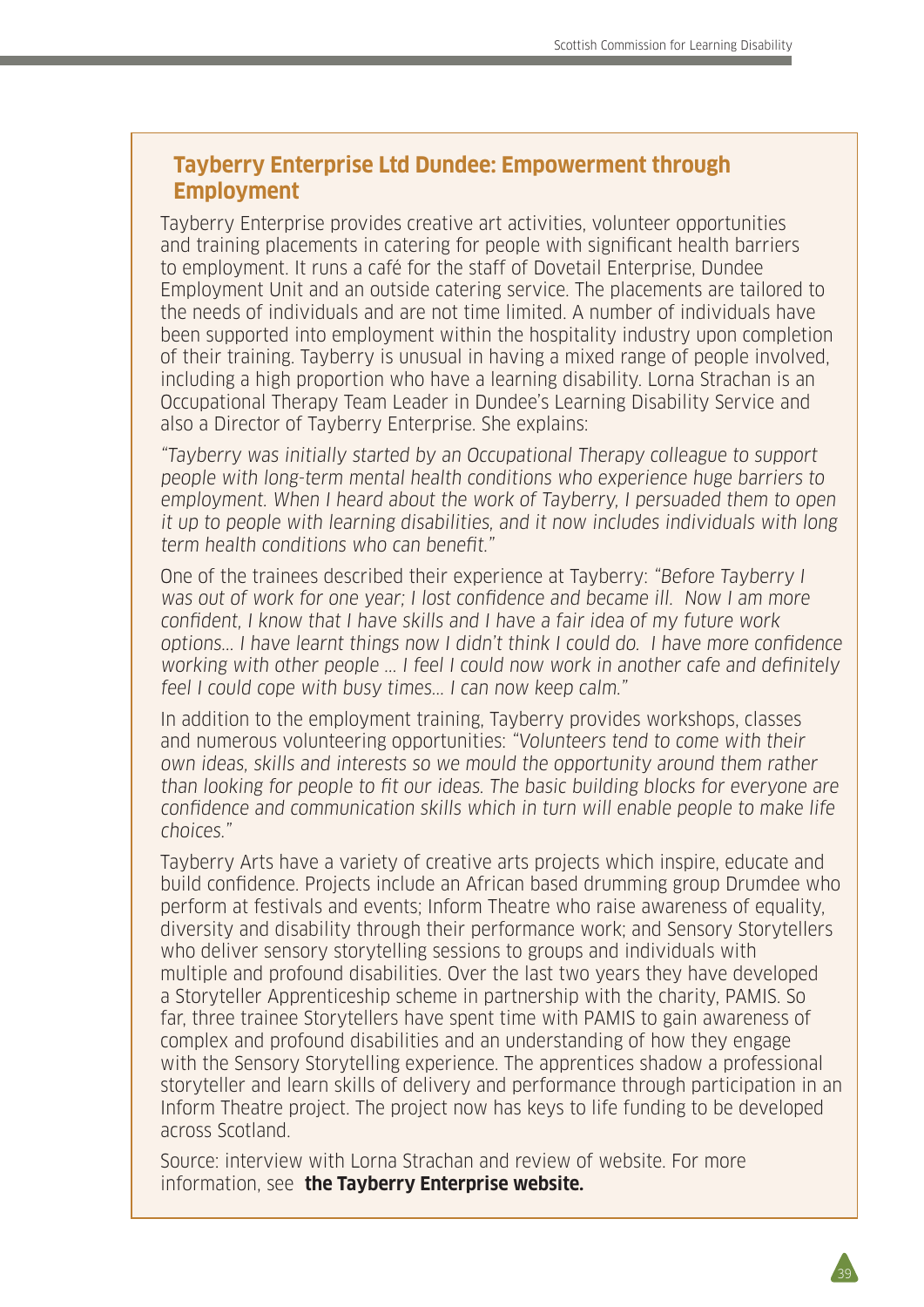In recent years there has been a growing interest in people running their own businesses and some have made creative use of their Self-Directed Support budgets to buy the help they need to start and sustain small enterprises. As part of this review we were informally told of examples of people with learning disabilities running small enterprises as diverse as a DJ business, a jewellery import enterprise, egg production and a training consultancy. Wee Enterprizers help support such initiatives.

#### **Wee Enterprizers: The Power of Wee**

Wee Enterprizers (WE) was set up in 2013 by the Social Care Ideas Factory (SCIF) in partnership with other organisations to develop table top businesses. It addresses two main ideas: innovative employment opportunities for people with disabilities and innovative social connectedness for people with disabilities.

The rationale for the WE idea was the need to provide a safe culture and space where people could meet and work collaboratively whilst exploring, 'what more choice and control over how they live their lives', could mean. An important part of this was an attempt to redress the imbalance in the labour market. Although inclusion in the labour market was one desired aspiration for the project, equally important was the idea that disabled people could reclaim their power to realise and utilise their own capabilities and potential.

The flexible model enables Enterprizers to drive the ideas themselves so that they set the pace and agenda for developing their own businesses starting with a formal recognition of their own skills and passions. Peer support is central to the success and sustainability of the Wee Enterprizers who can share business plans, marketing ideas, website development and trading opportunities. The Enterprizers have also developed social relationships with each other as a result of participating in the Wee Enterprizers idea and meet up during their leisure time.

An evaluation of WE by Glasgow Caledonian University illustrated a range of outcomes that have been produced by the WE. These outcomes, self-employment, personal growth and independence, result from WE engaging and interacting within a group of like-minded individuals with similar aims and goals. The project builds a form of employment forum and community connection for enterprizers that they do not appear to get from other supports.

Source: Review of website and evaluation report available online.

40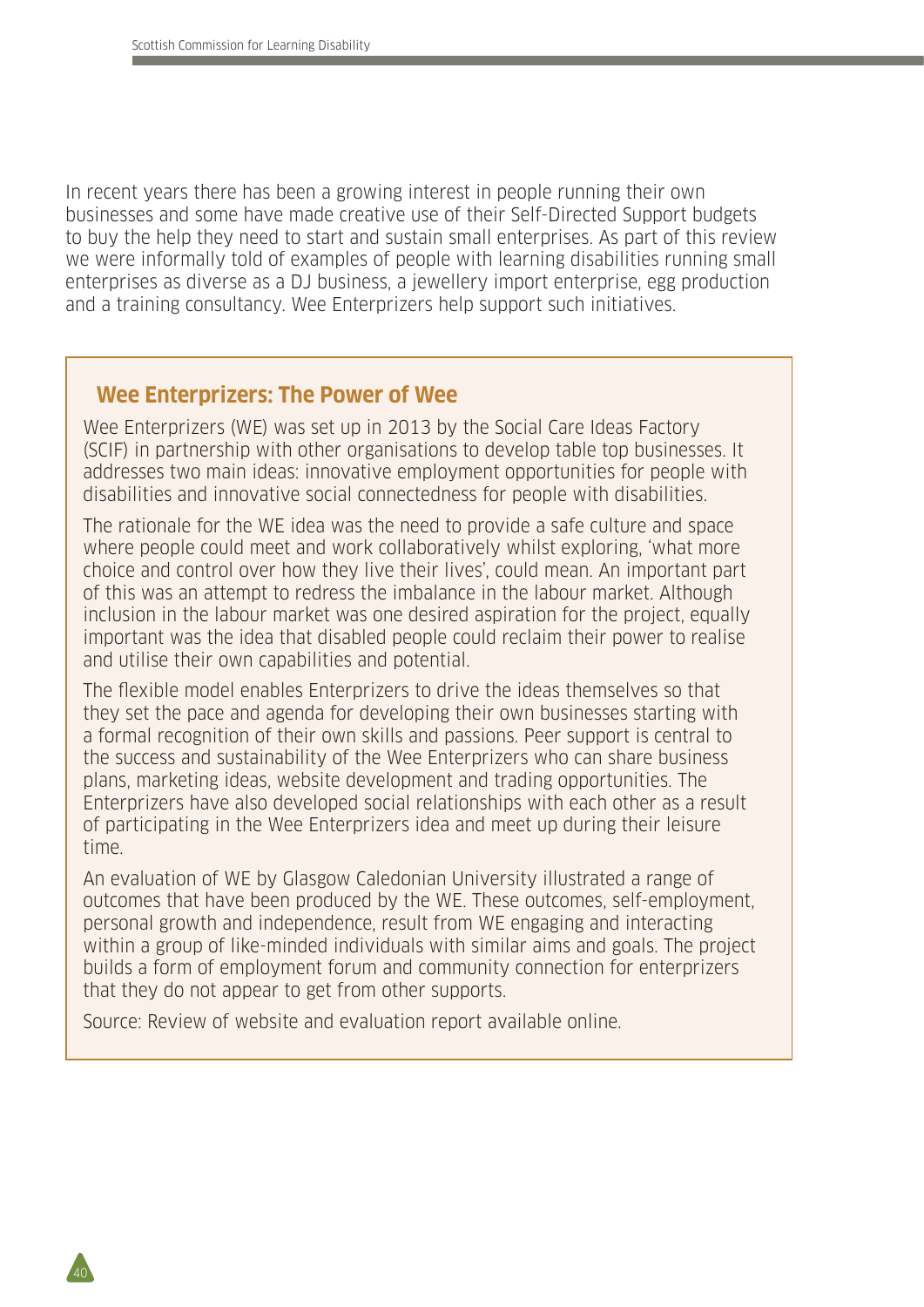## **5.4. Asset based approaches for people who use support**

As we have noted, personalisation has provided the value base for most work with people with learning disabilities in recent years and there is potential for links to be made between principles underpinning personalisation and those of asset based approaches. However, if personalisation in practice is to be asset based it needs to consider more than the individual in isolation, as this interviewee explained:

"People might call it personalisation and it can be asset based but all too often it's not. Often it's just confined to the individual and doesn't do anything to connect people or think about the wider community. For example, say Mary wants to go shopping. Normally the support worker will turn up and take her shopping; which is better than doing the shopping for her. But if they really wanted to take an asset based approach they'd think about the resources in the community and ways of building Mary's relationships with local shopkeepers alongside developing her skills and giving her the tools to increase Mary's capability to do her own shopping. The key things are thinking about the assets of the community alongside the strengths of the individual and their ability to learn. Often the theory is there but the practice is still not filtering through."

We asked people why they thought asset based practice with people who use support does not always happen. There were some recurring themes in the barriers people described:

● Attitudinal barriers: even the most committed and well-meaning staff get stuck in the same old ways of doing things and of thinking about people:

"We need to start where people are at: what they can do…we're often so entrenched in our ways of doing things. We need to think differently."

- Risk aversion: those working with people with learning disabilities have often been heavily influenced by adult protection policies. These are, of course, necessary, but an over emphasis on protecting people can result in them being prevented from doing things which might be construed as risky.
- "People are frightened of people with learning disabilities creating their own informal networks; can be overly protective."
- "If we're over anxious about protecting people we just end up talking up people's deficits and encouraging fear."
- Not enough staff time: this can be an excuse to avoid changing practice, but it is also a reality for many front-line staff. When support is commissioned in twenty minute blocks it is quicker to do Mary's shopping for her than build the links with shopkeepers so she can do it herself.

"Ironically, some of the most socially isolated are those people who have formal support; because the resources have to be used for the practical tasks there's nothing left for the social side"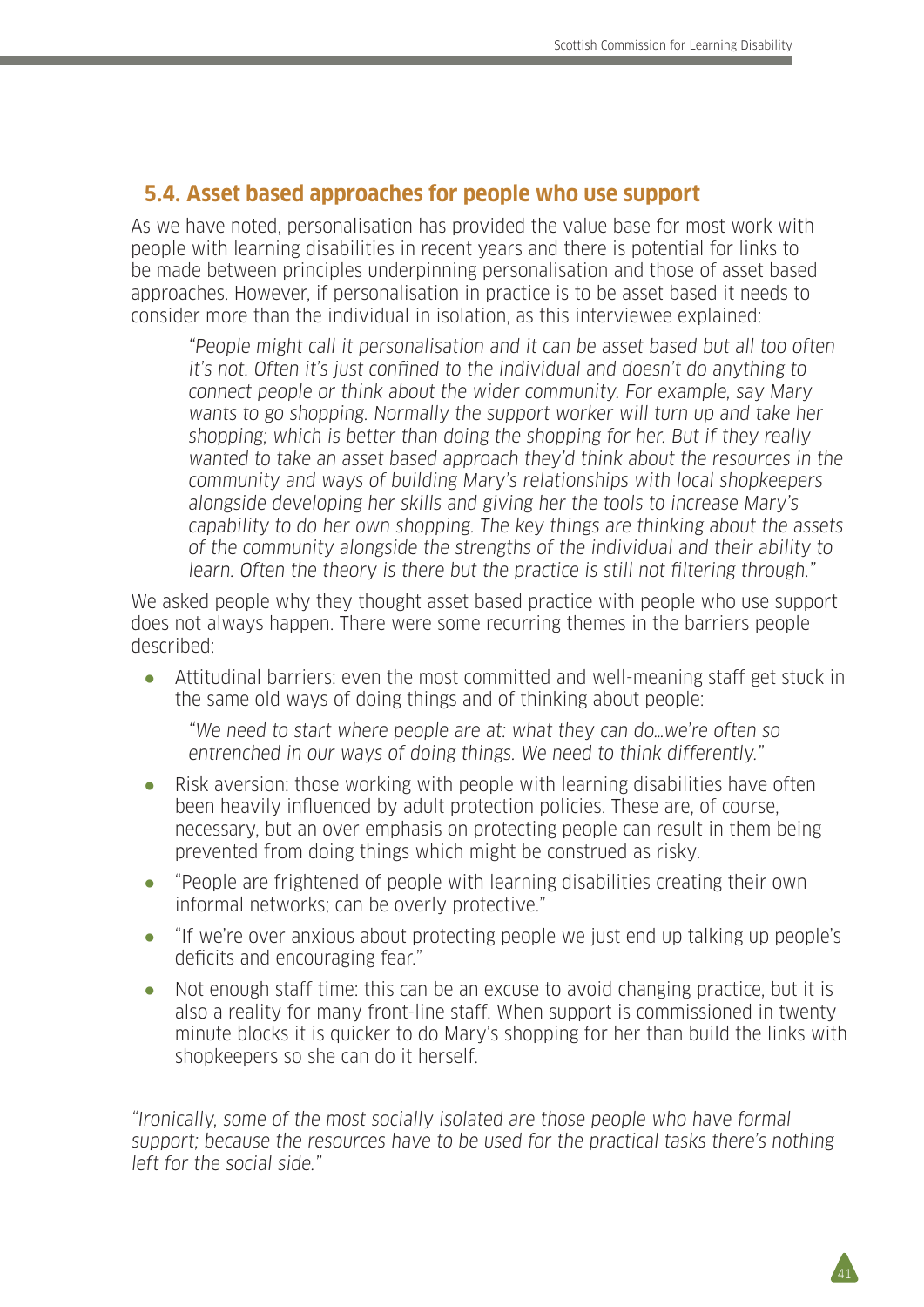- Assessment, planning and funding systems which are still needs and deficits focused: there is a fundamental contradiction between many assessment processes and an asset based approach. In particular, meeting the eligibility criteria for funding and/or to meet the thresholds for social care support usually means presenting evidence of what people cannot do, with little attention paid to their assets.
- Service providers with vested interests: some organisations committed to working in asset based ways were clear that if they were successful they may put themselves out of a job. Their long-term goal was not to be needed any longer. However, for other service providers keeping people dependent is important for their sustainability and/or profit. Nevertheless, there are many examples of asset based working with individuals and in many places, people are finding ways of doing things differently. Sometimes these involve a radical re-think of ways of working and sometimes they involve changing practice in a smaller way to be more reflective of peoples' capacities and interests. When we asked what helped practice change with individuals, a recurring theme was people's willingness and commitment to doing things differently.

"For example, an individual worker might think creatively about Mary's ability to go shopping and find opportunities for her to learn the skills she needs or find ways of compensating for her difficulties e.g. developing a photo shopping list with her or recording her list on a mobile phone. Technology can be another key asset for people. Dementia friendly communities have shown that shops and supermarkets are willing to support their customers in all sorts of ways if you work with them."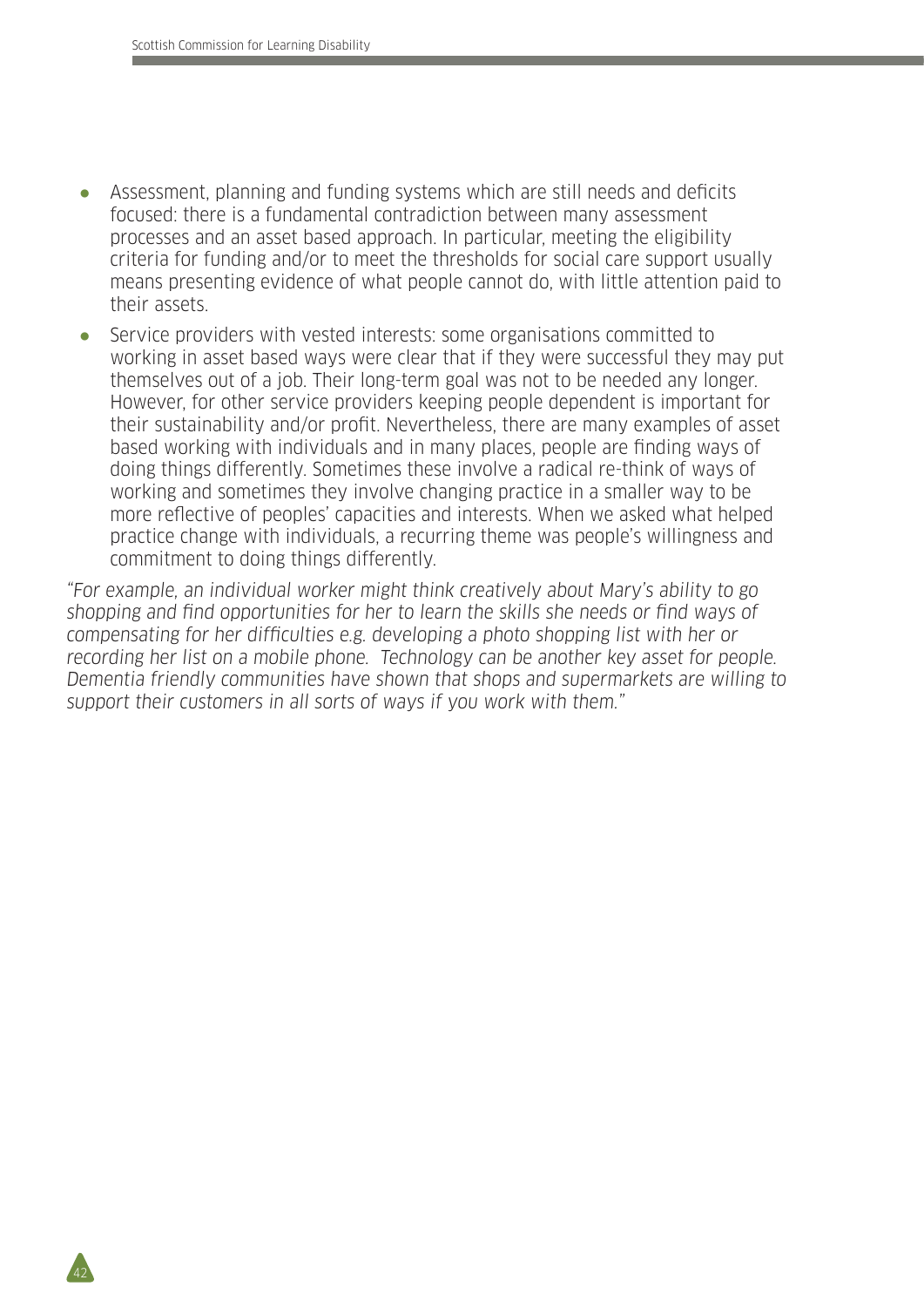#### **'Just Enough Support' – an example from East Renfrewshire**

Angie McGregor, Senior Development Officer with East Renfrewshire Council Commissioning team, describes recent partnership working with a provider organisation, the Mungo Foundation and Helen Sanderson Associates in order to redesign services, identify individual Self Directed Support budgets and implement organisational change:

"The project was supported by Helen Sanderson Associates using the model of 'Just Enough Support'. A 'coaches' team of local champions was developed and met regularly to feed into a Leadership team that would implement change. Both groups' understanding was underpinned by training on person-centred thinking tools; Person Centred Planning; Just Enough Support Model and Working Together for Change."

We used 'Planning Live' to develop a plan with each individual, their family, care manager and support staff to identify person-centred outcomes and initial action plans. The Coaches team was supported /mentored to become person centred review facilitators through a process of watching, doing and evaluation. Care managers were also involved throughout, allowing us to work in partnership to develop individual Self Directed Support budgets based on the outcomes important to people.

A forum for the people who use services was developed and this quickly began to have an influence. For example, service users developed profiles of 'The good worker' and 'The good manager' which are now used in all staff interview and selection processes.

After an initial round of Planning Live reviews, we used the outcomes from these to inform an event on 'Working Together for Change' which helped to embed this way of doing things for the future. Voluntary Action also joined us for 'Planning Live' and training events which meant we could work closely with them to identify and implement new community opportunities for people. Lots of people wanted more creative opportunities and this partnership has led to local independent arts and crafts groups, set up with lottery funding, with its own volunteers.

Source: Interview with Angie McGregor, Senior Development Officer, East Renfrewshire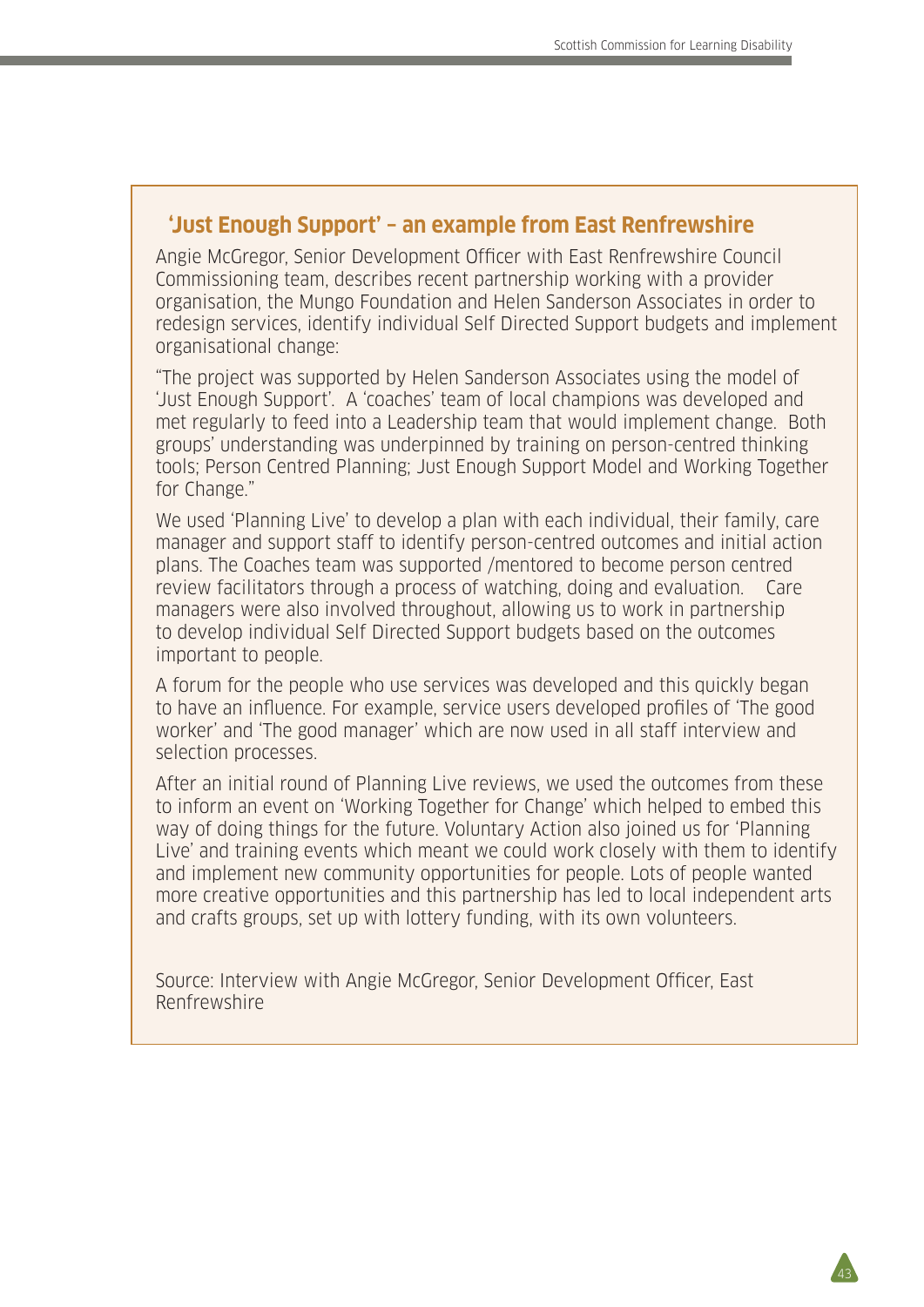## **Having different conversations: an example from Iriss and South Lanarkshire**

The Institute for Research and Innovation in Social Services (Iriss) is a charitable company with a mission to "…promote positive outcomes for the people who use Scotland's social services by enhancing the capacity and capability of the social services workforce to access and make use of knowledge and research for service innovation and improvement."

In 2015 Iriss undertook a project in South Lanarkshire to encourage and enable day centre staff to use a more outcome focused approach in their work. There are two particularly interesting things about this project as an asset based approach. The first was how it placed 'learning to listen' as the key skill that can shift services from gatekeeping access to a fixed menu of options to being facilitators of self-determined choices. The second was the involvement of people with learning disabilities as performers and co-facilitators of 'experience labs'.

An experience lab is a safe space that supports people to experiment. The methodology has been used to experiment with citizen-led ideas and systems and processes within services (Mulgan 2014). In this initiative, each lab involved two daycare centre workers, one person who accesses support, a carer and a member of Iriss staff. Each group was given a scenario and asked to role play a conversation; first as they would normally do it, and a second time after input from the Iriss worker, introducing an outcomes-focused visual tool controlled by the person who accesses support. Group members then shared their experience of the two conversations and reflected on the implications for the role of staff and for the lives of learning disabled people.

"It was obvious to everyone that normally conversations were not 'open' but about offering fixed options. It was dramatic sometimes, and sad, what staff discovered about themselves. Some found it scary that they didn't have all the answers."

Since the lab, people who access support have fed back that the second experience during the lab felt different from the first: "I was in control, not the staff", there was a "difference in the way the staff listened… the lab was more about me." They reported feeling positive about what they want to achieve in life and in control of making this happen: "the experience helped me think about where I am heading in life." Day centre staff reported that the lab "shed a light on new ways of working."

The Iriss Team went back to South Lanarkshire a year later and found that managers had embraced the experience lab methodology and the findings from the Iriss experiment. The lab methodology was being replicated in each of the six daycare centres in South Lanarkshire. Time had been set aside for staff to have outcomes-focused conversations with service users and for staff to reflect about the changes in service provision. Staff were using tools that were developed during this project and have created tools of their own.

The Iriss outcomes, further information about their experience labs and a more detailed account of the South Lanarkshire experience can be found online.

Source: Interview with Gayle Rice, Iriss and review of report provided.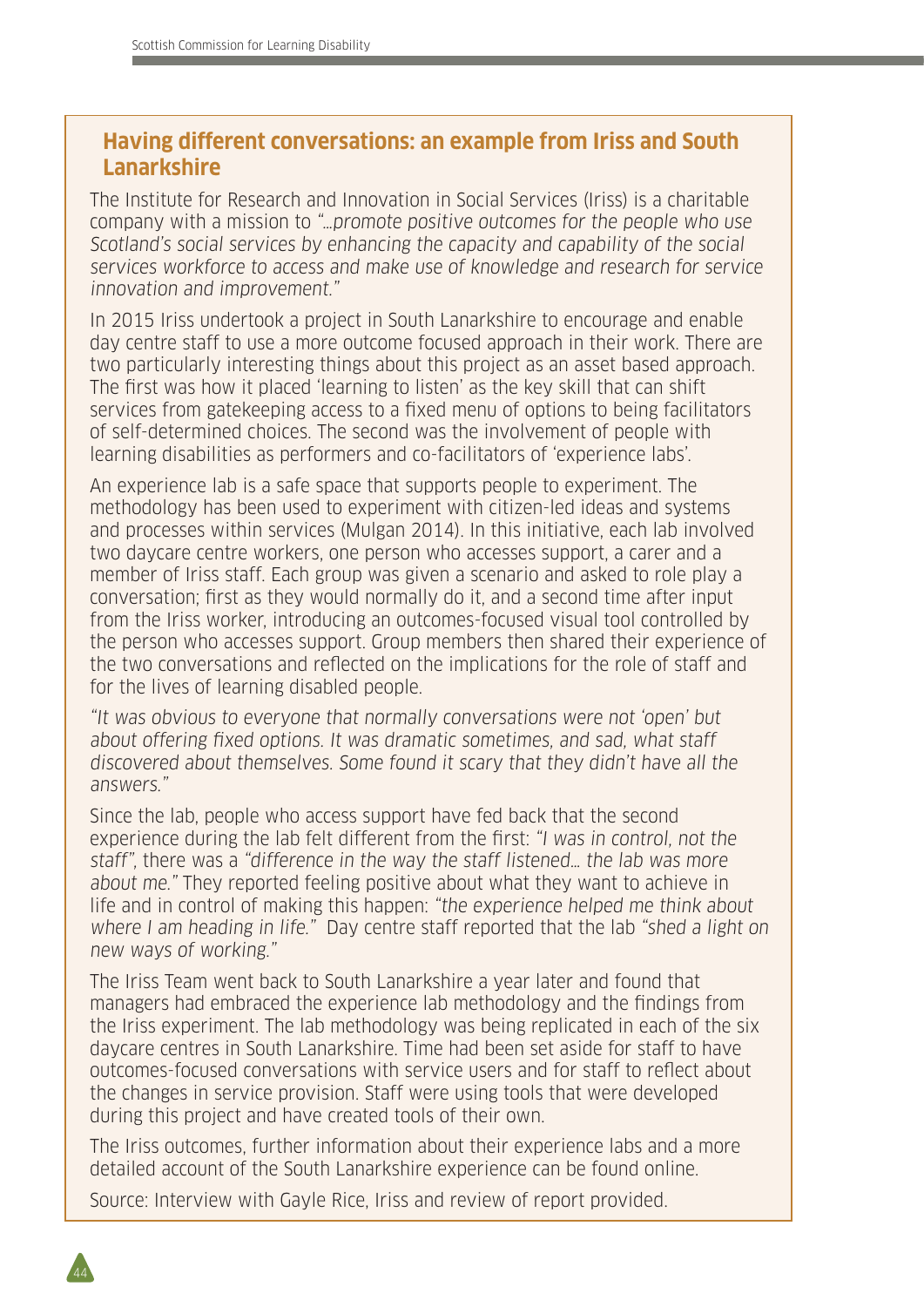## **Thistle Foundation – InterAct project**

The InterAct project works alongside young disabled people, their families, schools, community connections and external partners to ensure that young people are at the heart of planning for their own futures. The work is focused on the transition from school to adult life and is based around the principle that young people and their families are the experts in the direction their lives should take, with strengths and resources that can help them to achieve what matters most to them. InterAct was developed in response to anxieties expressed by parents about the opportunities and support that would be available for young people with disabilities to help them make informed choices about their future once they left school. The project has three main facilitated parts:

**Drama:** The first part of the project is delivered within young people's schools by a community theatre company, Active Inquiry, alongside a young disabled actor. Over a series of sessions, using Theatre of the Oppressed techniques, young people explore their feelings about the future, and think about choice, change and diverse possibilities for life beyond school. Using drama and fiction as a vehicle, young people take on the role of experts directing the decisions and choices that are made.

"Even though it was going through the character they'd created, the answers were THEIR hopes and THEIR fears and what they would be feeling at that time, which I think was amazing really. It helped them find a voice.'' (teacher)

**Big Plan:** 'The Big Plan' brings together eight to twelve young people, alongside their families, friends and community volunteers, to make plans together for the life that they want beyond school. It focuses on the following question:

"What would it take for this young man or woman to have an interesting, fulfilling life, where they can get to meet people who could become their friends, and make their contribution to the community?"

Six sessions are facilitated by Thistle alongside a young person with lived experience of the transition from special school. Young people explore their strengths, hopes and dreams for the future, along with their family and people who know them best. It helps start a planning process which puts the young person's choices centre stage.

 "It made me think that from little gems of ideas, bigger plans can develop, and the power of the group / community is greater than what you can plan or imagine alone." (parent)

"It's given me an insight into what other people can do and confidence to show what I can do…to see how far I can go." (young person)

Peer meet-ups: The InterAct meet-ups are designed to increase young people's participation and inclusion in ordinary social activities and places of their choosing, in their community, with their own peers. They were developed in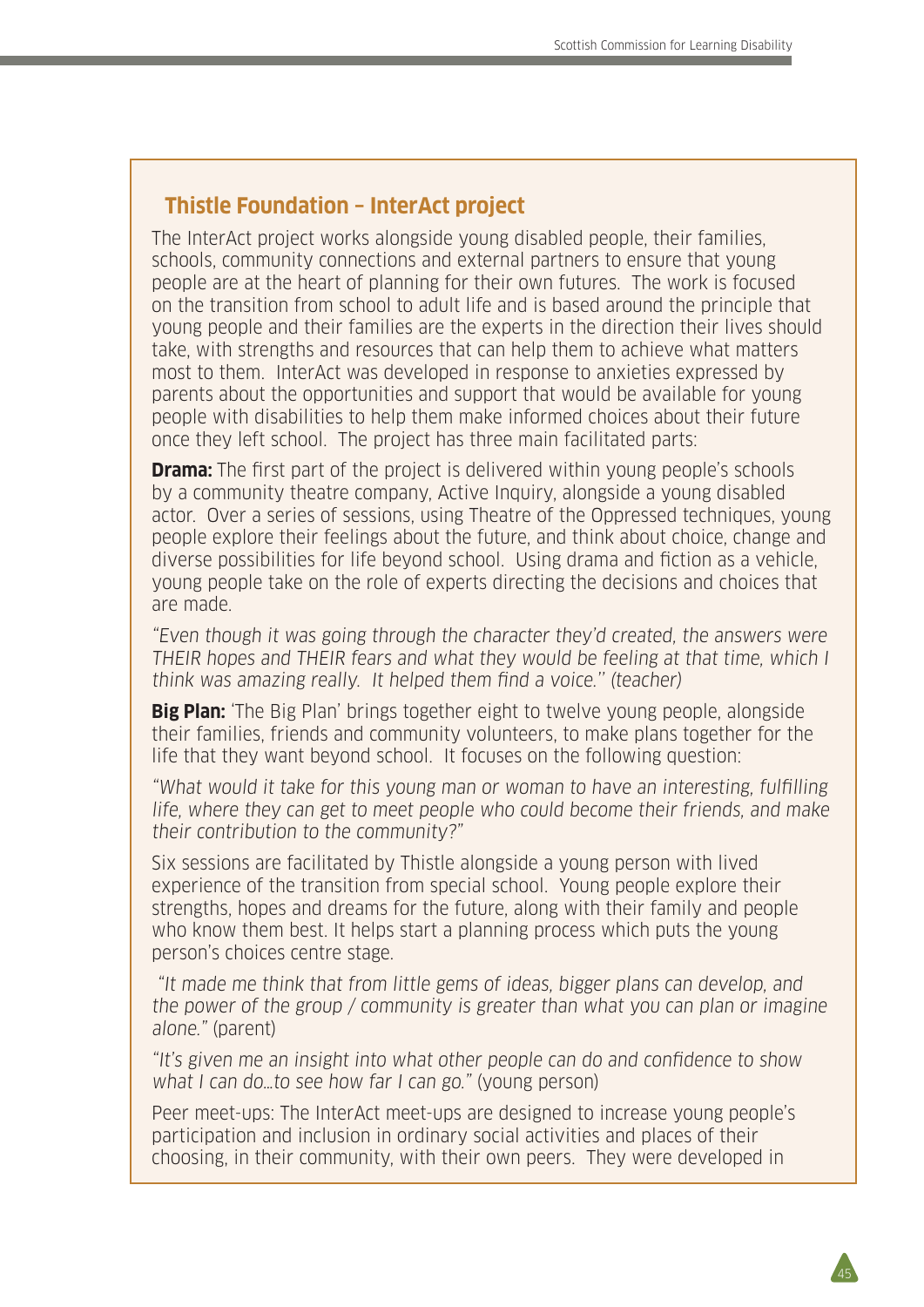response to observation that young people from special schools were in danger of becoming isolated post-school, through barriers such as living in communities removed from their friends and networks, not being able to travel independently to reach common areas, or through families' fear of young people being out in the world unsupervised. Thistle work alongside people to address barriers, for example: building skills to travel alone or with friends, or growing confidence to be out without family members. The meet-ups are determined by young people's ideas and interests and they lead on deciding which ordinary places and experiences they want to try in order to broaden their knowledge and confidence in accessing what is out there for them in their city.

"You feel you can do what you like, not reliant on parents, not a burden on anyone – it's a good thing, you've got your own freedom, you're making choices for yourself and know what's good for you and you gain more confidence in the end." (young person)

"This is probably the only project that has had significant impact - others are just a respite for parents, this is the only one focussed on developing the young people. It's innovative, cutting-edge." (parent)

InterAct works locally across Edinburgh and Midlothian and is now spreading learning from the approach through building capacity with partners across Scotland. For more information see Thistle's short film on their website.

### **Linking asset based thinking with social pedagogy – an example from Camphill Communities**

Camphill communities in Scotland support people with learning disabilities and other support needs from the early years through to older age. There are eleven Camphill communities in Scotland which support more than 500 people. About two thirds of people live in communities, with others coming in to work during the day. Camphill communities focus on the needs of individuals and how people can be supported and encouraged to develop through community life.

Through The keys to life, Camphill were funded to explore the use of social pedagogy with adults with learning disabilities. In essence, social pedagogy is about using your relationship with a person, and the everyday things that you do together, to find out more about someone, their strengths and their ways of learning, which enable you to help them to develop. In the UK it has been mostly used as an approach to working with children, but across Europe has become the basis for working with a range of groups. Kirsten Hogg from Camphill Scotland makes the links between this and asset based ways of working:

"One of the real benefits that we have found with social pedagogy, is that the simple models it uses validate people's instinctive ideas about working with others, and give them the language to explain to other people why relationships are important and what they hope to achieve with them."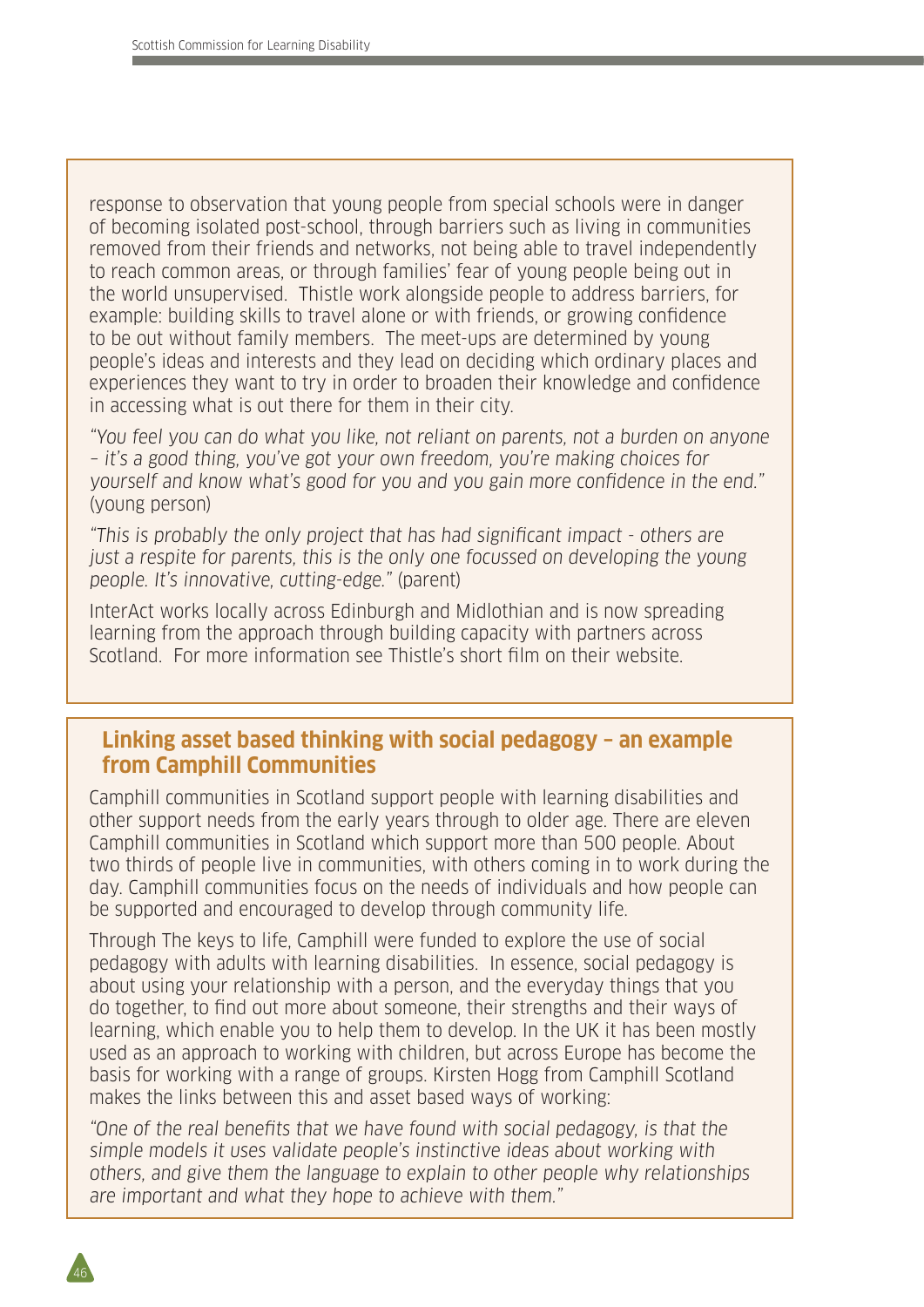Kirsten provides an example of the social pedagogy approach in action:

"A young man who lives in one of the Camphill communities has heightened spatial awareness. During a recent house move he was asked to help design the layout of some of the public spaces in the house; this helped him to feel comfortable in his new home and gave him a sense of purpose and ownership during what could otherwise have been a very difficult transition for someone with autism. His key worker built on this layout/design work by developing the young man's love of photography and helping him to create story boards with his photos. These help with his communication, but have also been used to encourage him to try things outside of his comfort zone, for example he planned a trip to take photographs at the railway museum in Glasgow with his support worker, when previously this sort of travel had phased him too much."

The Social Pedagogy pilot project has been independently evaluated by the University of Edinburgh (2015) and is available on the Camphill Scotland website. A short film about the project can be found online.

Source: Email exchange with Kirsten Hogg.

A common theme in these examples is the importance of viewing people differently and relating to people differently from an assumption that people can make choices for themselves and that they have contributions to make:

"We wouldn't call people service users; they're citizens with something to give. They're not just recipients but contributors to society."

How people are perceived is core to how they respond. Several informants talked about their work with people who were labelled difficult or challenging. They made the point that people are often less challenging once you relate to them as people who can make choices and take control of their lives. This is illustrated by the experience of a C-Change project in Aberdeen: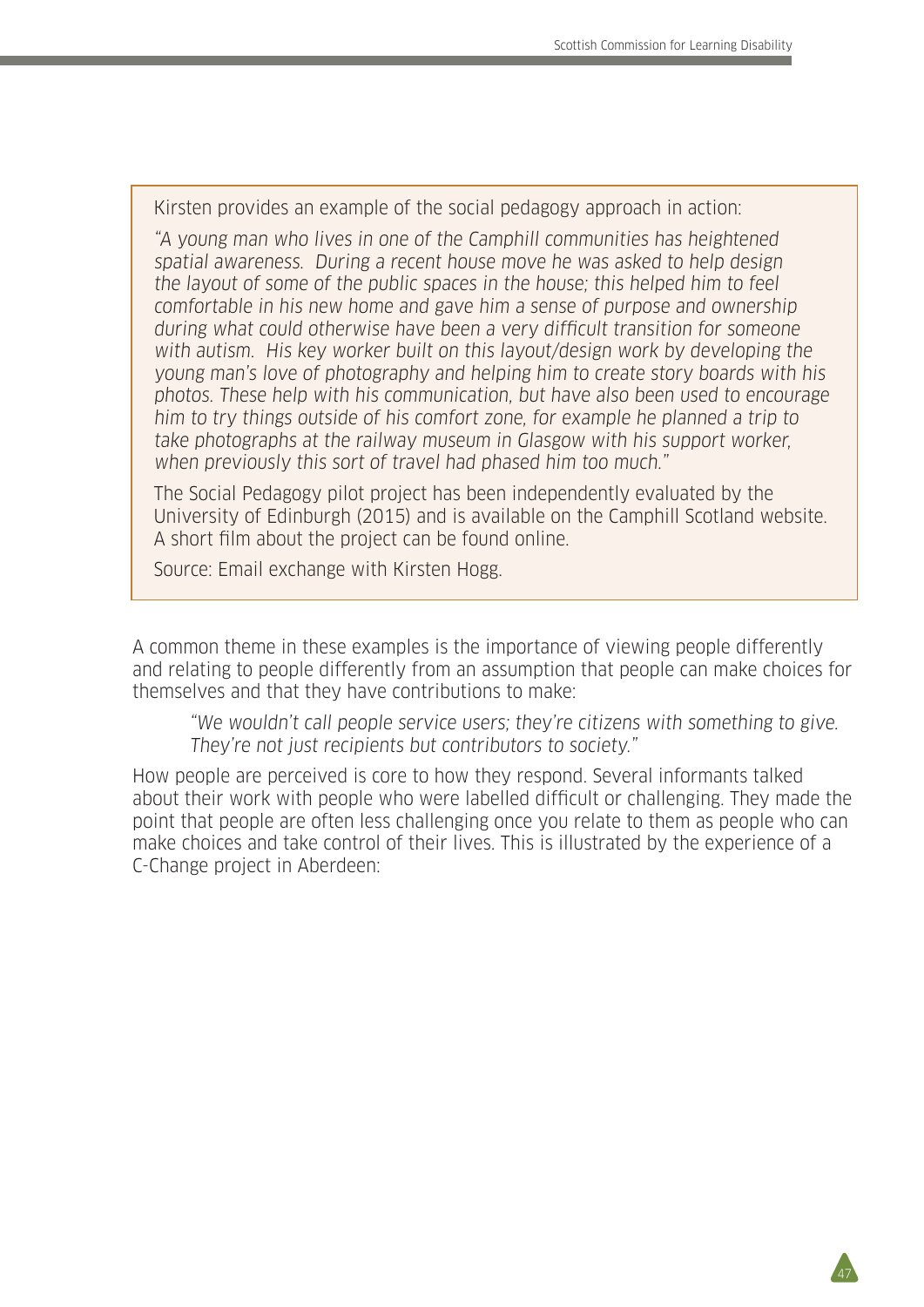#### **From being controlled to taking control: an example from C-Change**

Sam Smith, CEO of C-Change, describes an asset based approach to a community living project in Aberdeen:

"We tendered for services based in two tenement blocks which were supposed to be about community living but which weren't working. When we got involved about three years ago things were so bad the residents all wanted to move out. Other agencies viewed them as difficult and challenging so the place was run in a very containing way with staff on sleeping nights, alarms etc. In fact, once we got to know them, the residents turned out to be an amazing group of people. We started by working on their life satisfaction and inclusion. We provided individual budgets so people could choose their support and recruit the staff they wanted. Only one person felt she wanted staff there overnight; so we talked to her about what would offer the reassurance she needed. She ended up using some of her personal budget to buy an iPad which she uses to check in with someone every night. Over the past three years, the places have completely transformed. There are no sleeping nights, no more alarms. People have moved off compulsory orders and make less use of in-patient services. People have relationships, some have jobs. One is setting up a catering business. The project costs less now than it did before. The money wasn't the issue. The containing and controlling was."

Source: Interview with Sam Smith, CEO of C Change

48

One means of empowering people to control their own lives is through the provision of funding to give people choice and purchasing power. Exercising that power requires information; and in the Highlands, peer advisors are setting up a 'trip advisor' type of website to provide that information.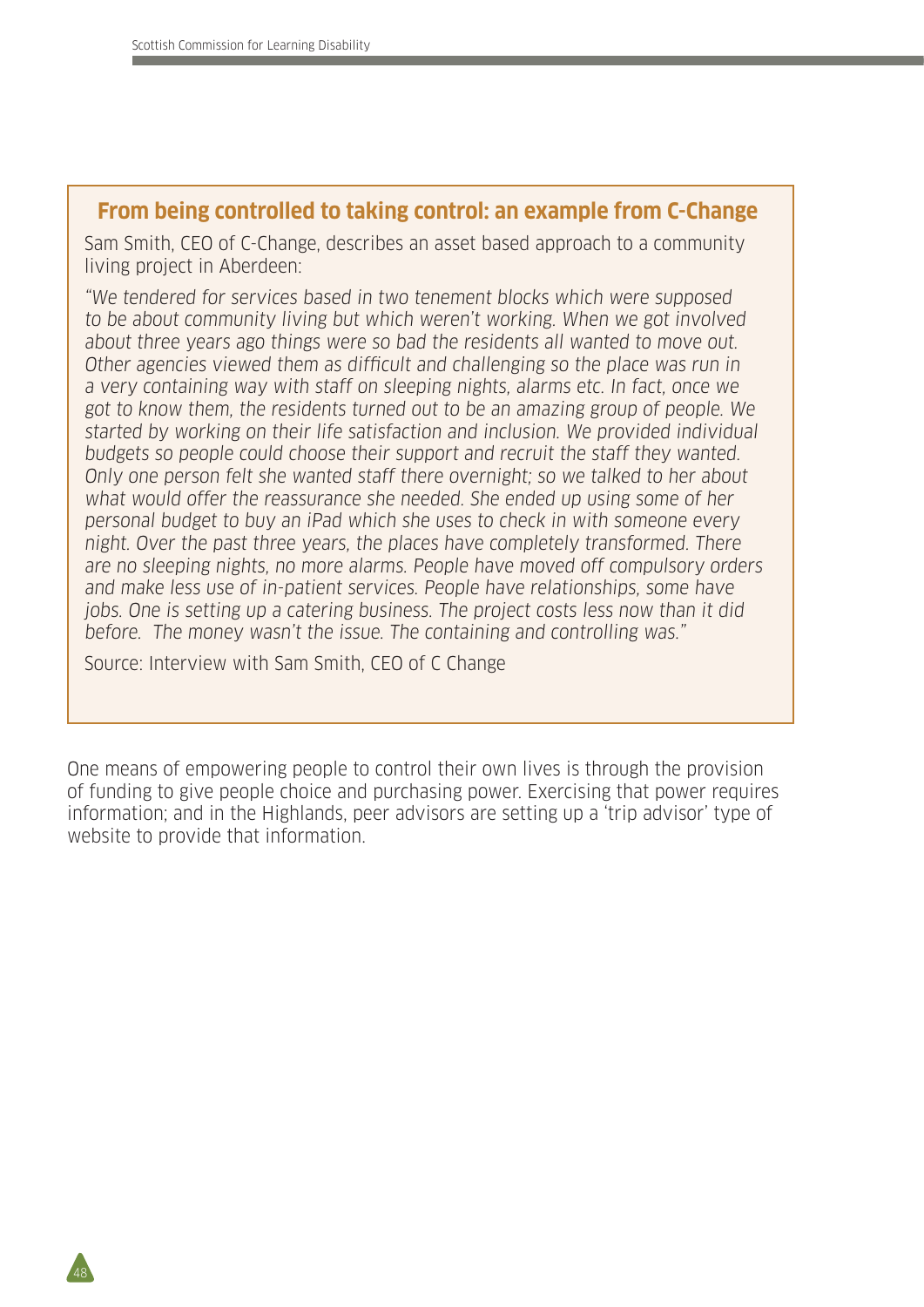#### **Highland Self-Directed Support – Peer Advisors**

Highland Self Directed Support began in 2013 as a consortium of partner organisations (Birchwood Highland, People First Highland, Health and Happiness and Cantraybridge College) which came together to develop a project in response to the new SDS legislation. The SDS Consortium wanted people who use health and social care services to be at the heart of their capacity building approach to ensure that the mantra of choice, flexibility and control are fully embedded within decision-making, idea development and support systems. Shirley Buchanan is the manager of the project, which is led by Cantraybridge College.

A cornerstone of the project has been recruiting and training peer service user advisors. These are paid positions for people with learning disabilities, autism and mental ill-health. At present there are three peer advisors with learning disabilities employed part-time. They provide advice and support to people on the SDS options, are developing a brokerage service and design and deliver training to health and social care professionals and other organisations. They are also collecting peoples' experience of using SDS via community journalism, filming and podcasts. These are shared on the website and Facebook page.

"This will enable them to develop a website that will be like a Trip Advisor for support providers where they will assess them and write online reviews. This should help people to make decisions about who they want to provide support to them when they are using their budgets."

Source: Interviews with Ellie Wolf, Health & Happiness and staff at Cantraybridge College

## **5.5. Asset based working with people as part of communities**

Working in ways which increase people's personal choice and control is an important step in strengths based practice. But working with individuals in isolation from their communities is not fully asset based. Thinking about people with learning disabilities as active members of their communities involves viewing them as people with gifts to contribute to the community as well as considering what resources exist in the community which can contribute to their life.

"There tends to be an assumption that people with disabilities don't connect with their communities. But many do. Some individuals (and communities) are pretty resilient. But it can be challenging; we need to learn from the experience of people who overcome these challenges."

49

People who have this experience include the experts involved with Health and Happiness in the Highlands, who have a wealth of experience of working with the assets of people with learning disabilities.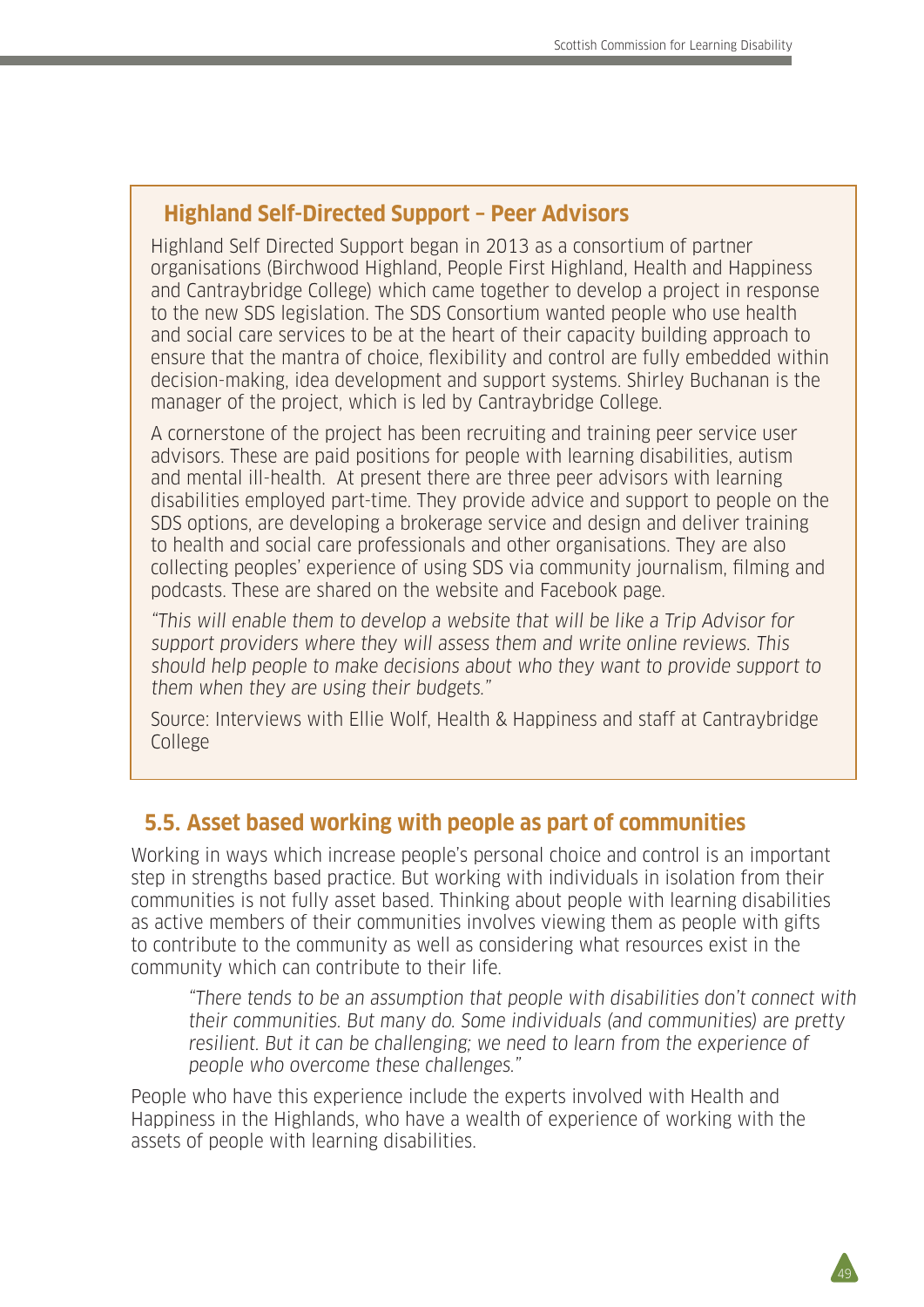## **Health and Happiness in the Highlands**

Health & Happiness began as a community development initiative in 1999 funded by the Big Lottery Fund, NHS Highland and Highland Council. Health and Happiness came from the dream of local adults with learning disabilities to make positive change happen in the Highlands.

"Our dream is that through 'Health and Happiness' the Highlands will become a place where we have control over our own lives and the services we receive. We will be part of our local communities; living here, working here, and enjoying leisure and recreation and education here. We will enjoy better health and we will be much happier with many more friends. We will be free from bullying and harassment." (Extract from Health and Happiness website)

Members of Health and Happiness refer to themselves as 'experts', meaning expert in their own lives.

Ellie Wolf, project manager explains that Health and Happiness has always been asset based:

"We started with a lot of emphasis on asset based working which was quite unusual at the time. Health and Happiness has always been asset based; though we didn't always call it that!"

In 2008 Health and Happiness obtained funding from the Big Lottery Fund and Highland Council to develop and independently manage 'Community Connections'. This way of working was prompted by the experiences of experts who did not feel they were treated as fellow citizens with the same rights and responsibilities as any other citizen. Community Connections aimed to be a practical, actionbased initiative giving experts real opportunities to take control of their lives and develop as active citizens. Eight community connectors were appointed to work across the Highlands. Adopting a combined community development and strong person-centred approach, Community Connections aimed to raise the profile of experts in local communities, challenging barriers but also building bridges and forging strategic links across a broad range of organisations, services and agencies.

In 2011, an independent evaluation concluded that "In our view Community Connections is an excellent initiative that does exactly what it says it does. It fits Highland life very well, making best use of limited resources and making some truly creative and effective partnerships to support experts in living productive lives as active full citizens."

This long history of asset based working in the Highlands has generated numerous examples of people with learning disabilities being actively involved in their communities and, in some instances, taking the lead in developing new projects. Examples include an integrated youth project and the Wildlife Wombles; a group which volunteers in the Highlands wildlife park.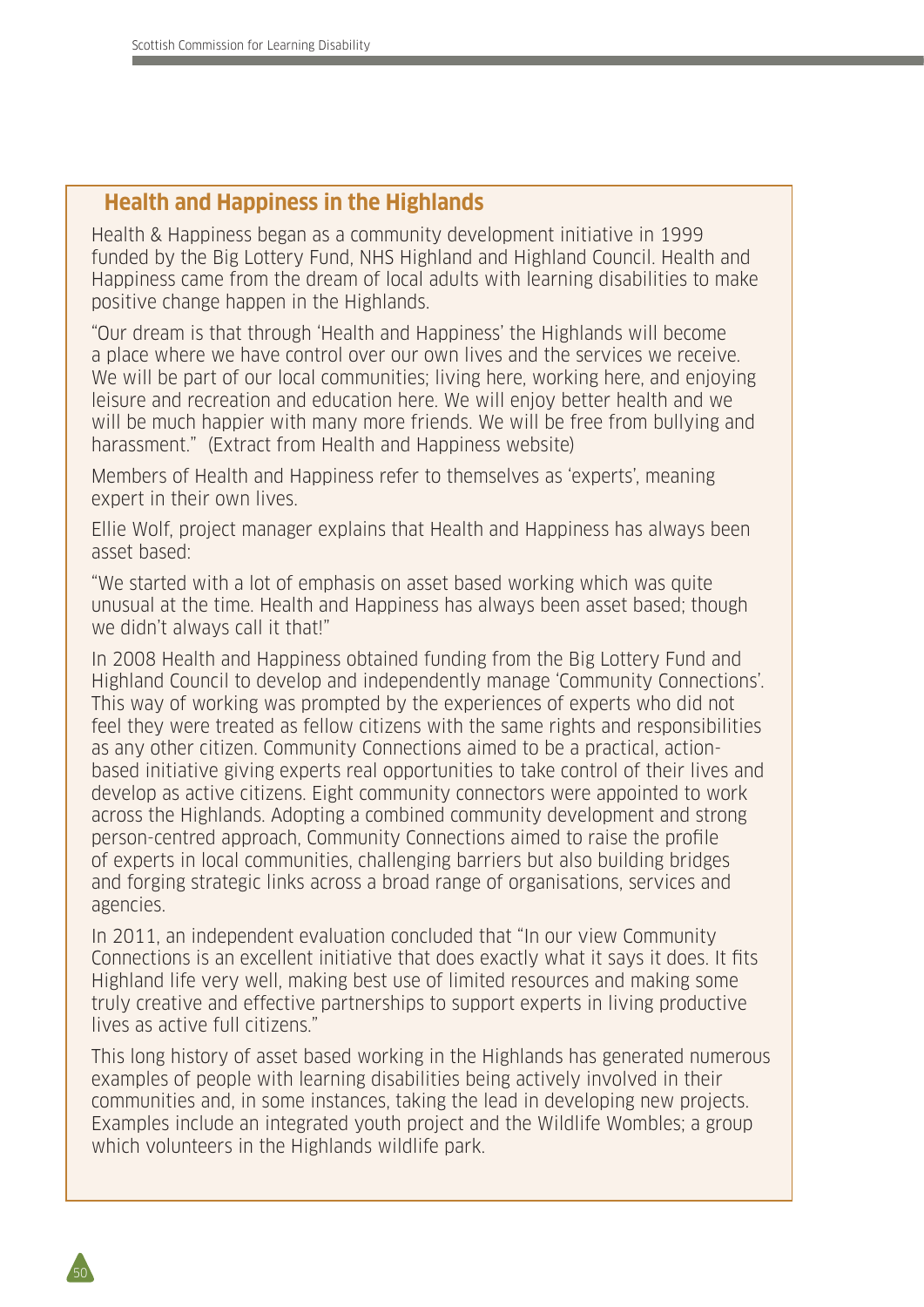The funding for Community Connections has now ended but NHS Highlands has funded Ellie's post and one other to continue some of the work. The main emphasis now is to get people with learning disabilities involved in local social innovations, including making links with non-learning disability organisations to create opportunities for them. Ellie is quite upbeat about the changes. She notes that although the team of Community Connectors was much bigger and could therefore do more, they were still employed as staff. She sees the current work as a natural progression to people with learning disabilities running things themselves. The main emphasis is on building bridges with partner organisations and creating joint initiatives.

Examples of current work include training and supporting people with learning disabilities to be co-creators including a group of community journalists:

"The project is called TILIS (Tell it like it is). People's Stories was what started Health and Happiness and they're really important. People with Learning Disabilities have social and cultural lives which are invisible…The project started from the point of asking "what do people want to show?" We want to show the full kaleidoscope of people's lives to blow off people's myths and show the truth. People will be able to tell their own story in their own words they will also capture the stories of others."

The main focus of the journalism at the moment is peoples' experience of SDS. It is already revealing some important learning:

"The project has shown that the practicalities of implementing SDS is a challenge and the stories are not always positive but it is important to share both sides."

The community journalism project has met with some scepticism:

"Some people who heard about this assumed the journalists wouldn't be writing their own stuff or doing the interviews themselves but they are with support and some adaptations. The community journalists are very strict about the truth, doing justice to what people share and being real."

The community journalists are paid for their work. They receive training that is aimed at paid employees. They are trained about boundaries and expectations and are given appraisals.

"Asset based work needs a huge change of perception for the community and for people with learning disabilities themselves."

Source: Interviews with Ellie Wolf, Health and Happiness Project Manager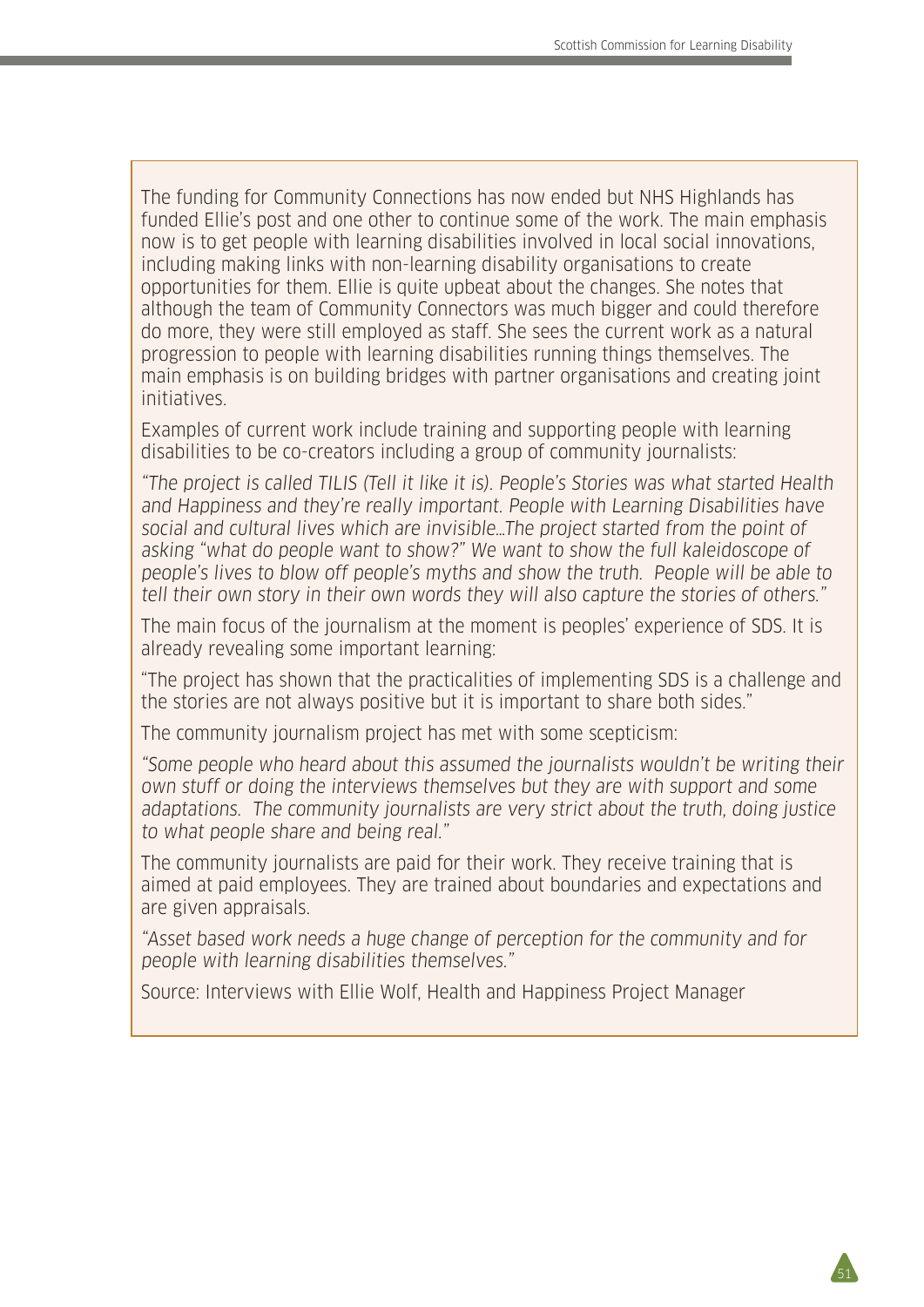One very practical asset which some people with learning disabilities can contribute is finance. C-Change works with a wide range of people, including those with learning disabilities. They were pioneers of individual budgets which they were providing some years prior to the introduction of Self-Directed Support. They therefore have extensive experience of how the practical asset of a budget can be used to benefit the whole community:

"We provide individualised support in a range of settings; in families, with partners and for people living alone. We work on the basis that the money they get for their support is also an asset, not just to themselves but to the community. We help people to use it as a resource to build resilience, for example, by employing people locally, using local shops and businesses; using their money quite consciously as a local asset. We recruit for the individual from the local community and make a conscious effort to use local facilities wherever possible. This is one way of people being viewed not just as passive recipients of support but offering something into the community."

This informant was clear that whilst a person's financial assets can be used as a resource for the community, they are far from the most important assets people bring. Human relationships are the assets that matter most to most of us.

"Of course, it's not just about financial assets; if it's only about money it can alienate people from the community. It's important to build connections so that paid assets don't crowd out other kinds of social capital; friendship, love, families. The most important assets are those you can't buy."

Friendship and love are at the heart of another project supported by C-Change: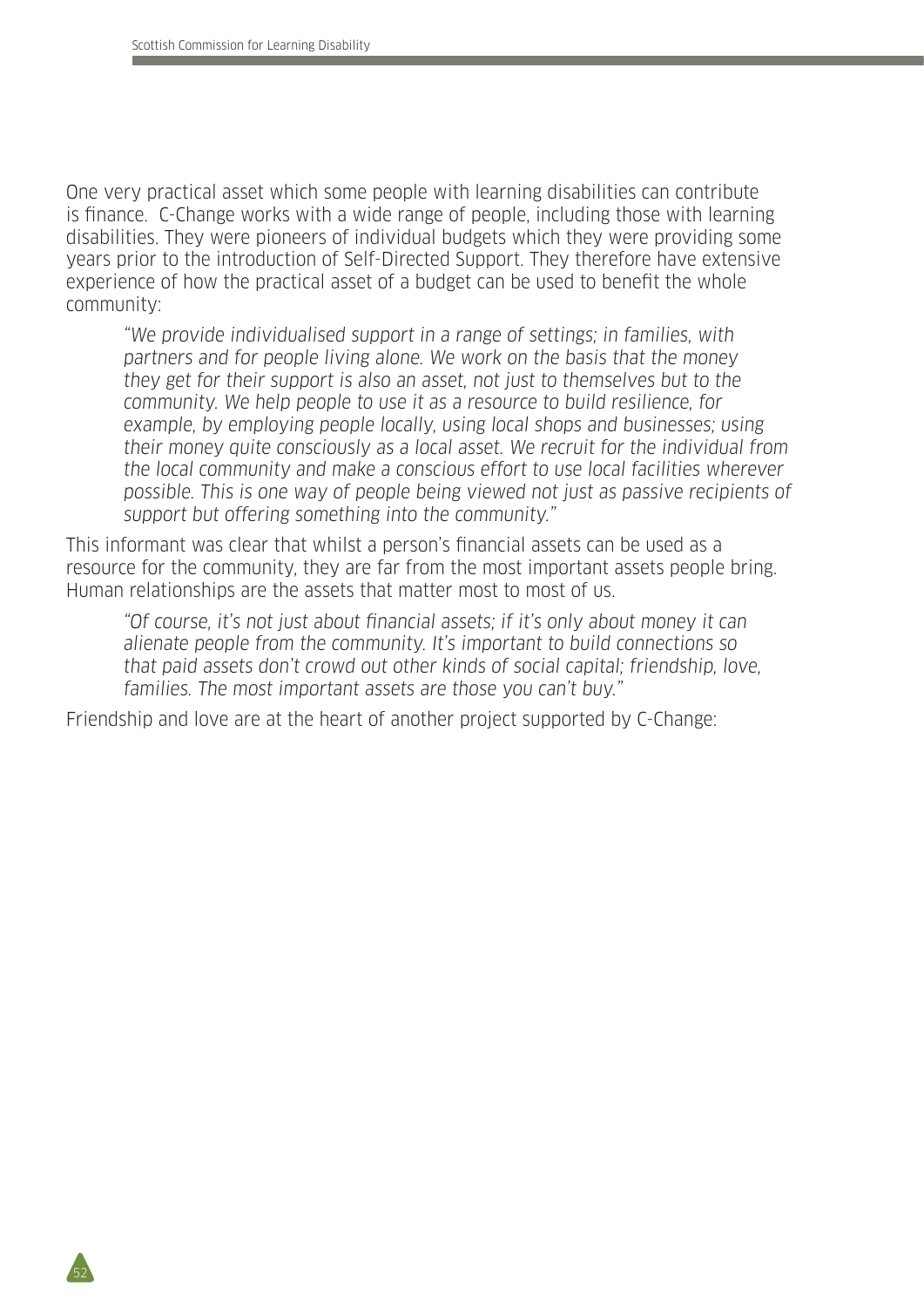#### **Dates-n-mates**

Dates-n-mates is a dating and friendship agency run by and for adults with learning disabilities which helps people make friends and find love. It runs up to six social events each month for its 150 members, anything from creative workshops to inclusive club nights. The events calendar is packed with speed dating, speed meets, LGBT events and trips to the cinema. There are meals out, karaoke, quizzes, bowling, a book club and themed parties.

Finding 'the one' can be a challenge but dates-n-mates runs supported first dates and helps would-be-daters with their confidence, social independence and personal relationship skills. The variety of activities and combination of membersonly and 'open' events ensure that people with learning disabilities get the best chance to meet like-minded people who share their interests.

Dates-n- mates started in Glasgow in 2008 as a partnership supported by C-Change with another pilot project set up in Aberdeen in 2015. An evaluation of progress after nine months of the Aberdeen pilot concluded that dates-n-mates was well on its way to achieving its vision of making a significant difference and helping those who are often most isolated from society to connect to each other and to their local communities. It was reported that members were growing in confidence, developing their social skills and have valued social roles thus reducing loneliness and increasing active citizenship amongst people with learning disabilities.

Source: Dates-n-Mates publicity information and evaluation report from the Aberdeen pilot.

The importance of relationships with others is one of the core elements of an asset based approach. But there is wide recognition that, whilst these do happen spontaneously in communities, social connectedness often needs to be nurtured. There are a number of initiatives which seek to do this. For example, Link Up is an Inspiring Scotland programme which is based on the belief that if communities are to achieve change for themselves, relationships between individuals in communities need to be fostered, broadened and deepened. This requires local people to know and trust each other.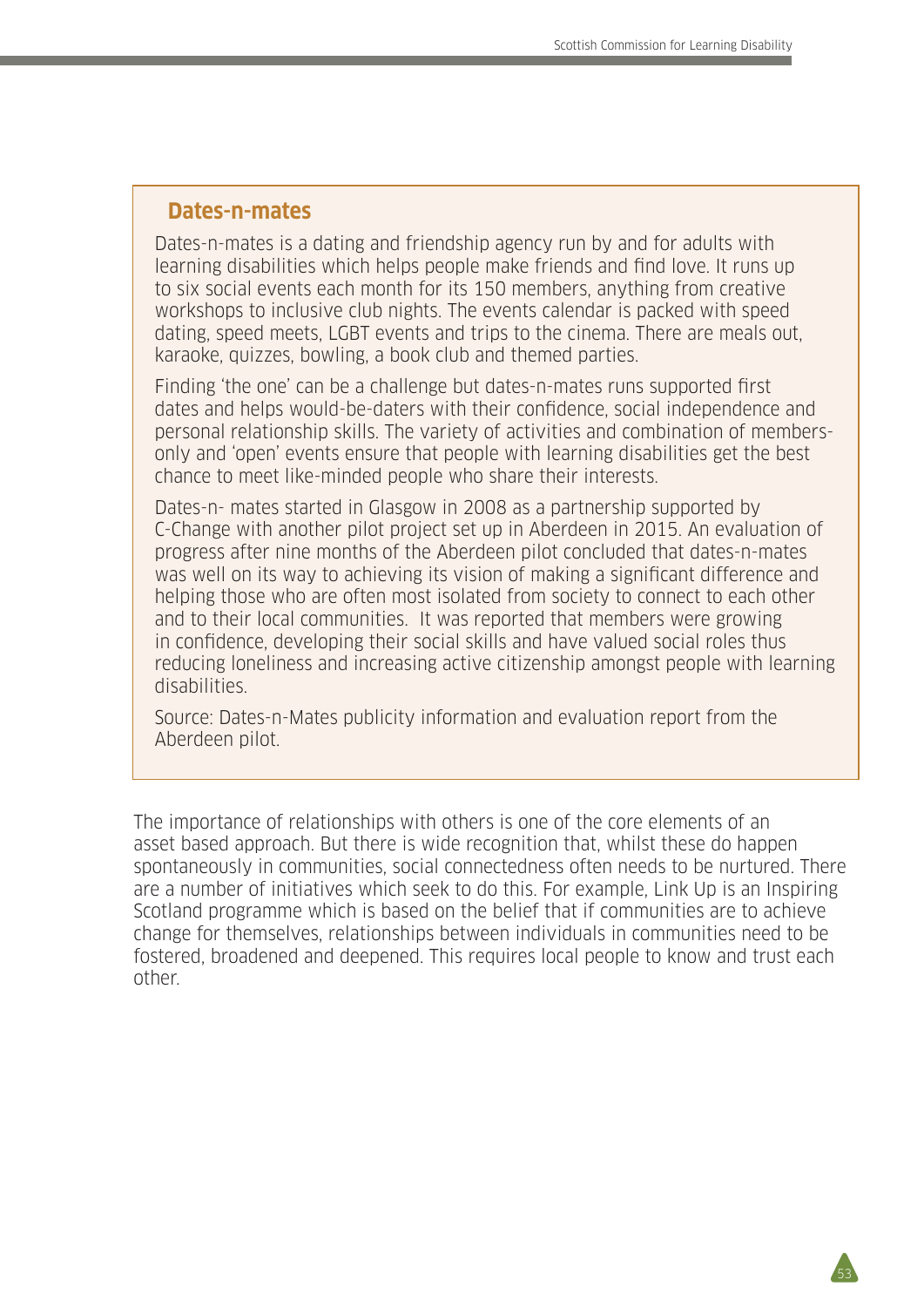## **Link up**

Link Up is an Inspiring Scotland programme set up in 2012 to invest in, energise and support local communities. It has two interconnected aims:

- 1. By doing things together and helping each other, individuals build new trusting relationships, helping to enhance their view of themselves and the community they live in;
- 2. Individuals and communities are more resilient and have greater capacity to address the challenges they face.

Link Up currently operates in nine geographic communities where it works in partnership with a host organisation in each community. These host organisations employ a Link Up worker to engage and work alongside local residents to facilitate activities and projects that they would like to do.

Link Up activities are determined by the people involved in each community. The local Link Up worker works with residents to facilitate activities that bring different groups of people together to participate and contribute on an equal footing. Link Up explicitly uses asset based principles; its starting point is the assets in the area and, in particular, the existing strengths of individuals, families and the community i.e. their experiences, skills, knowledge and interests.

An example provided by Link Up demonstrates their approach: "Our local Link Up worker was first introduced to Neighbourhood Network's group in Springburn in October 2015. From this initial meeting we now have two of the group regularly attending The Chancers Community Group. Both ladies are over 50 with mild learning disabilities. The ladies had identified that they would both like to meet new people and learn new skills. The group have really enjoyed having both ladies come along. They have a mutual love of all things 'crafty' so this brought about some great initial discussions and skill sharing which really helped everyone to get to know each other. After three months the ladies are as much a part of the group as the longer-term members and they have been involved in a variety of activities.

Following further discussions with the Neighbourhood Networks group it was identified that the majority of members would like to be involved in a regular arts & crafts style group. We are currently negotiating suitable times with a venue so that the group can get started. The group will be promoted community wide with Neighbourhood Networks members taking a lead on the arts & crafts activities."

Source: interview with Andrew Magowan, Manager of Link up and review of website

Link Up is an example of a place based programme focused on building communities through connecting people. It seeks to be inclusive so, as illustrated above, does include some people with learning disabilities. However, a feature of many such initiatives is that they do not systematically collect information on who gets involved and who does not, so it is difficult to know to what extent people with learning disabilities are part of such projects.

An initiative which started with a focus on people with learning disabilities but which has more recently broadened its remit is Neighbourhood Networks:

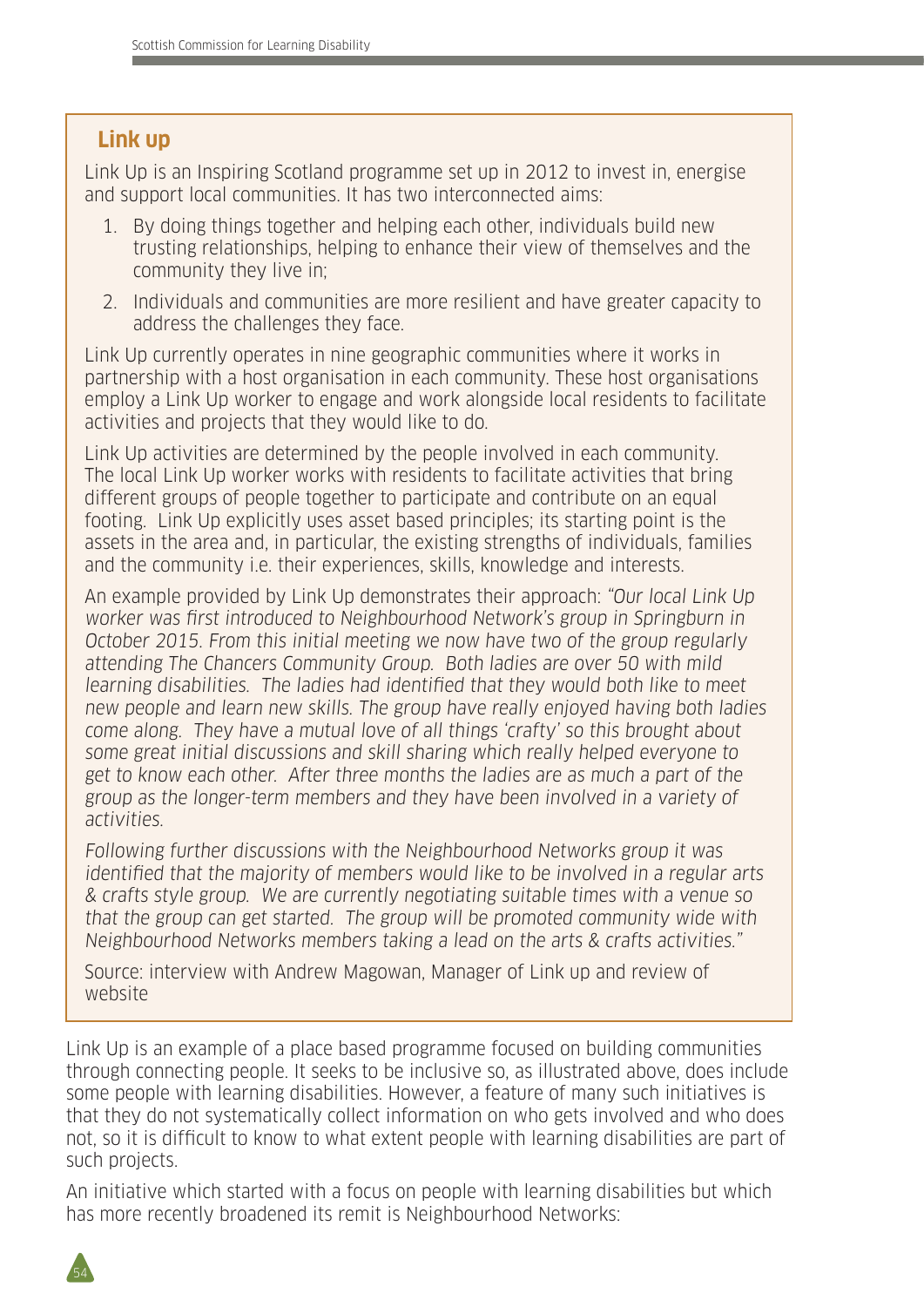#### **Neighbourhood Networks**

Neighbourhood Networks is based on a model called 'Living Support Networks' which offers flexible and responsive support to a group of around nine or ten people who live within a reasonable distance of one another. Each Network is facilitated by a part-time Community Living Worker recruited from the local neighbourhood. At present there are twenty-one networks across the central belt of Scotland. The approach of Neighbourhood Networks emphasises the importance of providing mutual support for vulnerable people who might otherwise receive no support at all.

Neighbourhood Networks were initially set up in North Lanarkshire for people with learning disabilities but more recently they have broadened their criteria to encompass anyone at risk of isolation due to age, sensory impairment, mental ill health or other issues. Network members offer each other mutual support and work with their Community Living Worker to make choices about the things they want to do. Examples of Network activities include a group which was interested in cycling: they applied for funds to set up a cycling group, initially with support but gradually taken over and run by members themselves.

Another group got involved in organising a fashion show in tribute to a member who had recently died; this grew into a much bigger event with £10,000 funding from the Big Lottery Fund. A further example was organising the Festival of Commonwealth which provided lots of opportunities for groups to engage with the wider community.

Neighbourhood Networks describes the benefits as follows:

"What we have found in our members is that very quickly they feel much more valued with a sense of both pride and responsibility in and for their own Network. As members develop relationships and share their experiences, skills, and strengths, their confidence and self-esteem grows quite naturally.

Through the equality of the relationship between Network members and staff and the involvement members have both in the organisation and their community, members feel they have something to give, that they themselves can provide support and not just 'as history would have it' receive support."

Source: Interview with Adrian McKill, Network Manager and review of website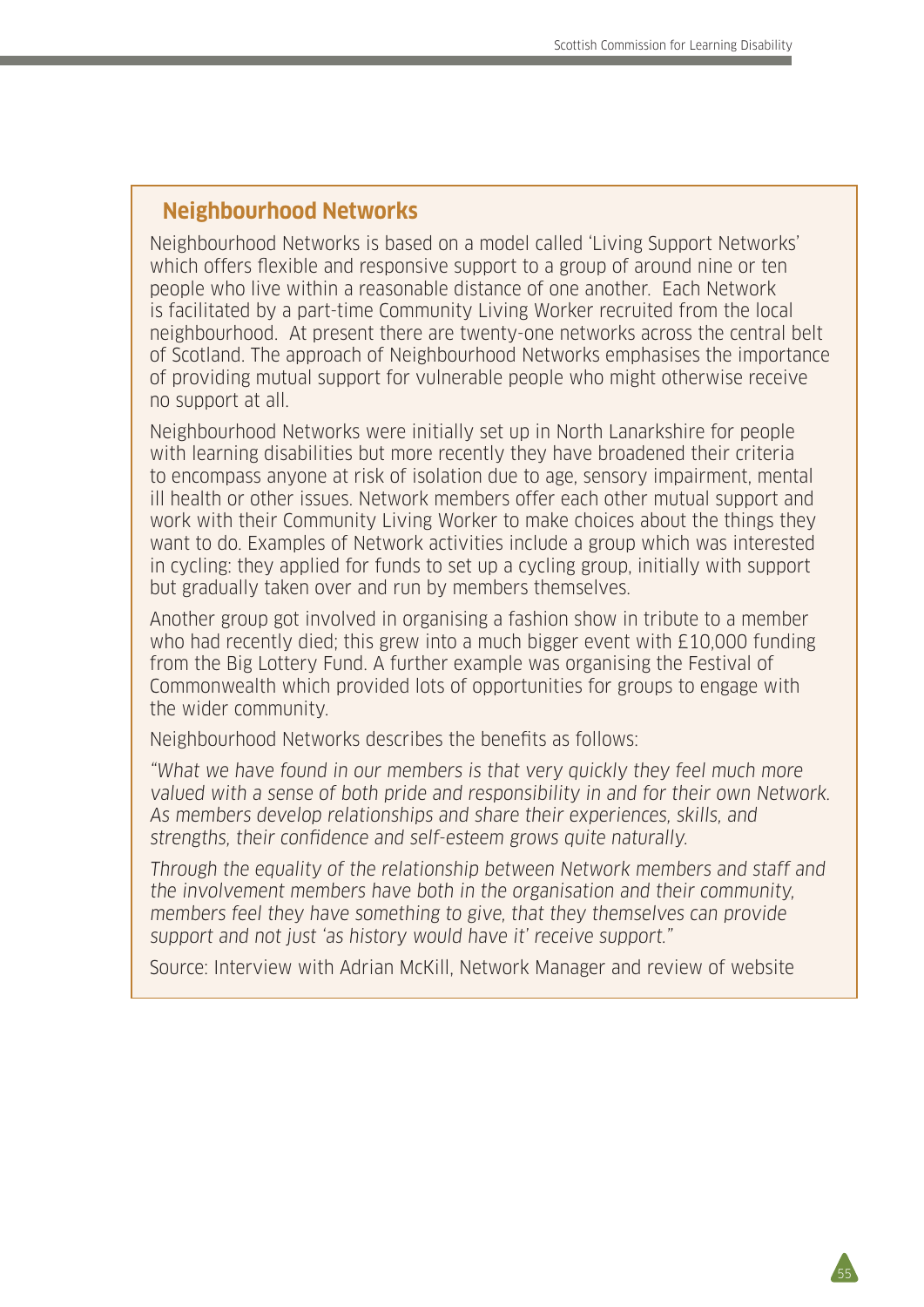Another example comes from Central Advocacy Partners who, among other projects, run a community inclusion project in Stirling.

#### **Central Advocacy Partners: Community Inclusion Project**

CAP deliver their Inclusion Project across the Stirling Council area for adults with a learning disability aged 16 years and over. The project is funded by Stirling Council. They work with each individual on their personal outcomes and deliver a three month rolling programme of activities to meet these. They have a different theme for each programme, so they can focus on what group members say is important to help support happy, healthy lives. Previous themes have been 'Staying Safe' and 'Keeping Healthy'.

Activities include learning opportunities, social activities, day trips, music events, healthy walks, cooking classes, opportunities to make new friends and being active in the community. The Inclusion Project offers a fun and safe way to build confidence, meet new friends, create meaningful relationships with others and try new things and places with fantastic peer support.

Elizabeth Findlay, manager of Central Advocacy Partners, gave us this example to illustrate how the programme works:

"Jane told us that she wanted to lead a more active life. She also told us that she likes animals and would like to volunteer. Staff found out that there is a local dog shelter and after speaking to the manager there, agreed that we could support a group of volunteers to come along and help walk some of the dogs. We put this as an activity in our programme and Jane came along as did other people. Such is the success of this that we now have a regular dog walking session at shelter in our programme; win/win, I think."

Source: website and information provided by CAP. More information can be found on the Central Advocacy Partners website.

There are many other projects which aim to increase people's connectedness with their communities. Some explicitly aim to include people with learning disabilities alongside other people in order to build inclusion in from the start rather than attempting to 'add in' people with learning disabilities to established projects. Recent examples include those funded by the Scottish Government to promote social connectedness such as Cantray Crew Connects based in Cantraybridge College, Croy and Fit's for Supper in Aberdeen. One such example comes from Cassiltoun Housing Association, which has taken a creative approach to create a welcome for new tenants:

56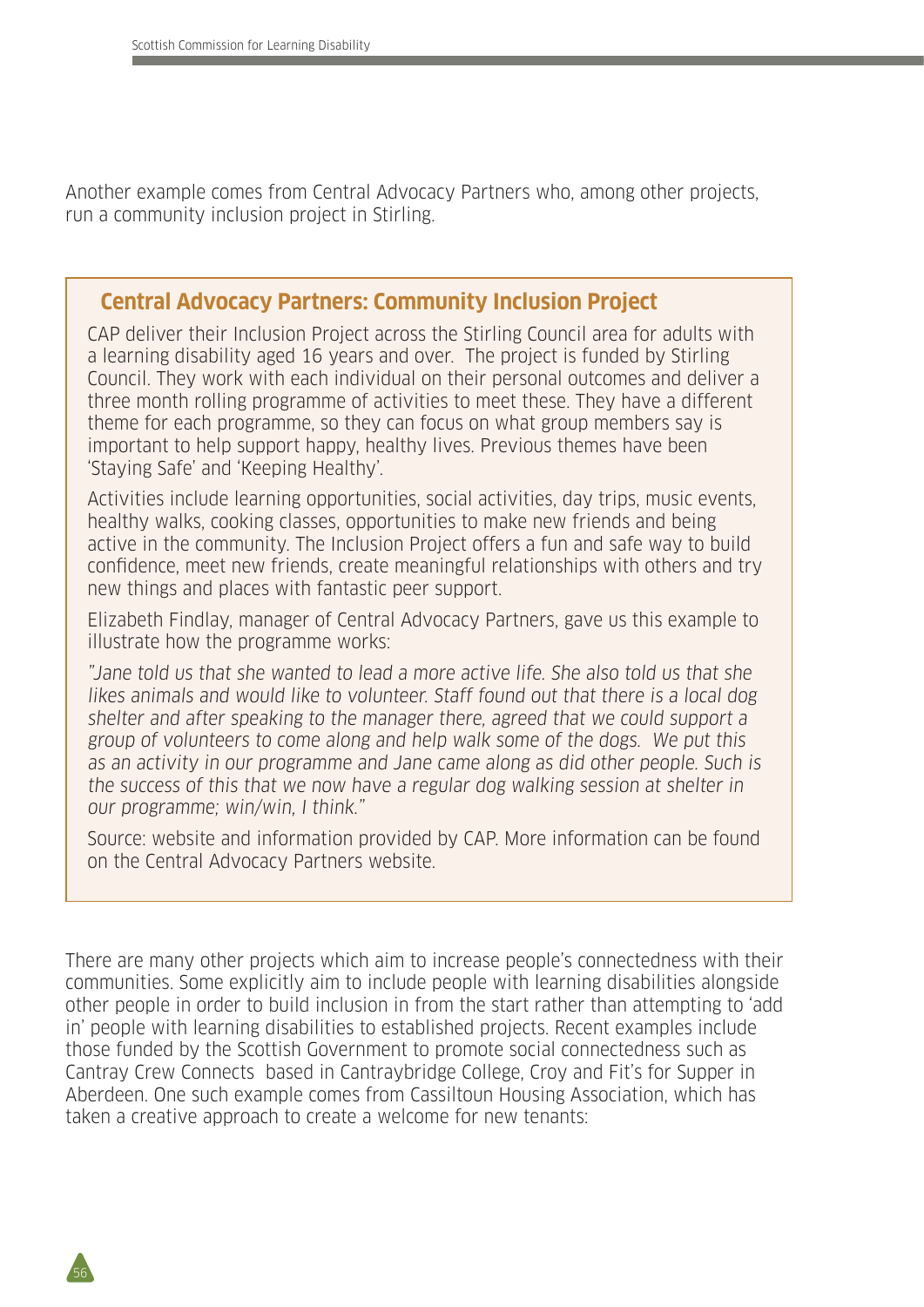#### **Cassiltoun Housing Association**

Cassiltoun Housing Association evolved in 2004 from Castlemilk East Housing Cooperative. It is the oldest community ownership housing co-operative in Glasgow and is managed by a voluntary Board made up of local people.

Cassiltoun believes that their role is to provide more than just affordable housing. The aim of regeneration is to enable communities that have suffered from economic, social and environmental decline to be able to rebuild their own communities. Their work is concerned with physical, social, environmental and economic matters, such as healthcare, crime prevention and lifelong learning initiatives and the development of skills, training, employment and social enterprise.

One of their projects is the Stables Studio. This began life as a small pilot project in 2009 and has continued to grow with the aim of tackling the social isolation experienced by many older people. The project helps older people learn and develop arts related skills such as drawing and painting and creating jewellery and textiles. Clair Malpas, Cassiltoun's Regeneration Manager, explains that the Stables Studio aims to be run by the people who attend and to be inclusive:

"We open three days a week and people can do what they want. A creative artist coordinates but the content is determined by participants. The people who attend include some with learning disabilities and there are those with a range of health issues but it's a community resource – it's not tagged as a place for people with health issues – it's for people who live here."

People with learning disabilities are also included in other projects and activities run by Cassiltoun. This includes a major regeneration of Castlemilk Park and Cathkin Braes, where local people work with a Community Woodlands Officer to run a host of activities.

Cassiltoun Housing Association delivers a Community Growing project. This project is based at Castlemilk Stables and aims to give nursery children the opportunity to grow and nurture plants, learn about composting and also to taste the plants that they grow. The project has developed a group of adult volunteers, including some with learning disabilities, who regularly work on the garden. This part of the project aims to break down social barriers, encourage physical activity and encourage access to local green space.

**Designing a welcome:** Cassiltoun Housing Association are keen to welcome their new tenants as members of the community from the start. Clair Malpas describes one of the ways they have done this:

"We developed some new properties for people who had been in care; including some people with learning disabilities. We invited them to join the Fab Pad project run by Impact Arts. They usually run this with young people but we asked them to provide a similar project for an older age range; for people about to take up their new tenancies with us. It involved people in planning how they were going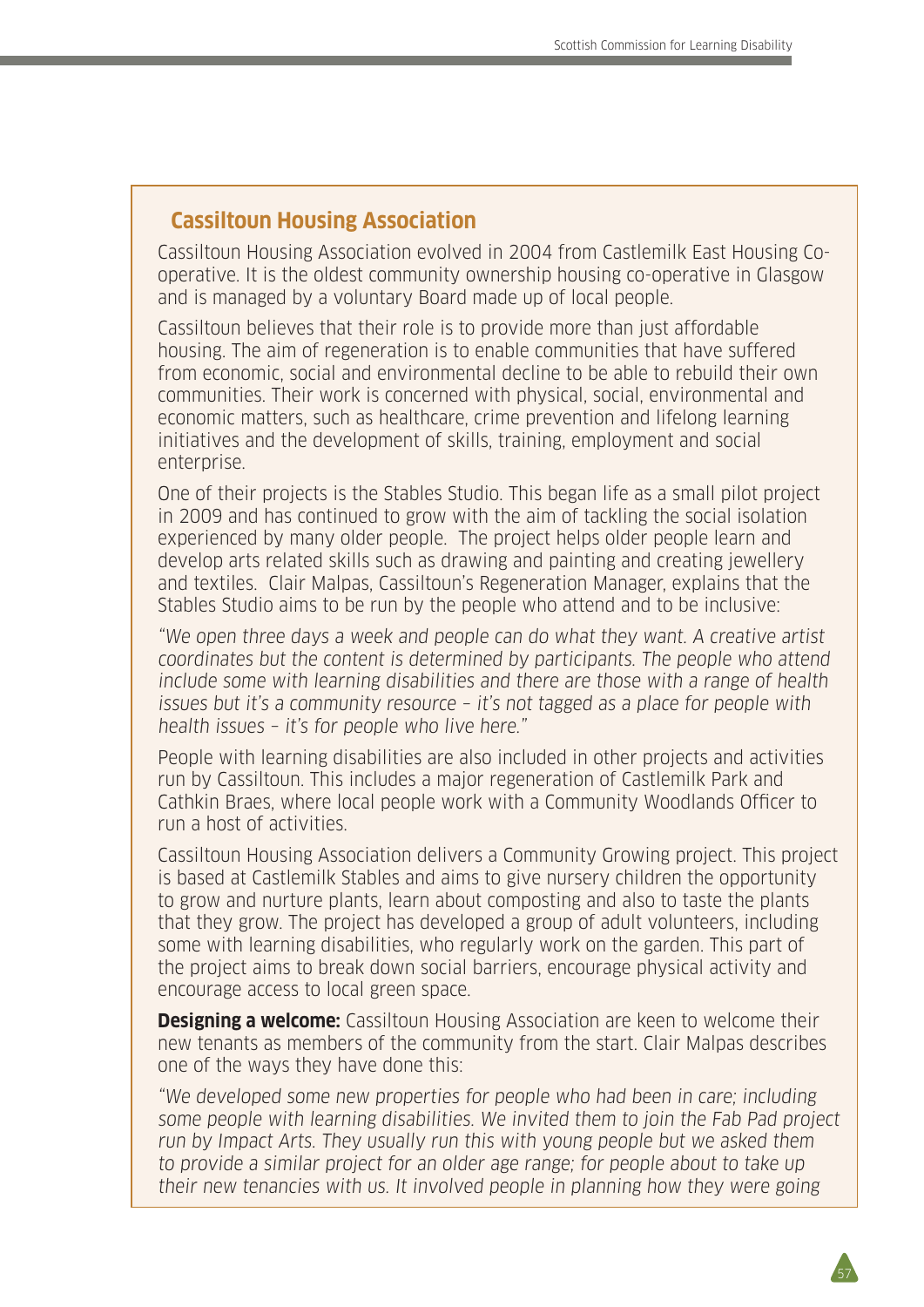to design their new home including: creating mood boards, interior design on a budget, creative ideas for making the places their own. Not only did it make people feel that their new home was really theirs, created by themselves, it also brought a group of people together who were going to be new to the area. They got introduced to the other things that are going on. It made them feel part of the community before they even moved in."

Source: Interview with Clair Malpas, Regeneration Manager and website.

Several of the informants for this review highlighted the particular challenges of achieving social connectedness if you are someone who has multiple and complex needs. Even inclusive projects do not always include everybody. However, there are examples of people changing the way that things are run in order to include people.

#### **Dundee Connections Library**

The Connections library was developed about six years ago as part of a review of the libraries service. The aim was to encourage use of the library by people with additional needs. Neil Paterson, Library and Information Officer, has worked with groups of people with learning disabilities from residential homes, day centres and others in order to create a safe and supportive environment within the library so that people feel more able to use the space on their own. The Connections library host and facilitate groups with additional needs who are involved in various projects, but they have a long term aim for people to progress from coming in a group with support to being able to access the library independently. This has happened in some cases e.g. a group from a local care home now use the service on their own (after about four years). Neil points out that some people have very complex needs and will need continued support but they are still entitled to benefit from the library.

Access to libraries for people with learning disabilities can be challenging. One group comes thirty miles from Perth. Neil has been proactive with this group: he started with a 'my favourite things' project; did a Halloween poem with them and has worked with them to make key rings on a 3D printer. This included one man spelling his name on his own for first time.

Source: Interview with Neil Paterson and additional material sent.

All these examples suggest that there is progress in developing greater inclusion for people with learning disabilities as valued members of communities.

People with learning disabilities see themselves as equal citizens. They have people in their lives who are not just paid to be there.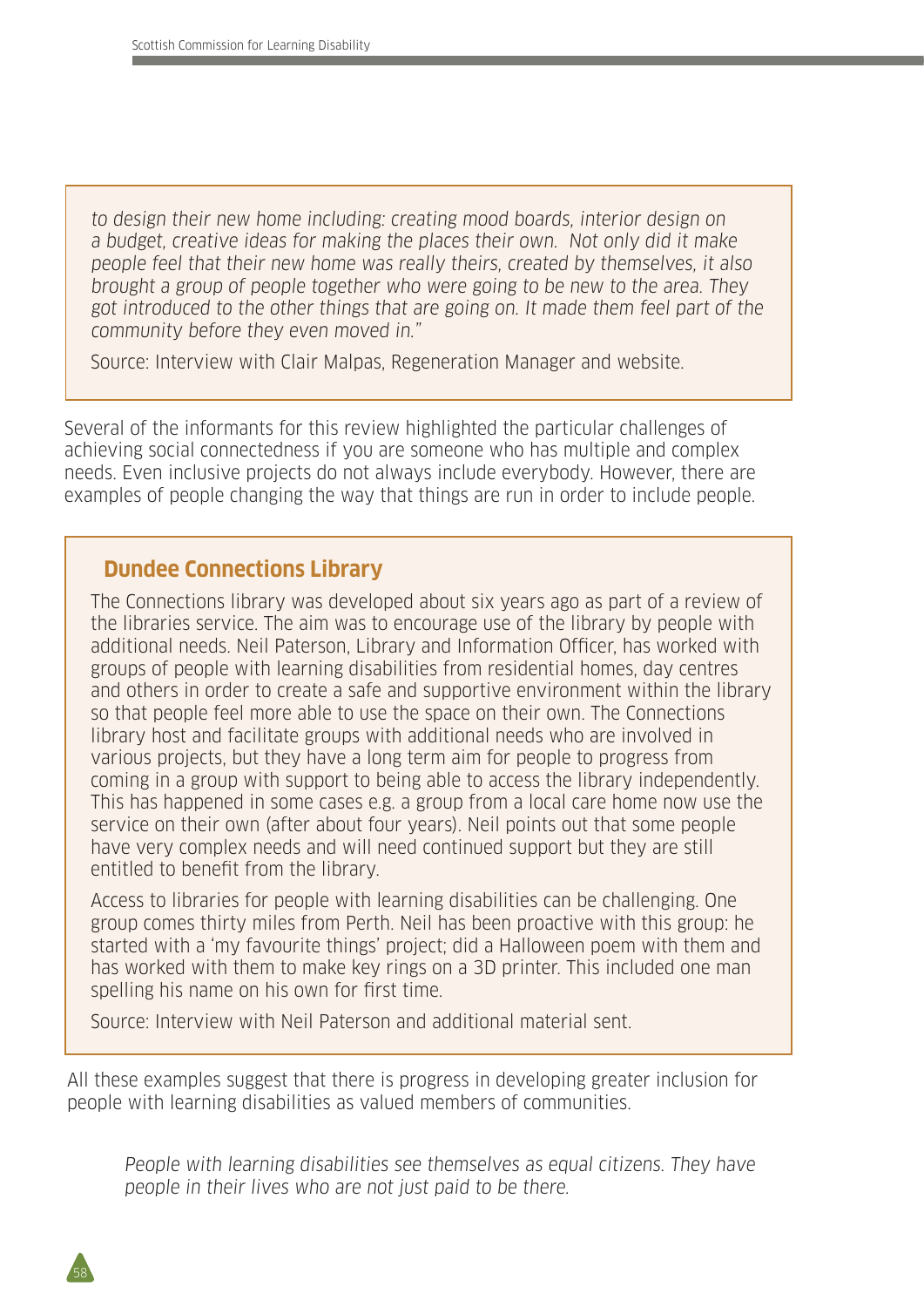# **PAMIS: Including people through stories**

PAMIS works with children and adults with profound and multiple learning disabilities and their families to try to make sure that they have community opportunities and can enjoy a full life. Their starting point is that: "People with profound and multiple learning disabilities have a great contribution to make, if only we take time and listen to them." And inclusion is a major strand in the organisation's ten year strategy.

PAMIS works across a range of local authorities and has bases in five localities. Their national and local influencing agenda is extremely practical. They have identified barriers, found examples of good practice and made recommendations that support inclusion, for example, in relation to invasive medical procedures, flexibility when attending hospital appointments and Changing Places toilets.

However, they also place a special emphasis on communication with individuals and multi-sensory storytelling is a key means of achieving this. Through its 'The Real Lives: Real Stories Project' they have developed over fifty personalised multi-sensory stories. The stories were adapted from Chris Fuller's Bag Books approach . Many are designed to assist young people and their carers to come to terms with difficult and sensitive issues such as menstruation, epilepsy, respite, sexuality, medical interventions and difficult transitions. Others are stories that simply celebrate life: a walk in the country, a day on a farm, attending a wedding or having a canine friend.

Storytelling is a highly inclusive activity and multi-sensory storytelling has been undertaken in schools and community settings to involve children, young people and adults with and without learning disabilities. Currently PAMIS is supporting Tayberry Enterprises to train young adults with learning disabilities to become storytellers.

"In one village a local man was so inspired by the coming together that he'd witnessed through storytelling that he suggested involving the local carpenter and others in the village to build a storytelling yurt. This is still in progress and has ignited creativity with the possibility of it becoming a partnership project with the local army base."

The effectiveness of these approaches has been explored through behavioural analysis and interviews with both family carers and professionals and evaluated by the University of Dundee (report forthcoming).

59

Source: Interview with Jenny Miller, CEO of PAMIS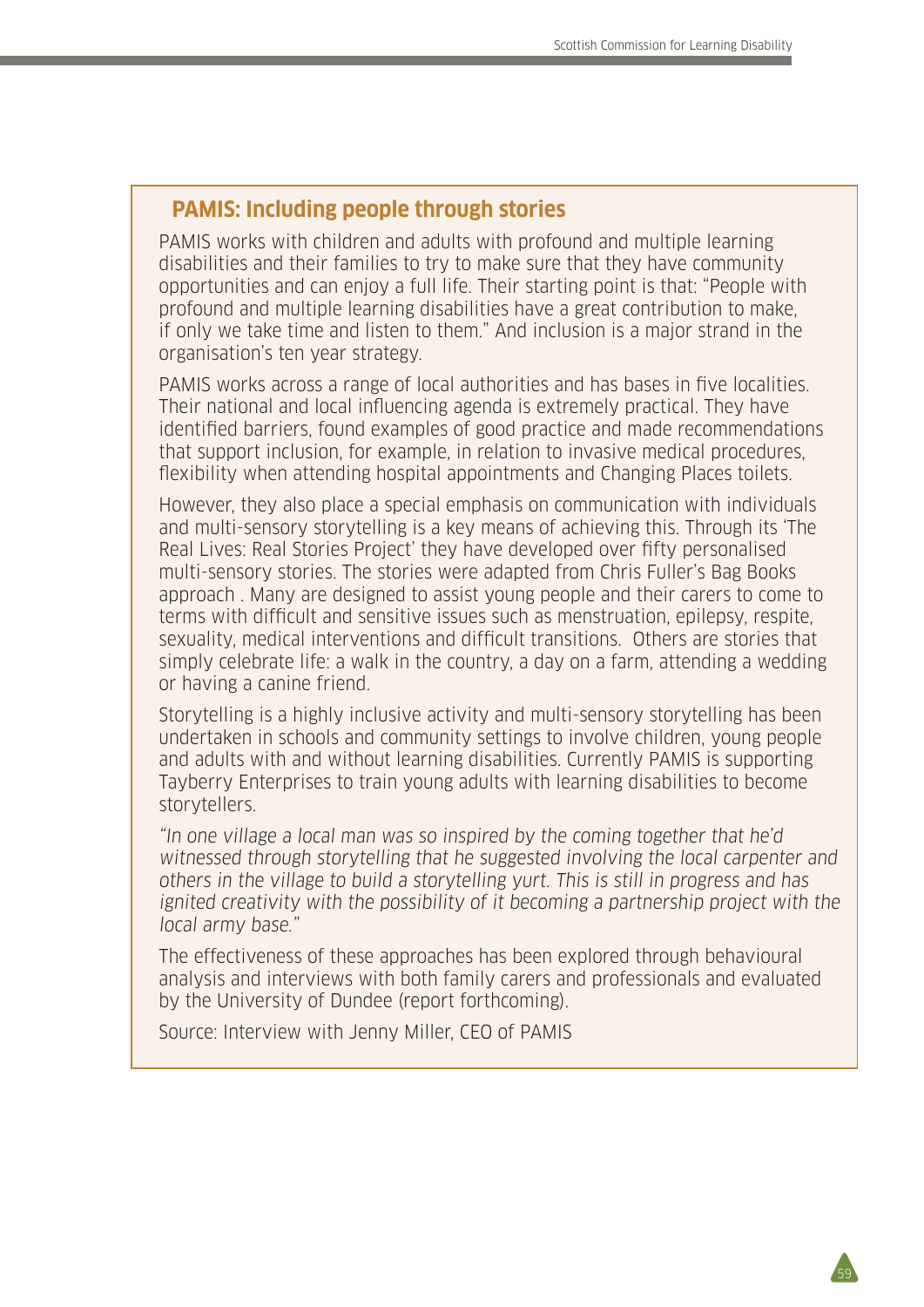But there are still barriers to be overcome:

Wider inequalities and stigma: people in communities are prone to the same range of attitudes towards people with disabilities as are found in society in general. Negative perceptions and stigma can still be major barriers.

"The core aspect of responding to marginalised populations is connecting people. We need to be aware of the things that prevent this. One of them is stigma."

In addition, the people who take on community leadership roles in place based initiatives tend to be self-selecting; the ones with the passion, commitment and time to get things moving. There is no guarantee that these people will be motivated to include people with learning disabilities without support and encouragement to do so.

"It can be difficult to take account of the inequalities that exist within communities. Place based approaches can be excluding. A lot depends on the attention that is paid to ensuring that there is equality of opportunity to participate."

Where people with learning disabilities are involved in community based activities it is not always easy to determine how active their involvement is: are they simply present or do they play an active role?

The art of the possible - getting to know each other: An example from East Renfrewshire Local Area Co-ordination Team

While the importance of social integration is recognised its complexity is often ignored. When this happens people with learning disabilities along with other people in their community e.g. fellow workers, neighbours and club members can be left to get on with it. Sometimes this works out well, but the experienced LAC team in East Renfrewshire do not like leaving this to chance and prefer a more active approach. They create safe spaces where people can talk through any insecurities they may have about welcoming a person with learning disabilities into their midst. People are given the chance to say e.g. "I'm a bit anxious or embarrassed – I'm not sure what to say or do". It is an approach that has worked well in helping youngsters with learning difficulties became regular members of various local community groups. Then when people with learning difficulties said they did not feel very welcome at their council run leisure facilities, the LAC team got involved. They worked with the leisure centre and libraries to create work placements for people with learning disabilities and provided staff with values awareness training and opportunities to talk through concerns. This worked out well. People with learning disabilities are now actively involved and the venues and staff are enriched. One of the team described this process as "looking at the assets of the individual and the assets of the community and then figuring out how to marry to two."

Source: Interview with Dougie Purves, LAC East Renfrewshire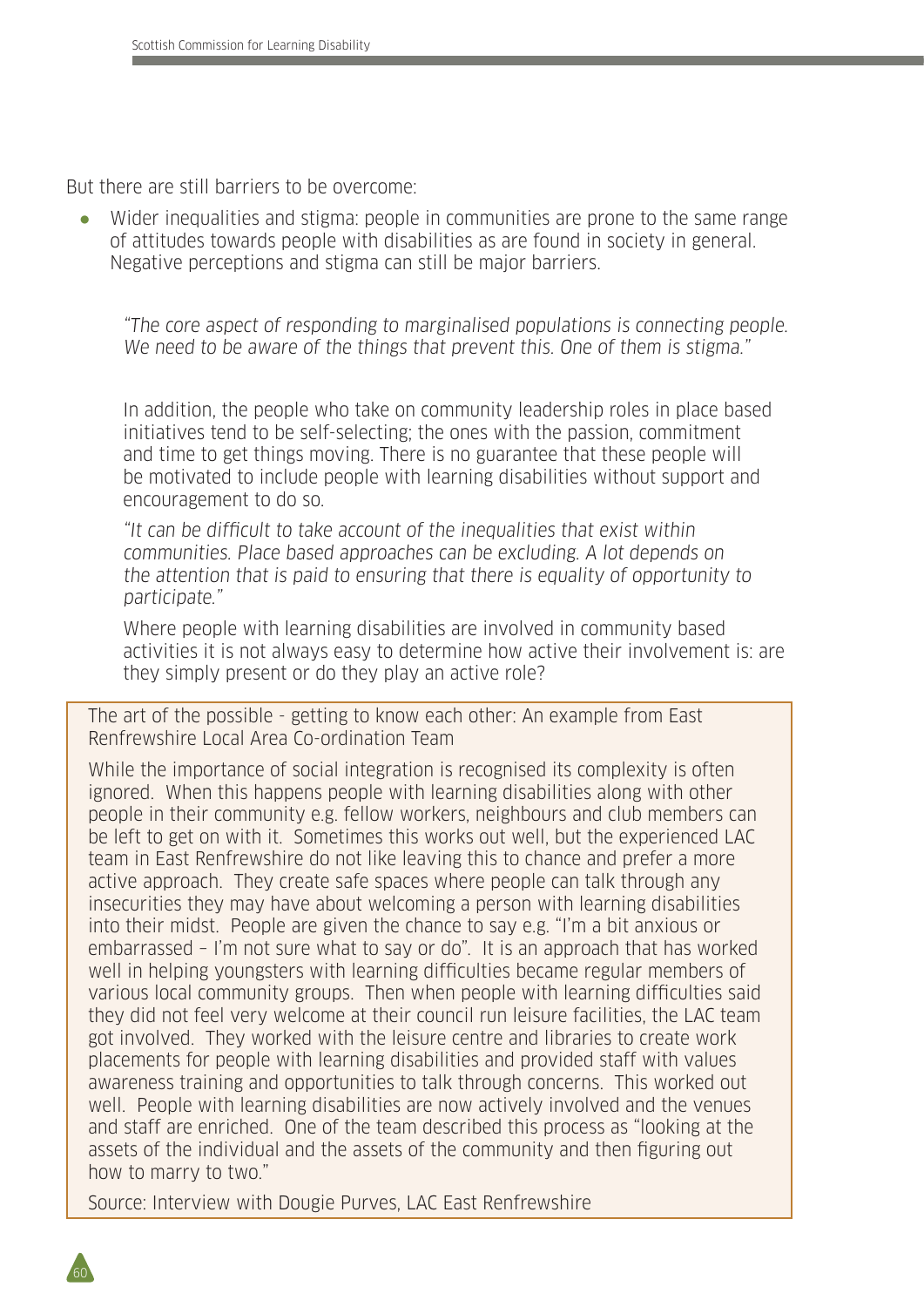● **Having the right facilitation:** for many people with learning disabilities it is necessary to have some level of facilitation for them to actively participate. This might be personal support, communication tools, transport (a major logistical challenge in many parts of Scotland) and/or simply having a consistent person to welcome you to the activity each week. These do not have to come from formal services, but the appropriate facilitators do have to be identified and often brokered by someone. It they are not put in place or they cease to exist for any reason, participation is unlikely to happen.

One of our informants described the circumstances of some people with autism:

"There are lots of groups out there but there tends not be the resources to help people with autism to make the links, so people are still excluded. People don't know anyone who goes to the group, then when they do it's hard to make sure the same person is always there; consistency of relationships is really important. For some activities it seems to be better as there have been resources put in to sports and drama but more minority interests are not catered for especially in rural areas."

#### **Creating stepping stones: An example from Inspire**

People with learning disabilities sometimes need stepping stones. Gareth Hasell, LAC with Inspire Aberdeen, points out: "What people don't understand is that you can't take someone who has not left their bedroom for three years and put them into an inclusive thing."

Inspire is a large Scottish charity that provides a range of services for people with learning disabilities. Three years ago Inspire in Aberdeen secured a £10,000 grant from SCLD to promote activities for people on a Self-Directed Support Budget. Consultation with groups about what was missing resulted in classes being set up in community centres across Aberdeen. These classes covered a range of activities such as music and arts, sports and independent living skills. These were sponsored for the first term but then participants had to fund it themselves. All but one of the classes are still running.

One of the lessons from this project was that some people with learning disabilities had difficulties actually getting to these classes. In the past they would have been provided with taxis and possibly a support worker but that did not happen anymore. The Inspire LAC workers responded to this need by offering 'independent travel training': one-to-one assessment followed by coaching in basic road safety. This meant walking and travelling with people to find out what they can do and then supporting them to develop their capabilities. Then, last year, the team collaborated with a school and worked with seven young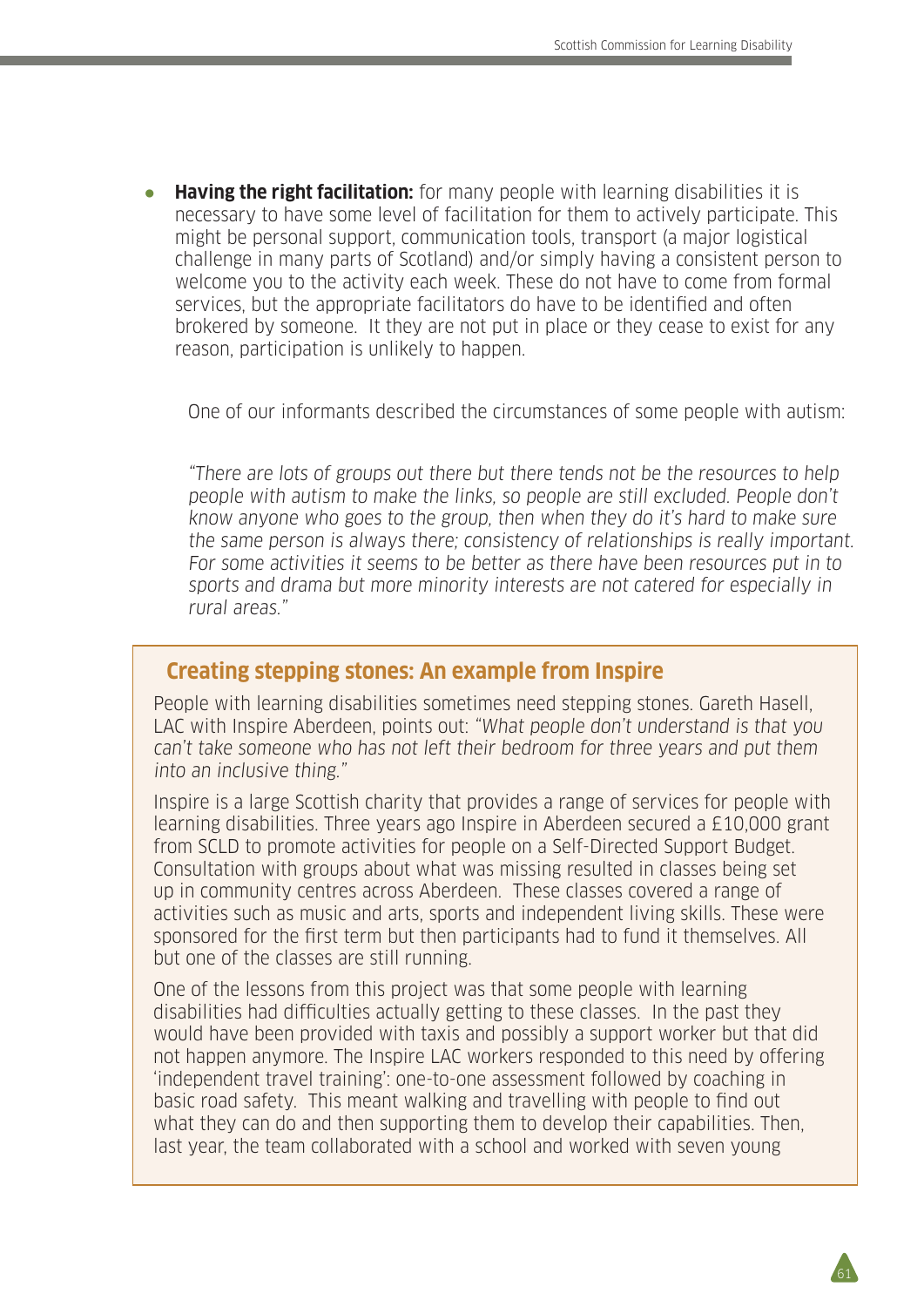people whose teachers identified as finding it a struggle to travel independently and for whom this was likely to be a barrier to their doing an access course at college. The programme consisted of an initial training course at the school and then individualised work with each young person to help them meet the demands of their own particular travel plans. This was more complicated than it seems because travel arrangements are often disrupted so that youngsters need to be able to deal with the unexpected.

"One of the biggest kicks I've had since doing this job … I was walking down Union Street with this lad after getting off a bus. He had this huge smile on his face and he said 'you know I've never been walking down Union Street, my dad takes me in the car sometimes; but I never get the bus."

Source: Interview with Gareth Hasell, Local Area Co-ordinator, Aberdeen

● Having the right organisational partnerships and support: Having a clear policy steer has really helped maintain the momentum for many projects and several of our informants talked about the importance of SDS legislation and The keys to life making them feel that they were part of a bigger movement. But it is also vital to have good support 'from the top' in individual organisations who have the power to make things happen locally and a willingness from partner organisations to work together in the context of often fierce competition for resources.

"The key is good partnerships with mutual benefit."

• The wider system including funding: A common theme from our interviews with informants was that the success of individual projects is heavily influenced by the wider system in which they are located. An individual project can be highly inclusive, but if it is working within systems and processes which mitigate against inclusion, it becomes an island. Funding and commissioning practices were a recurring theme with people commenting that:

"Good stuff is often not funded in traditional ways."

62

Indeed, it is striking how many of the examples that feature in this report were set up with short term grant funding of one sort of another and if they manage to continue it is often with the support of charitable or further short term funds. Asset based projects are not alone in struggling to get funding, but considering the current policy encouragement one might expect there to be more asset based initiatives being commissioned. The difficulties do not necessarily derive from a lack of desire on the part of commissioners to have more asset based work. It is more likely to be systems which mitigate against it happening. One of our informants provided an illustration: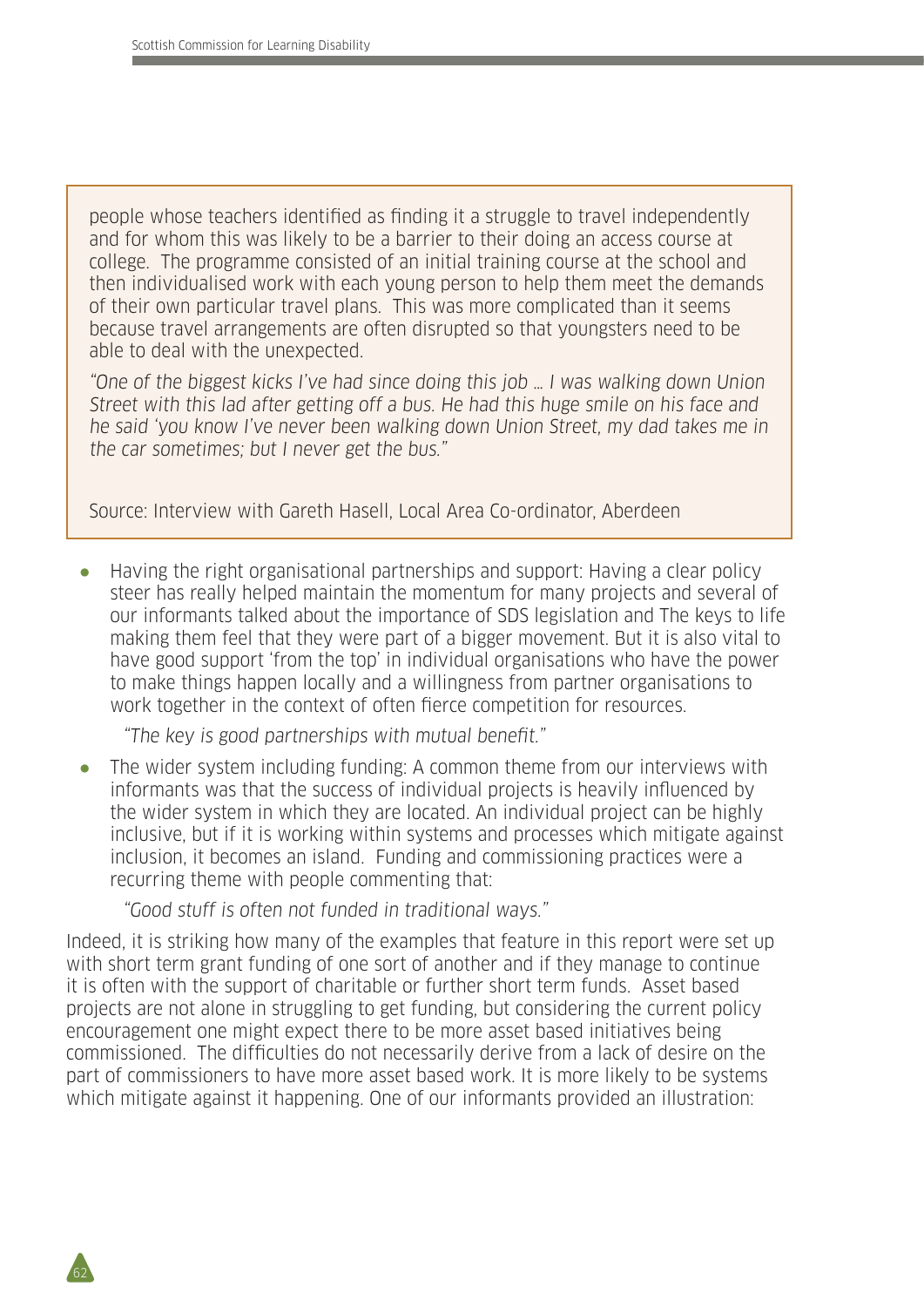"A local authority we were involved with was really keen to improve services for older people and they wanted local, community based provision. But when they came to commission it they effectively then excluded anyone from bidding apart from the large providers. Things like where they advertised and the amount of time they gave to respond were really difficult for smaller, community based organisations; but what really put them out of the running was the size of population the contract needed to cover. They weren't commissioning for communities: they wanted the contractor to provide for the whole authority which meant they were going to get the service as usual from one of the usual providers. Basically, commissioners are killing off the kind of services they say they want."

#### **5.6. Asset based approaches with people as citizens and political actors**

It is common for many people to take their citizenship for granted: to assume that they can choose to vote, to participate in political debate or join a political party if they so wish. For people with learning disabilities there can often be the opposite assumption: that they lack the capacity and/or interest to participate as political beings.

This assumption has been challenged for many years by people with learning disabilities advocating for social and political change via organisations like People First. However, often the focus of these campaigns has (understandably) been on disability rights and related issues. The realisation that people with learning disabilities have wider political interests, that they might care about, for example, the environment, nuclear disarmament or the economy is comparatively new.

A number of initiatives have worked towards stimulating and mobilising people as political actors. Outside the Box (OTB), for example, have run projects for several years to develop people's interest and knowledge to enable them to vote in elections. They are also working with the National Development Team for Inclusion (NDTI) to train and support Voting Champions: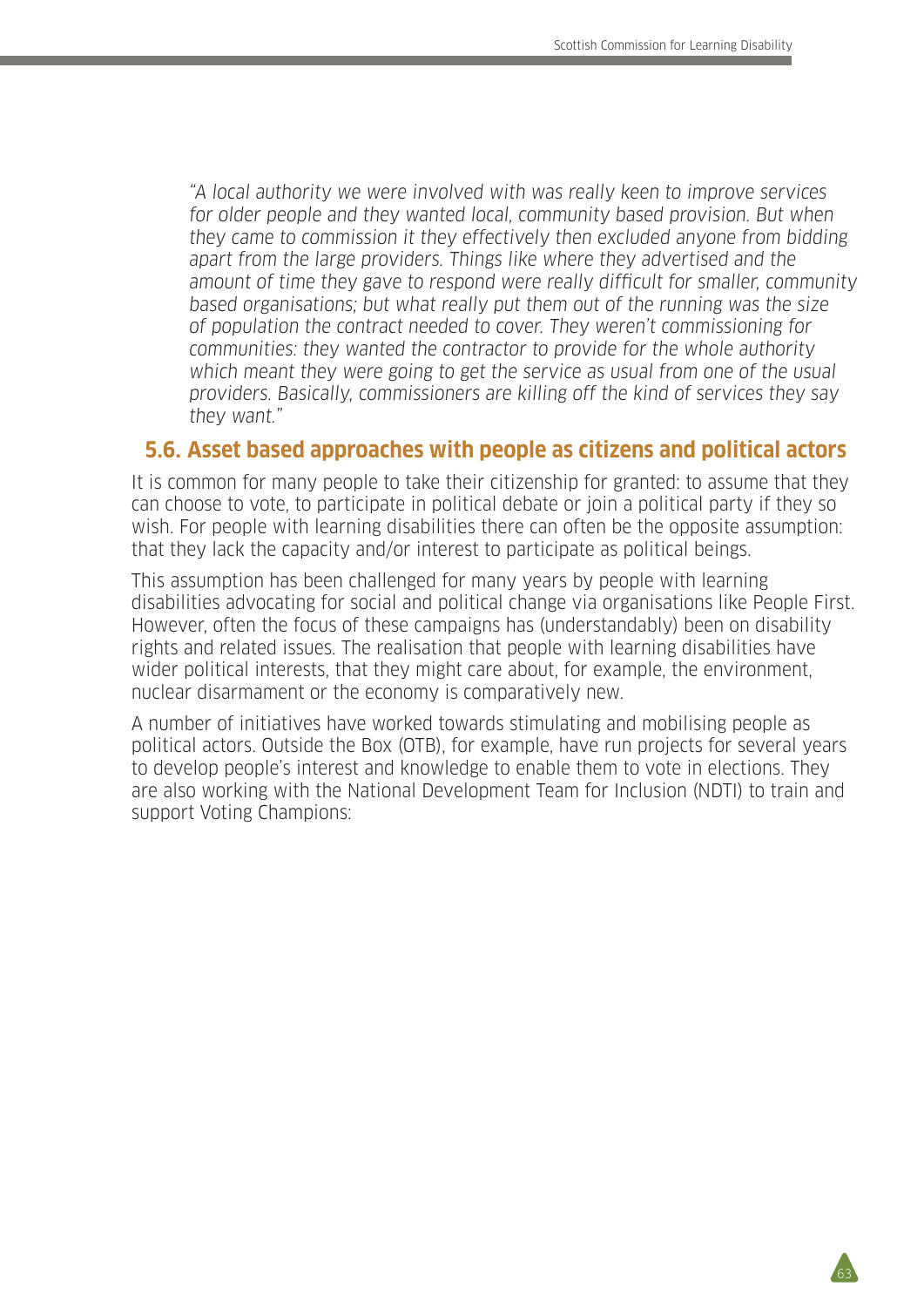#### **Voting Champions: an example from Outside the Box and NDTI**

There is a shared commitment to Scotland being a country where there is widespread participation in civic society. The First Minister has said she wants the 2016 Scottish Parliament election to be the most inclusive election yet. But some groups of people are not as extensively involved as others in voting and the electoral process, and there is a risk of them not taking part in Scottish Parliament elections. They include people who need extra social care support.

There are several factors contributing to why these groups are less active in voting. Part of it is that people often need support to register and to vote but the organisations and people who deliver social care and support are often not certain what they are able to do.

OTB and NDTI offer a development programme to build capacity among care providers and other organisations around voting and other involvement in the electoral process. Voting Champions builds on the experience of the Our Vote Our Voice project where Outside the Box worked alongside people with learning disabilities to develop peer support resources that help people vote and have a say in their lives. It is a good example of the experience and creativity of people with learning disabilities going on to benefit people in other situations too.

The 2016 programme brings together Voting Champions, who then go on to share what they are learning with colleagues and people receiving support. It aims to raise workers' skills and confidence to have person-centred conversations and work alongside people to support and encourage more people to lead activities that support people to get engaged in discussions and thinking about their voting choices and decisions.

Anne Connor, Chief Executive of OTB, points out that developing the political awareness and activism of people with learning disabilities is not only a good thing in its own right, but can have other benefits in changing people's attitudes:

"Our Vote Our Voice has been used all over the UK and in other countries. Even in traditional support settings people started to have politics groups; discussing what they've seen on TV and what they think about it. People learn that you can have arguments and still be friends. But the focus on people voting also changes other people's attitudes to people with learning disabilities. They go home and start talking to other people about current affairs. They are citizens who have a say in who runs the country. And that links to having a say in their own lives and the services they use."

Source: Interview with Anne Connor, CEO Outside the Box and review of website

64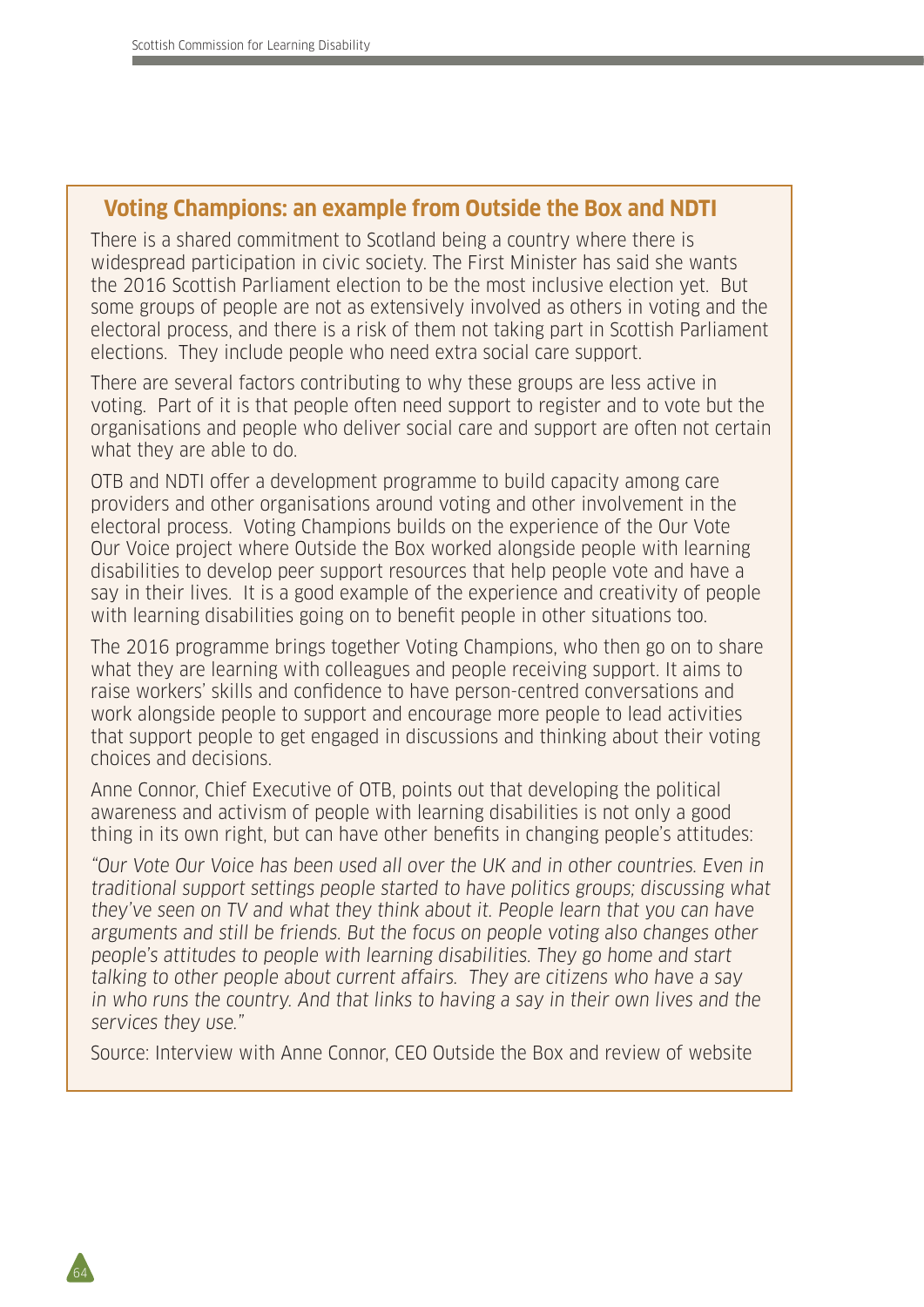The referendum about independence in Scotland inspired many people who had been previously politically inactive to get involved. This was also true for many people with learning disabilities.

#### **"It's our Scotland just as much as anyone else's"**

Stronger Together are activist groups for people with learning disabilities who have experience in advocacy. In 2013 they set up a programme to help ensure that people with learning disabilities had the same opportunity as the rest of the voting population to take part in the Scottish referendum. They identified and tackled what mattered. This included providing information in Easy Read formats, getting support from MPs and running workshops that gave people opportunities to participate in discussions about the issues and to explore what they meant to them. These workshops took place all over Scotland and were attended by over 700 people with learning disabilities. There was evidence that following the referendum more people joined political parties. There are now people with learning disabilities who can work for change from inside political parties, who can add their weight to self-advocate and campaigning organisations that are lobbying for change from the outside.

Source: Hood, I. (2016).

People who want to go beyond expressing their opinions and having a vote and move into taking a leadership role in policy making are likely to need support. That is true for everyone, but particularly so for people with learning disabilities. In Control Scotland provides leadership development for disabled people who want to take the next step.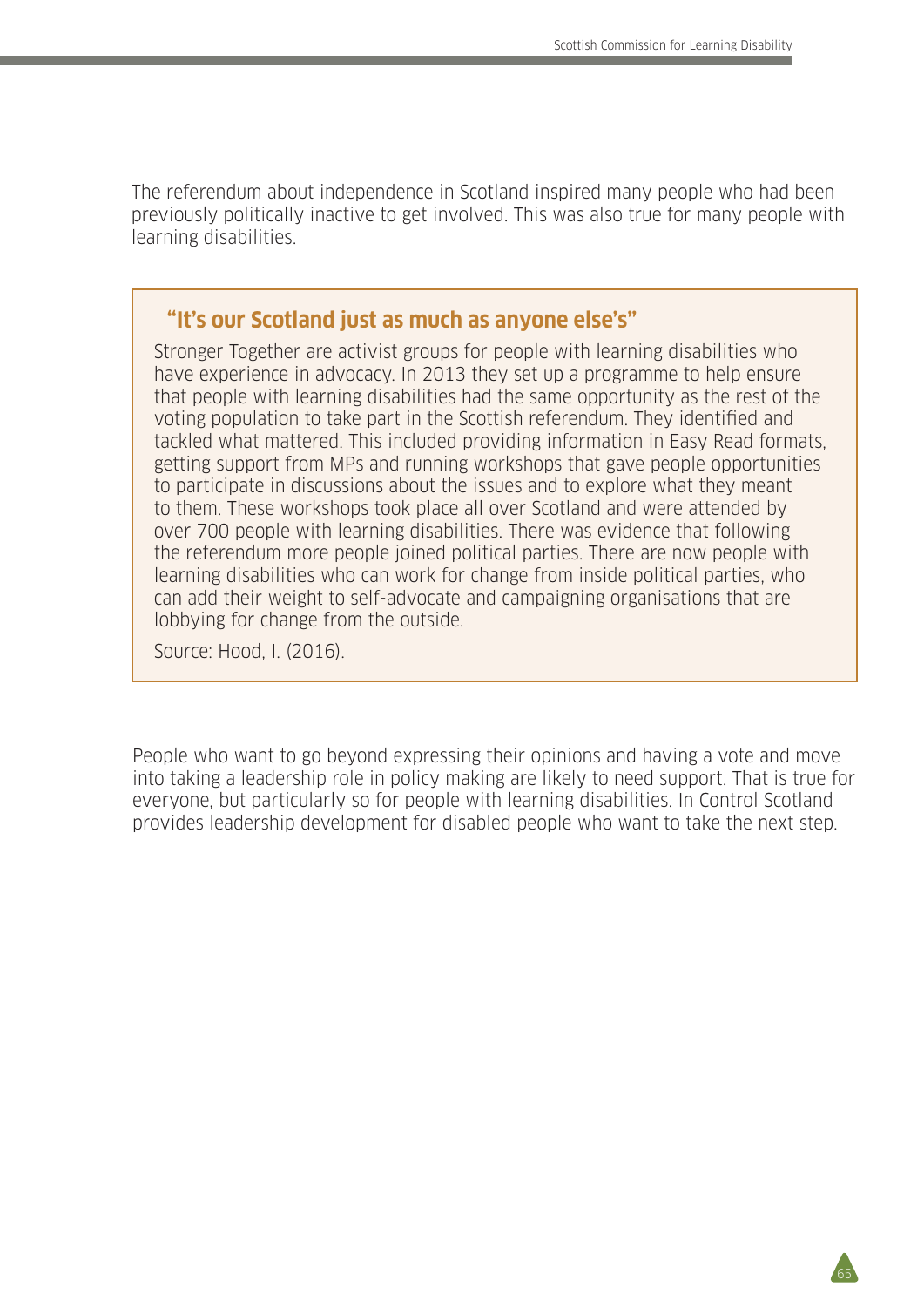### **In Control Scotland: Partners in Policymaking**

Partners in Policymaking is a leadership development programme designed for disabled adults and parents of disabled children. The overall aim of Partners in Policymaking is to increase social inclusion and achieve social justice. It specifically aims to do this for people who are at risk of social exclusion due to labels of disability.

It achieves this aim by recruiting, educating and training the next generation of leaders. It provides these new leaders with:

- a strong values framework

- a clear and coherent analysis of why things are currently organised the way they are

- a different and expanding vision of what is possible

- many of the tools and skills they need to make change happen for themselves, their own families, their local communities and at a national level.

Source: Review of website.

Political activism can be local as well as national and it can be about changing attitudes at a local level. The Advisory Group (TAG) do this in a variety of ways:

# **The Advisory Group**

The Advisory Group has been going since 1996. It was originally set up by KEY Community Supports to enable people with learning disabilities to have a stronger voice in the services they use and in their local communities. In 2012 The Advisory Group became a Scottish Charitable Incorporated Organisation. It has three main aims: to promote the gifts and talents of people with learning disabilities; to break down the barriers of discrimination; to help make a more inclusive Scotland.

The Advisory Group is an organisation run by people with learning disabilities. It promotes social inclusion and the creation of a Scotland where the gifts and talents of everyone are recognised and every citizen is seen to have equal value in society. They do this through training, consultation, hosting social inclusion events and bringing people together.

There are twelve regional Advisory Groups working across Scotland in Ayrshire, Central, Clyde coast, Dumfries & Galloway, four groups in Glasgow, Dunbartonshire, Highland, South Lanarkshire and Inverclyde.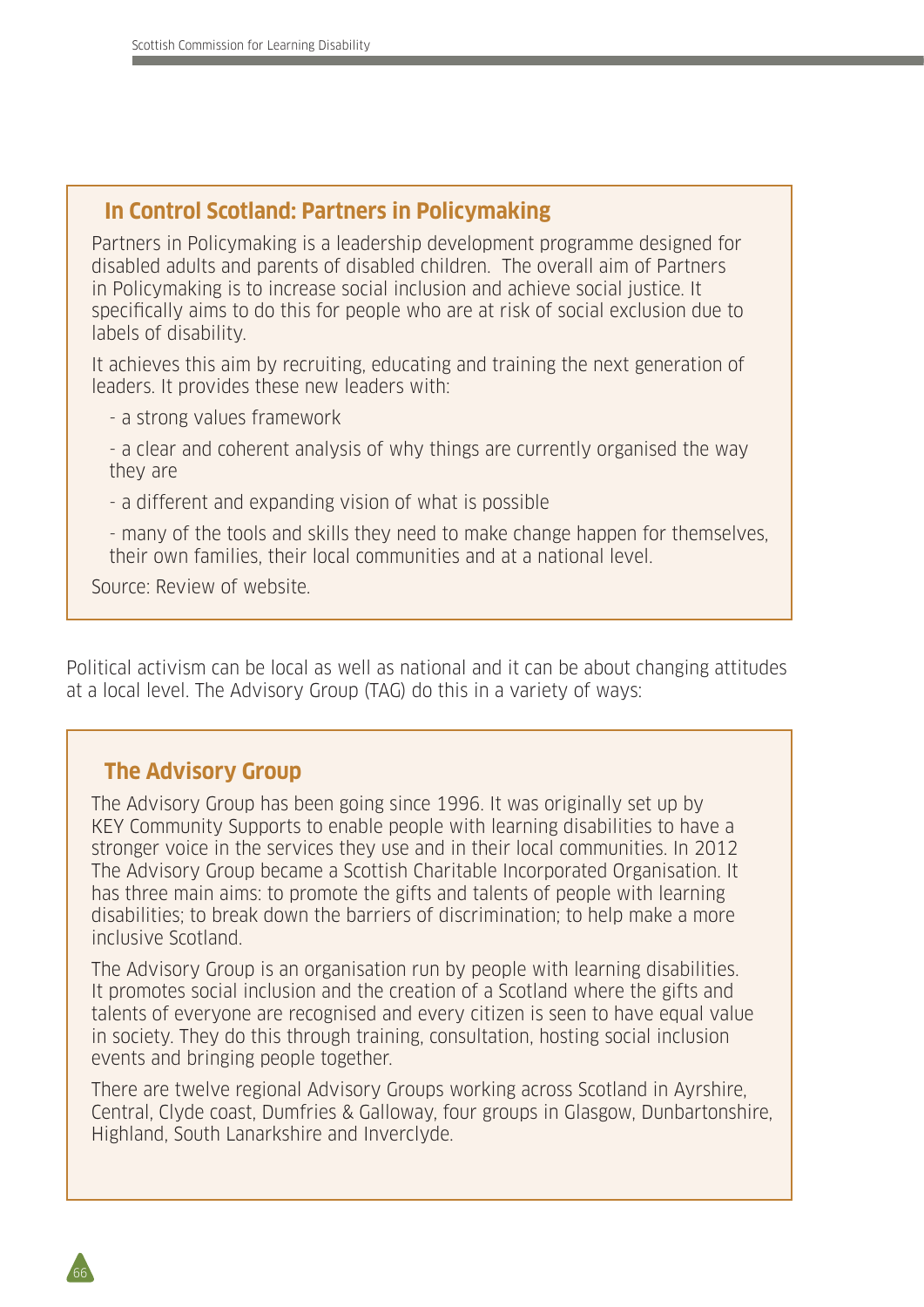There are three main strands to TAG's work: Breaking down Barriers; Having your Say and Accessible Information. Examples of TAG's work include an anti-bullying project in schools:

"One of the big problems facing people with learning disabilities was bullying by school children. Rather than just complaining about this we have designed a disability awareness programme aimed at primary school kids in P4-6. Using the story of the Hunchback of Notre Dame and an interactive football game, members of TAG go into primary schools to talk about what it is like to have a disability and how it doesn't stop you doing the things you want to do. We've had great feedback from over 2000 school children."

TAG campaigns nationally, working closely with the Learning Disability Alliance Scotland looking at issues like Self Directed Support, benefit changes, Local Authority Charging policy and a host of other national and local policies which affect people with learning disabilities.

Regional TAGs get involved in a number of local campaigns. For example, in Dunbartonshire TAG a major issue was the state of the pavements and how difficult it was for people who use wheel chairs to get off the kerbs and cross the road safely.

Source: TAG's website.

In recent years people with learning disabilities have been more widely engaged in informing policy makers about what matters in their lives and in helping to shape policy. However, on the whole, this engagement rarely goes beyond time-limited consultation on specific issues. We will know progress is being made when people with learning disabilities are involved in developing policy beyond the consultation and are engaged as active participants on issues outside the disability field.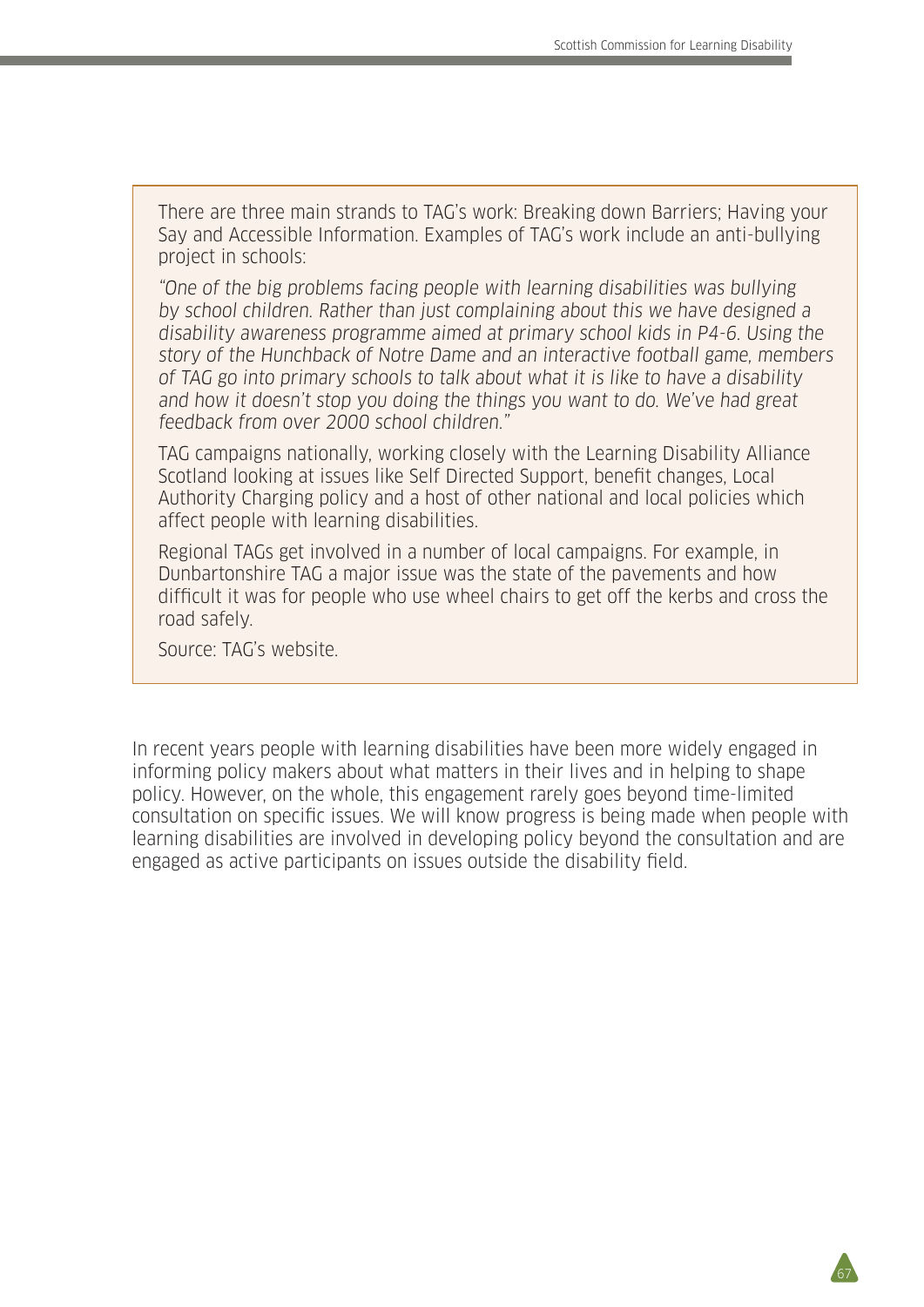# **6. Conclusions**

This review was commissioned to consider the efficacy of asset based approaches for people with learning disabilities and to evidence the impact these approaches can have on people's lives. In this section we summarise what we have learned from the review and consider the implications for policy and practice development.

## **6.1. What does 'asset based approaches' mean?**

Asset based approaches are underpinned by some core principles which are fairly widely understood. However, there is no single definition; no 'blueprint' model that can be described.

On the plus side, this fluidity enables asset based approaches to be quite a 'broad church'. People can adopt the principles in a range of settings, and as we have outlined in this review, can apply them in relationships with people as individuals who use support, as members of communities and as political actors. It also avoids the exclusivity that can attach to some models of working, whereby if people are not following every element of the model they are not part of the club.

The disadvantage of this lack of clear definition is that it makes it difficult to assess the extent to which people are actually working in asset based ways; there is no set of criteria one can apply. Consequently, in this review, we have included examples from across a spectrum of asset based approaches. From projects trying to have more asset based conversations with people through to more radical, bottom up, community led change. There are those who would argue that it is only the latter that should be included but that would have a) resulted in a very short report (certainly in respect of people with learning disabilities) and b) contributed to the exclusivity referred to above. A situation where only people who comply with an exact set of criteria can claim an allegiance to asset based working would not in our view be very asset based.

That being said, the absence of clear descriptions of what projects do to be asset based is problematic, particularly when it comes to generating evidence of efficacy.

## **6.2. What is the evidence of impact?**

The lack of a clearly defined model of asset based working which can be described, tested and compared with other models makes it difficult to draw conclusions about efficacy. It is therefore unsurprising that our review of the literature came up with very little evidence of impact beyond the anecdotal.

There are two ways of looking at this. On the one hand, you can argue that the values and principles of asset based working are so self-evidently a good thing that they do not need proof of impact. This is a perfectly defensible argument: should we really need evidence to prove that focusing on people's strengths, starting with what they care about and building people's social connectedness are good things? On the other hand, we live in a world where evidence is important to choices about how money gets spent. If we believe that asset based approaches really do have the potential to transform people's lives, then we ought to find ways of evidencing that. And let us not forget the critiques of asset based approaches, in particular, that they may serve to deny people a voice about the injustices in their lives. If that is a risk, we should learn about it through careful evaluation.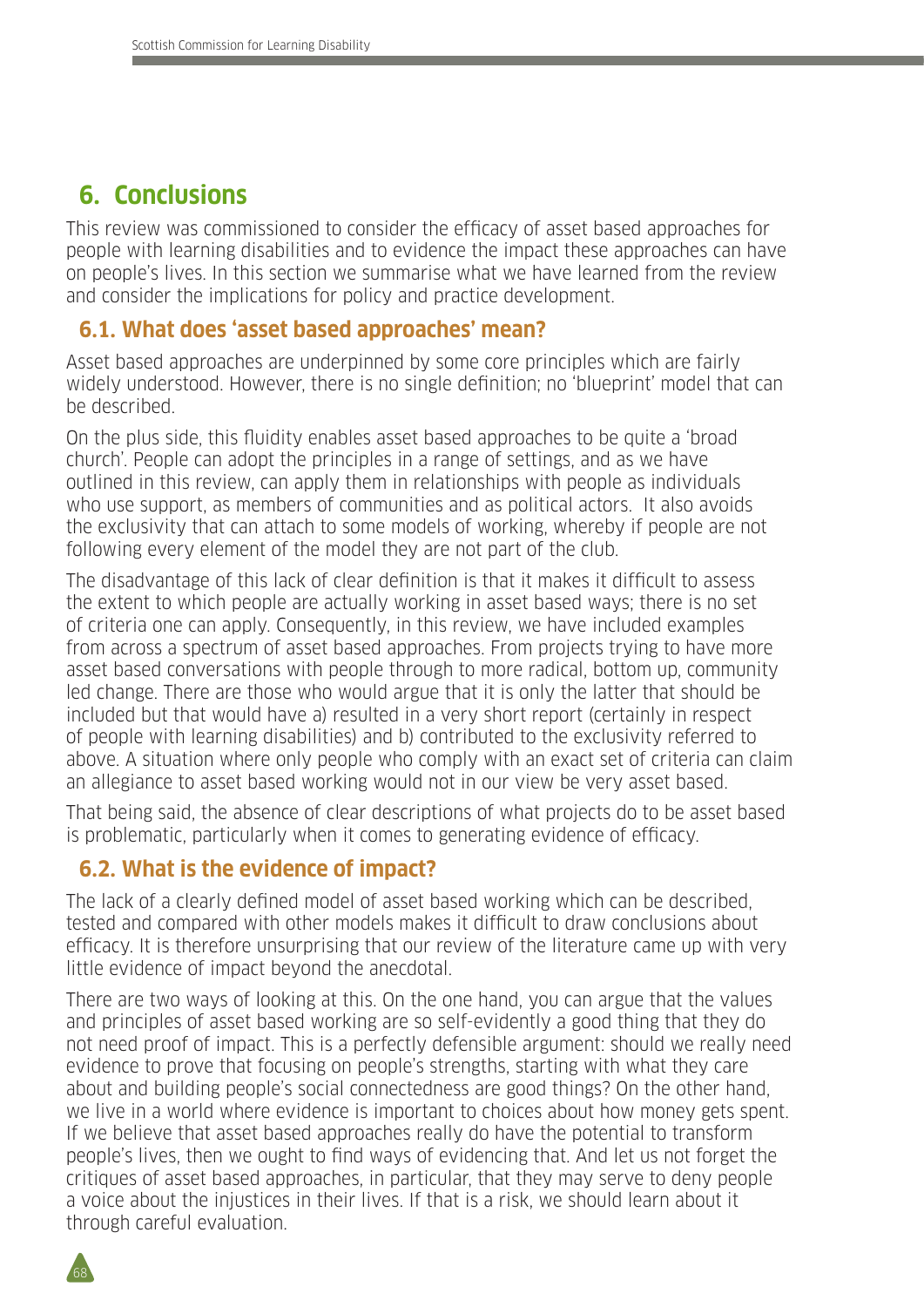One of the striking things which emerged from our review was the absence of good descriptive information about projects working in asset based ways with people with learning disabilities. This is a pity, not just for evaluation but for sharing learning; particularly from short term funded projects.

#### **6.3. How do asset based approaches fit within the context of learning disabilities?**

There are other established approaches in the learning disability field which share many asset based principles. Personalisation and local area co-ordination are the obvious ones but the long history of self-advocacy within the learning disability movement also has much in common with asset based principles of community empowerment.

The clearest difference between asset based approaches and these others is the primacy given to the role of communities. Asset based approaches derive from placebased development and, in the final analysis, it is the relationship between people and their local community which is at their heart. Personalisation tends to start from the individual and, if interpreted and implemented in a more asset based way, views the individual in the context of their community; but the individual remains the central focus. Local area co-ordination creates bridges between individuals and communities but, in the main, still starts from the individual. Self-advocacy movements may focus less on the individual but, by and large, their focus is on communities of interest and commonality rather than communities of place.

This does not mean that asset based approaches are not relevant to people with learning disabilities. Indeed, the asset based approach brings a vital message about the importance of communities and viewing people as valuable members of communities and as citizens. It also reinforces the value, practice and outcomes of equality practice. This is not a new message but, in this substantial form, has the potential to help transform ways of working

However, if these approaches are going to be used to improve the lives of people with learning disabilities, they need to be seen in the context of long-standing efforts to advance the personalisation and social integration agendas, not least because their success is likely to be impeded by similar barriers. There are lessons to be learned in both directions. The experience of personalisation shows us that the individual matters. Yes, they are part of their communities, but for their assets to be realised and shared, most individuals require some degree of facilitation. And if you have a learning disability that facilitation may need to be in the shape of services.

### **6.4. Can services be asset based?**

We all have limits to our capabilities for which we need the service of others; whether that be repairing the car, filling a tooth or being helped to get up in the morning. All of these can be experienced as more or less mutually respectful.

We suggest that if asset based approaches are to include people with learning disabilities, then they need to fit alongside services, support systems and initiatives;

 $69$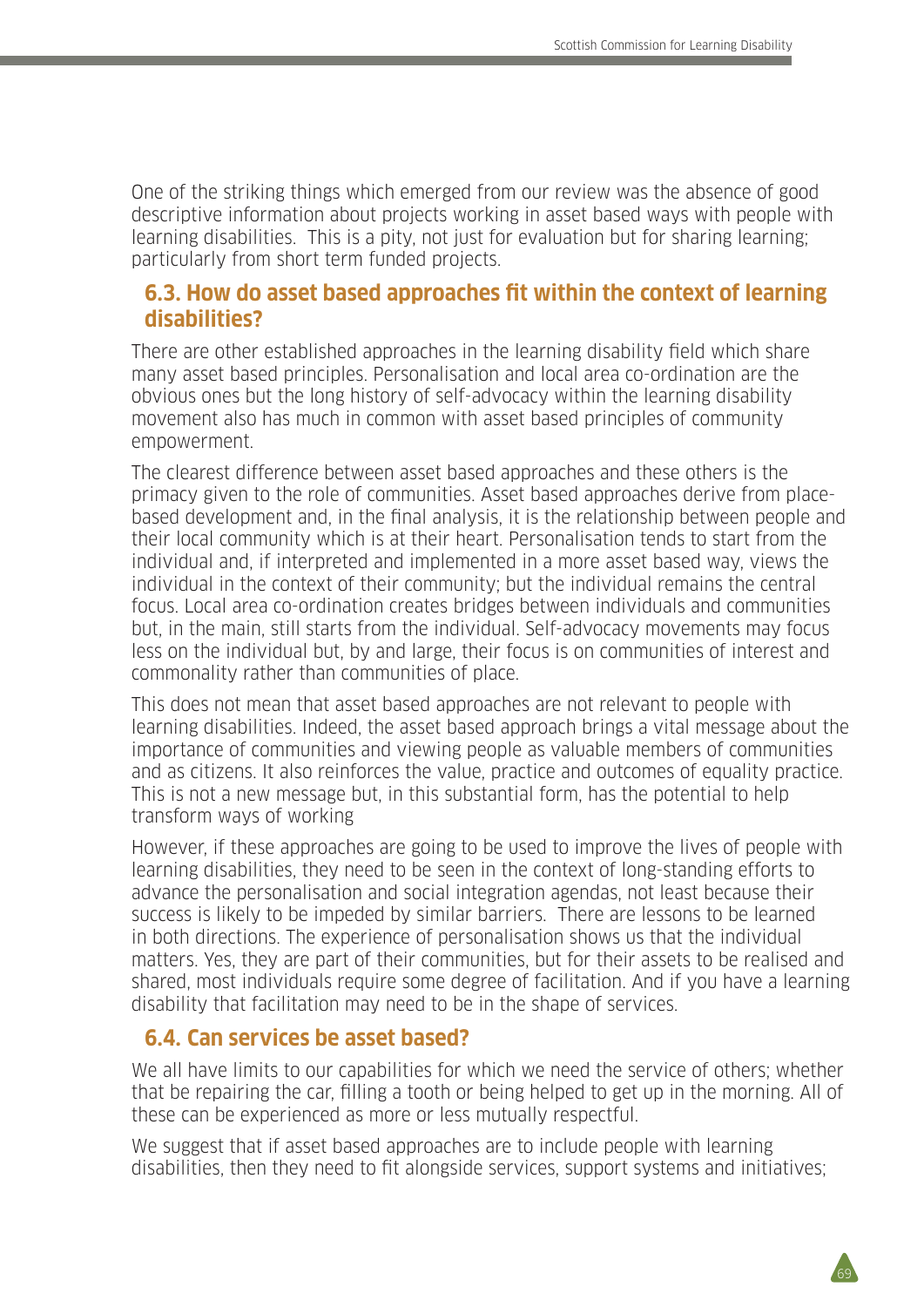not least because the existence of these is a pre-condition for the participation of many people. This applies to the people who are most commonly side-lined: those who also have a diagnosis of autism or who have multiple and complex needs.

Yet throughout this review we have encountered a degree of negativity about 'services'. People have used the term 'service-land' to conjure up an image of a place where you really would not want to go if you had a choice. A place where people use alien language about you and at best offer you a limited menu of support to choose from and, at worst, do things to you without any choice at all. Regrettably, some services are like that. However, some are not and we suggest it may be helpful to focus on what can make services more asset based rather than dismiss them as a lost cause. Some of the examples in this review illustrate how services can add to the assets of individuals and communities provided they are willing and committed to relating to people and doing things differently.

## **6.5. What are the necessary conditions for asset based approaches?**

We suggest that there are a number of factors which can facilitate asset based approaches with people with learning disabilities:

- **Addressing wider inequalities and stigma**: Real change in the lives of people with learning disabilities requires shifts in power at every level. The asset based literature and asset based informed practice provide clear examples of how this can happen in the context of interpersonal relationships and evidences the positive impact on the lives and well-being of project participants and staff.
- **People with learning disabilities should be active participants in place based community development:** One way to help this to happen would be for commissioners to require projects to use the inclusion of people with learning disabilities as an indicator of success. Many place-based initiatives seem to have only the vaguest idea of the extent of their inclusion or non-inclusion of people with learning disabilities and this is understandable given the reluctance to apply labels to people. We need to find ways of gauging and improving the extent of inclusion without labelling; a conundrum to be debated.
- **Tackling attitudinal barriers** and challenging the same old ways of doing things and thinking about people. This includes being prepared to challenge attitudes within communities and ask questions about inclusion.
- Allowing people to take risks and avoiding over-protection.
- Ditching assessment, planning and funding systems which focus on deficits and instead ask how can we develop this person's assets?
- Having the right facilitation so that people can actively participate.
- Having the right organisational partnerships and support.
- Addressing the barriers in the wider system including funding and commissioning processes which kill off asset based initiatives.
- Engaging with people as citizens who have more to contribute than their experience of learning disability.

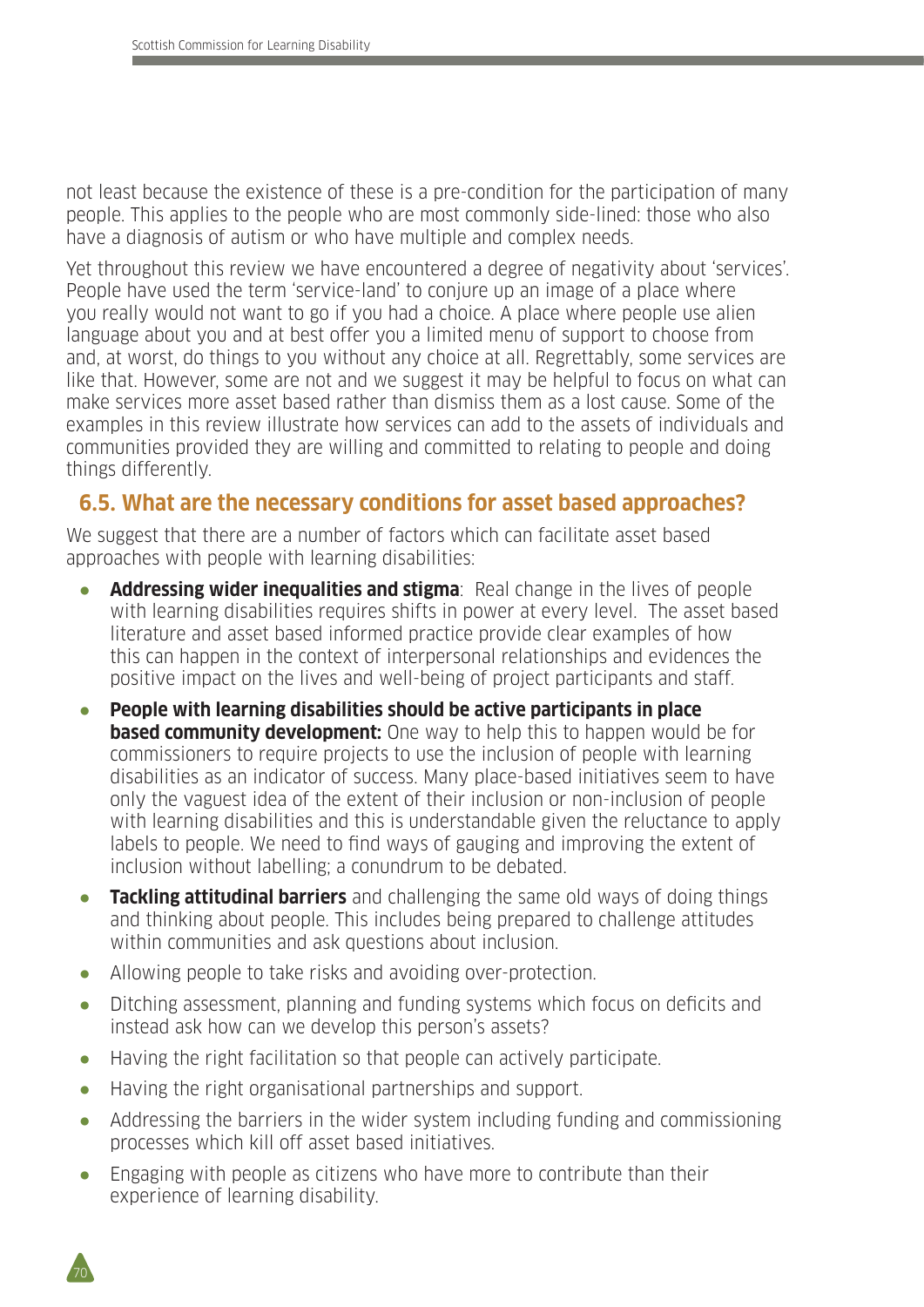$\overline{21}$ 

#### **6.6. So is there potential to join up the thinking about choice and control for people with learning disability with principles of asset based working?**

The rhetoric of the assets approach in the literature is optimistic and exciting, and there is evidence from our review that projects with this ethos have the potential to positively impact the people involved. However, a critique of asset based approaches, which we believe needs to be considered, is that they can fail to take account of the inequalities between people in communities and have insufficient regard for issues of social justice. For people with learning disabilities who have been persistent victims of inequalities and injustice, this has to be taken seriously. Our review suggests that there are no reasons why the focus of asset based work cannot be broadened to include opportunities for people with learning disabilities to work together, in communities and networks, to address the injustices that are commonplace features in their lives.

Principles of asset based working have great relevance to the lives of people with learning disabilities and may provide a vehicle for creating new ways of doing things. At the same time there is much in common with, and much to be learned from, approaches that are more established within the learning disability field. If personalisation which values and develops the assets of the individual can be combined with place-based initiatives to develop communities ready to receive and share those assets, we may be building bridges to better lives.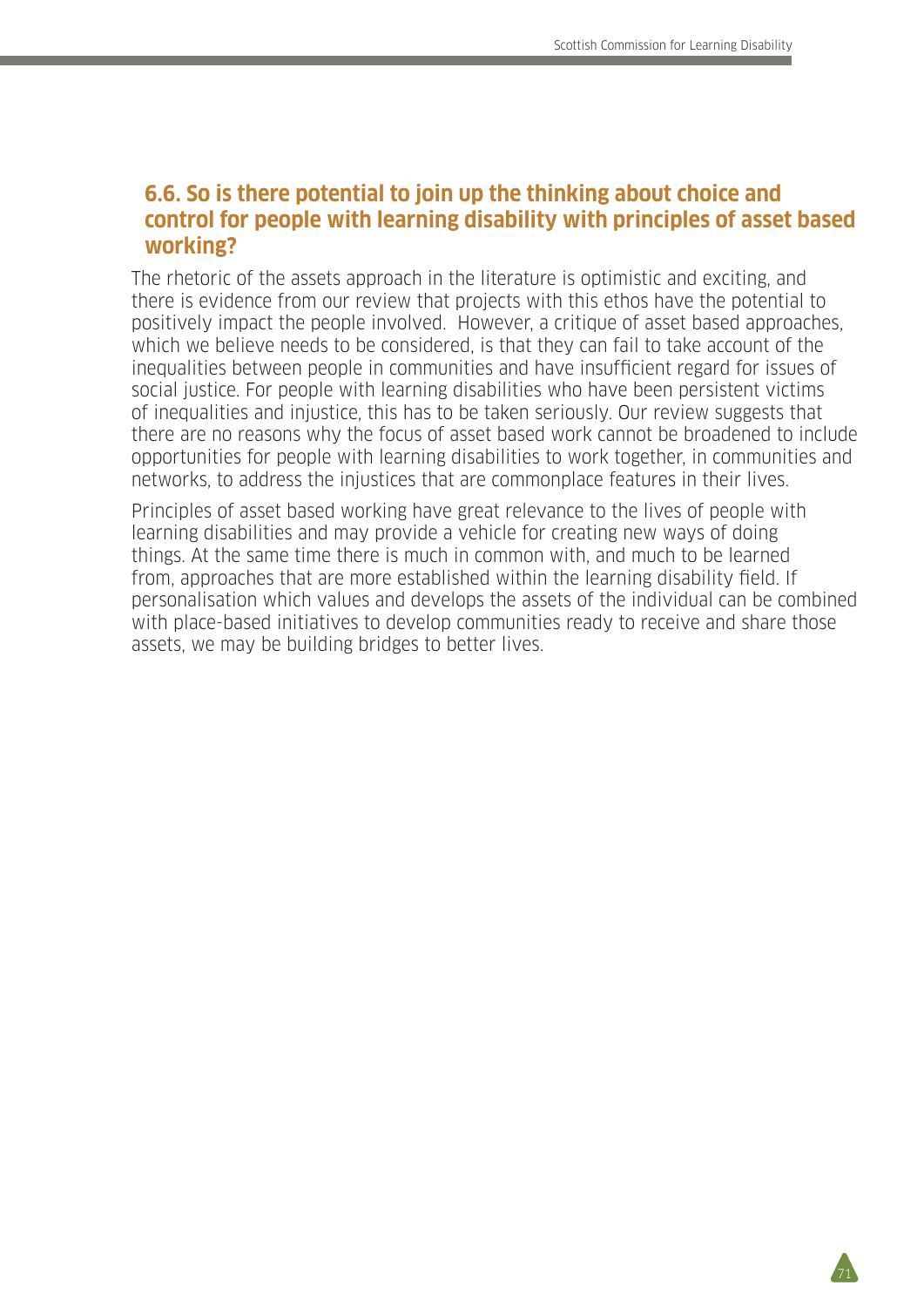# **References**

72

Allmark, P., S. Bhanbhro and T. Chrisp (2014). "An argument against the focus on Community Resilience in Public Health." BMC Public Health 14(62): http://www. biomedcentral.com/1471-2458/1414/1462.

Blamires, K. (2015). "A summary of government initiatives relating to employment for people with learning disabilities in England." Tizard Learning Disability Review 20(3): 151 - 165 http://dx.doi.org/110.1108/TLDR-1108-2014-0027 Downloaded on: 1122 November 2015.

Boelman, V. and C. Russell (2013). Together we can exploring asset-based approaches and complex needs service transformation London, Young Foundation, http:// youngfoundation.org/wp-content/uploads/2013/12/Report-with-Appendix.pdf. Retrieved 1 December, 2015.

Broad, R. (2012). Local Area Coordination. Sheffield, The Centre for Welfare Reform, http://www.centreforwelfarereform.org/uploads/attachment/340/local-areacoordination.pdf. Retrieved 25 November 2015.

Brown, M., T. Karatzias and L. O'Leary (2013). "The health role of local area coordinators in Scotland: A mixed methods study." Journal of Intellectual Disabilities 17(4): 387-402.

Bull, T., M. B. Mittelmark and N. E. Kanyeka (2013). "Assets for well-being for women living in deep poverty: through a salutogenic looking-glass." Critical Public Health 23(2): 160-173.

Calvert, D. (2009). "Re-claiming authority: the past and future of theatre and learning disability." Research in Drama Education: The Journal of Applied Theatre and Performance 14(1): 75-78.

Carter, N. and J. Williams (2012). "'A genuinely emotional week': learning disability, sport and television – notes on the Special Olympics GB National Summer Games 2009." Media Culture Society vol. 34 no. 2 34(2): 211-227.

Carter, S., F. Cameron, J. Houghton and M. Walton (2013). "Never mind what I like, it's who I am that matters: an investigation into social pedagogy as a method to enhance the involvement of young people with learning disabilities." British Journal of Learning Disabilities 41(4): 312-319.

Chapman, M., S. Bannister, J. Davies, S. Fleming, C. Graham, A. McMaster, A. Seddon, A. Wheldon and B. Whittell (2012). "Speaking up about advocacy: Findings from a partnership research project." British Journal of Learning Disabilities 40(1): 71-80.

Christie Commission (2011) e Review on the Future of Public Services http://www.gov. scot/Publications/2011/06/27154527/0

Duffy, S. (2012). "The limits of personalisation." Tizard Learning Disability Review 17(3): 111 - 123.

Emerson, E. and S. Baines (2010). Health Inequalities & People with Learning Disabilities in the UK Improving Health and Lives: Learning Disability Observatory, http://strathprints.strath.ac.uk/34862/1/vid\_7479\_IHaL2010\_3HealthInequality2010. pdf. Retrieved 26 Nov 2015.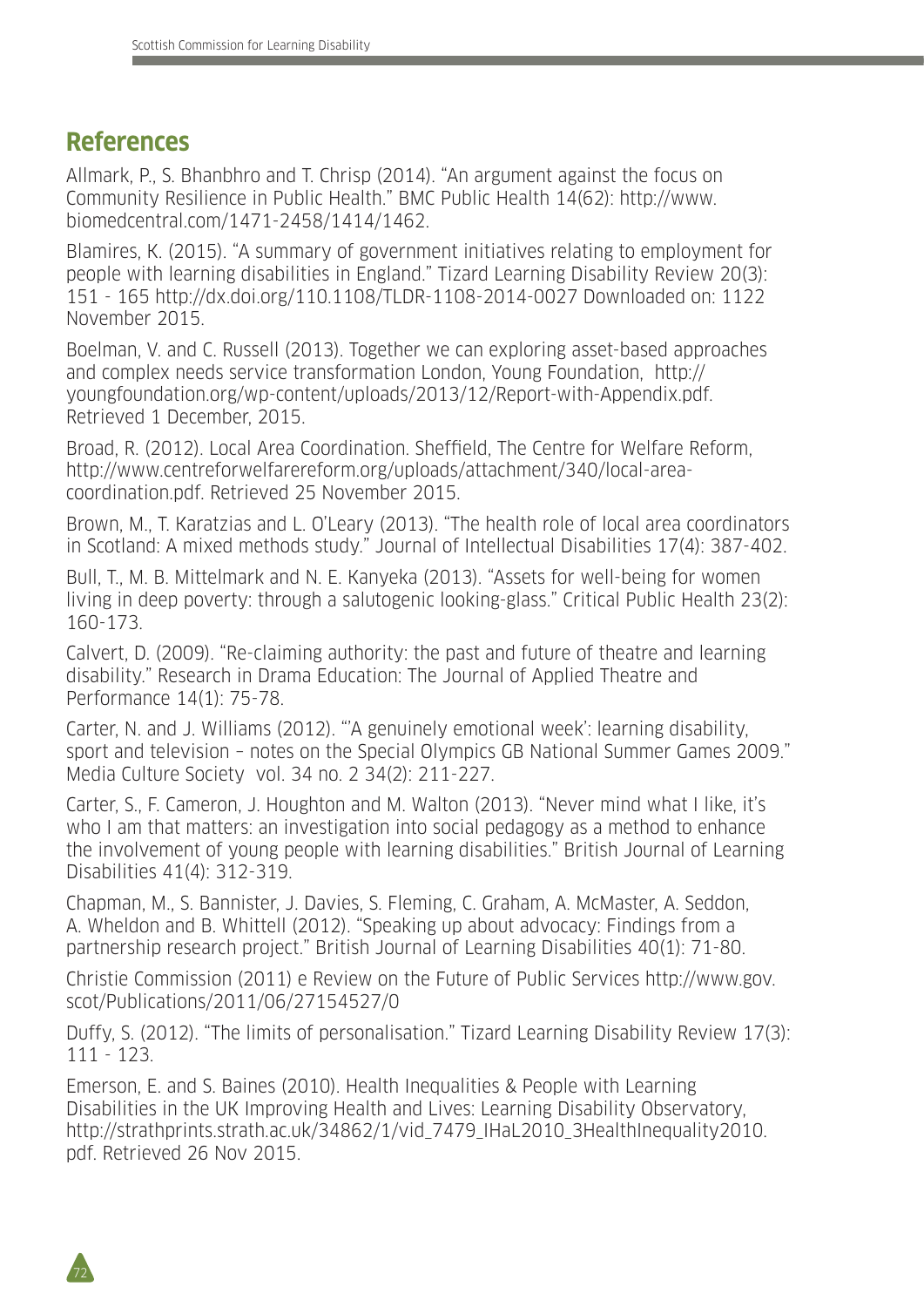Emerson, E., S. Malam, I. Davies and K. Spencer (2005). Adults with learning difficulties in England 2003/4", available at: . Leeds, Health and Social Care Information Centre www.hscic.gov.uk/catalogue/PUB01760 retrieved 1 December 2015.

Foot, J. (2012). What makes us healthy? The asset approach in practice: evidence, action, evaluation. http://www.assetbasedconsulting.co.uk/uploads/publications/wmuh. pdf, Retrieved 25 November 2015, Jane Foot.

Foot, J. and T. Hopkins (2010). Title: A Glass Half-Full: how an asset approach can improve community health and well-being. . London, Improvement and Development Agency (IDeA),.

Forrester-Jones, R., N. Gore and K. Melling (2010). "How many people with intellectual disability are employed in the UK?" Tizard Learning Disability Review Volume 15 Issue 1 January 2010 15(1): 56-58.

Freire, P. (2005). Pedagogy of the Oppressed. 30th Anniversary Edition. London, Continuum.

Friedli, L. (2013). "'What we've tried, hasn't worked': the politics of assets based public health." Critical Public Health 23(2): 131-145.

Gilchrist, A., M. Bowles and M. Wetherell (2010). Identities and Social Action: Connecting Communities for a Change Swindon, ESRC, http://www.cdf.org.uk/wp-content/ uploads/2012/07/Identities-and-social-action-Connecting-communities-for-a-change-A-Gilchrist-M-Wetherell-and-M-Bowles-08.09.10-for-web.pdf. Retrieved 8 December 2015.

Gilmartin, A. and E. Slevin (2010). "Being a member of a self-advocacy group: Experiences of intellectually disabled people." British Journal of Learning Disabilities 38(3): 152-159

 Source: Glasgow Centre for Population Health and the Scottish Community Development Centre (2015:17) adapted from Foot and Hopkins, 2010

Glasgow Centre for Population Health (2011). Asset based approaches for health improvement: redressing the balance. Briefing Paper 9. Glasgow, Glasgow Centre for Alliance Health,http://www.gcph.co.uk/assets/0000/2627/GCPH\_Briefing\_Paper\_CS9web. pdf. Retrieved 8 Nov 2015.

Glasgow Centre for Population Health (2012). Putting asset based approaches into practice: identification, mobilisation and measurement of assets. Briefing Paper 10. Glasgow, Glasgow Centre for Population Health.

Glasgow Centre for Population Health (2013). Towards asset-based health and care services. Briefing Paper 13. Glasgow, Glasgow Centre for Population Health.

Glasgow Centre for Population Health and the Scottish Community Development Centre (November 2015) Positive conversations, meaningful change: learning from Animating Assets

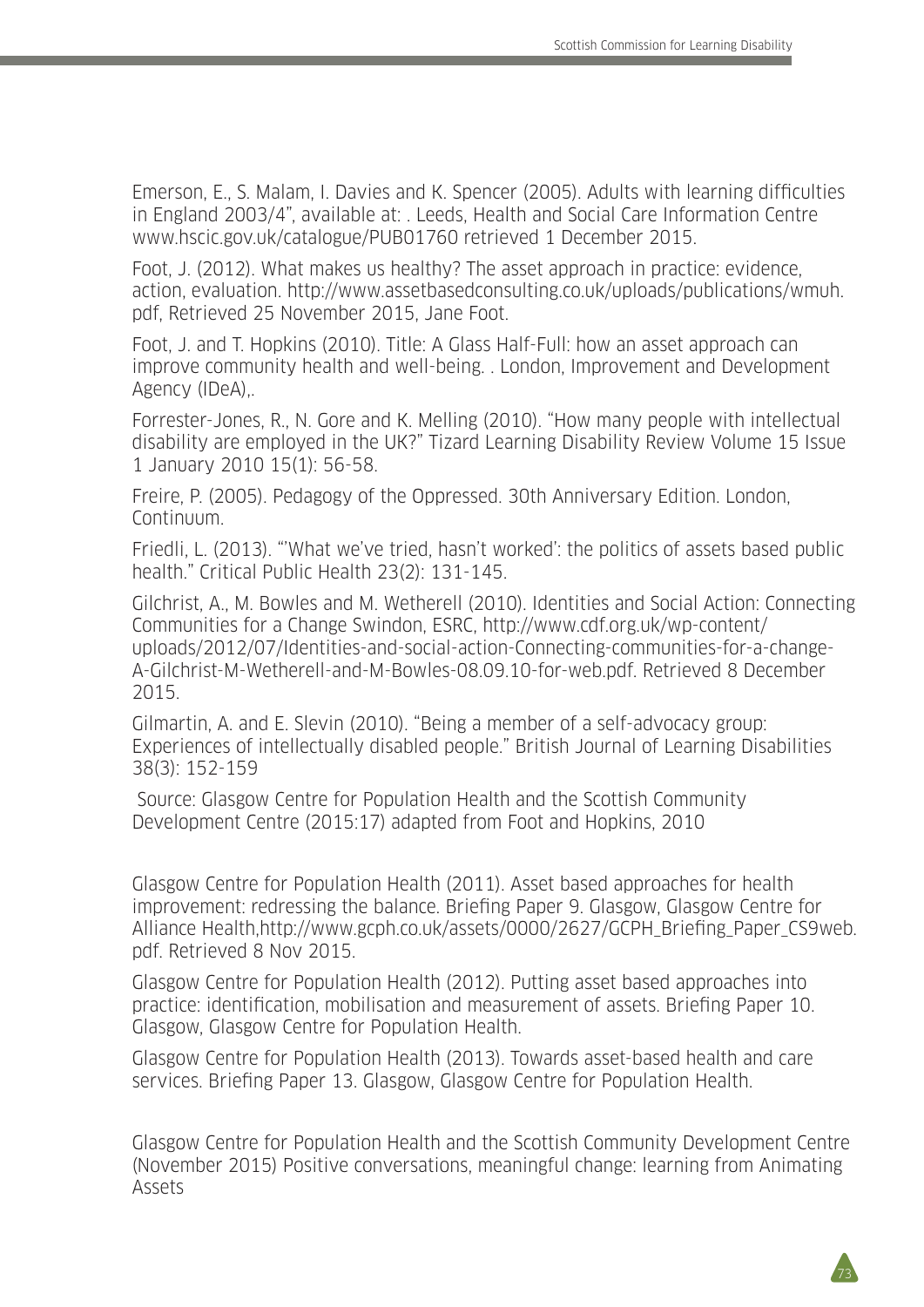Goddard, J. (2015). "Valuing the Place of Young People with Learning Disabilities in the Arts." Child Care in Practice 21(3): 238-255.

Goodley, D. (2001). "'Learning Difficulties', the Social Model of Disability and Impairment: Challenging epistemologies." Disability & Society 16(2): 207-231.

Goodley, D., D. Armstrong, K. Sutherland and L. Laurie (2003). "Self-advocacy, 'Learning Difficulties,' and the social model of disability." Mental Retardation 41(3): 149-160.

Greetham, J. (2011). Growing Communities from the Inside Out Piloting an asset based approach to JSNAs within the Wakefield District : Methods and Findings. Wakefield, Wakefield District Council (http://www.idea.gov.uk/idk/core/page.do?pageId=32356192) Retrieved 23 Nov 2015.

Health Foundation (2015). Head, hands and heart: asset-based approaches in health care: A review of the conceptual evidence and case studies of asset-based approaches in health, care and wellbeing. London, Health Foundation.

Hogg, M. A. and D. Abrams (1988). Social identifications a social psychology of intergroup relations and group processes. London, Routledge.

Hohl, K. and E. Stanko (2015). "Complaints of rape and the criminal justice system: Fresh evidence on the attrition problem in England and Wales." European Journal of Criminology 12(3): 324-341.

Hood, I. (2016). ""It's our Scotland just as much as anyone else's" " Tizard Learning Disability Review 21(1): http://dx.doi.org/10.1108/TLDR-1111-2014-0040.

Hoong Sin, C., A. Hedges, C. Cook, N. Mguni and N. Comber (2009). Disabled people's experiences of targeted violence and hostility. Research report 21. London, Equality and Human Rights Commission, Office for Public Management. http://www. equalityhumanrights.com/sites/default/files/documents/research/disabled\_people\_s\_ experiences of targeted violence and hostility.pdf. Retrieved 7 December 2015.

Horn, J. H. and D. Moss (2015). "A search for meaning: telling your life with learning disabilities." British Journal of Learning Disabilities 43(3): 178-185.

Humber, L. A. (2014). "Social inclusion through employment: the marketisation of employment support for people with learning disabilities in the United Kingdom." Disability & Society 29(2): 275-289.

Kramer, S., T. Amos, S. Lazarus and M. Seedat (2012). "The philosophical assumptions, utility and challenges of asset mapping approaches to community engagement." Journal of Psychology in Africa 22(4): 537-544.

Kramer, S., M. Seedat, S. Lazarus and S. Suffla (2011). "A critical review of instruments assessing characteristics of community." South African Journal of Psychology 41(4): 503-516.

Lawton, A. (2009). Personalisation and learning disabilities: A review of evidence on advocacy and its practice for people with learning disabilities and high support needs. London, Social Care Institute for Excellence, http://www.scie.org.uk/publications/ reports/report24.pdf. Retrieved 24 November 2015.

74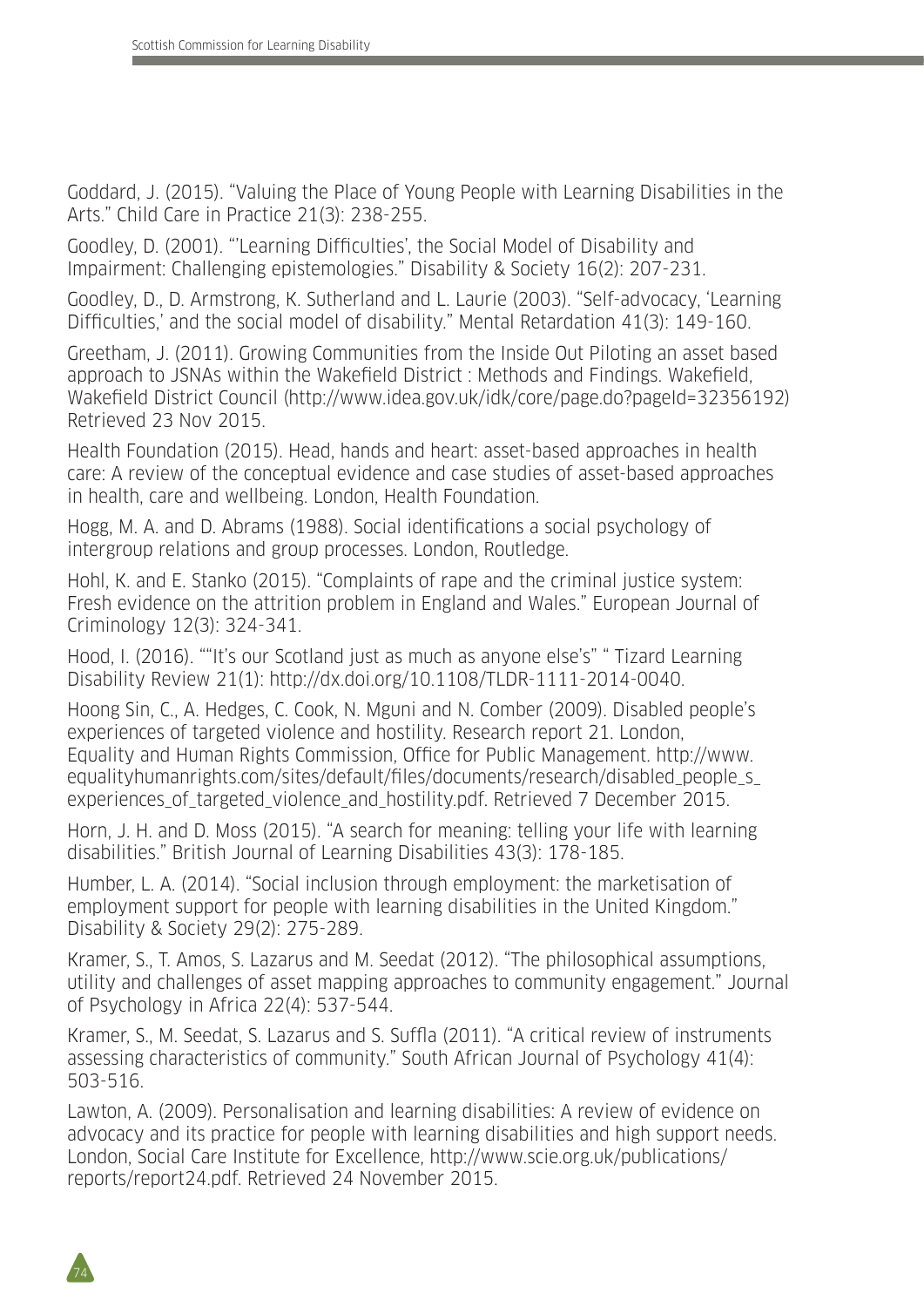Ledger, S. and L. Tilley (2006). "The history of self-advocacy for people with learning difficulties: International comparisons." British Journal of Learning Disabilities 34(3): 129-130.

Levine, J. M. (2013). Group processes. London, Psychology Press.

Lingard, J. M., V. Cooper and M. Connell (2013). "The personalisation challenge: personalisation for people with learning disabilities and behaviour described as challenging." Tizard Learning Disability Review 19(1): 3 – 10 Permanent link to this document: http://dx.doi.org/10.1108/TLDR-1102-2013-0015.

MacLeod, M. A. and A. Emejulu (2014). "Neoliberalism With a Community Face? A Critical Analysis of Asset-Based Community Development in Scotland." Journal of Community Practice 22(4): 430-450.

Mansell, J. and J. Beadle-Brown (2004). "Person-Centred Planning or Person-Centred Action? Policy and Practice in Intellectual Disability Services." Journal of Applied Research in Intellectual Disabilities 17(1): 1-9.

Marmot, M., J. Allen, P. Goldblatt, T. Boyce, D. McNeish, M. Grady and I. Geddes (2010). Marmot Review : Fair Society, Healthy Lives.

McCarthy, M. (2014). "Brick by brick: building up our knowledge base on the abuse of adults with learning disabilities." Tizard Disability Learning Review 19: 130-133.

McCarthy, M. (2014). "Women with intellectual disability: their sexual lives in the 21st Century. ." Journal of Intellectual and Developmental Disability 39: 124-131.

McKeown, M., J. Dix, F. Jones, B. Carter, L. Malihi-Shoja, E. Mallen and N. Harrison (2014). "Service user involvement in practitioner education: Movement politics and transformative change." Nurse Education Today 34(8): 1175-1178.

Mclean, J. and V. Mcneice (2012). Assets in action: illustrating asset based approaches for health improvement Glasgow, Glasgow Centre for Population

Mencap (2015). Facts about learning disability, Mencap, https://www.mencap.org.uk/ about-learning-disability/about-learning-disability/facts-about-learning-disability Retrieved 27 Nov 2015.

Mulgan G (2014) The radicals dilemma: an overview of the practice and prospects of social and public labs - version 1, London: NESTA

NHS Health Scotland (2011). Asset Based Approaches to Health Improvement: Evidence for Action: . Glasgow, NHS Health Scotland.

NHS Scotland (2004). People with learning disabilities in Scotland: Health Needs Assessment Report – Summary. Glasgow, NHS Scotland.

Oliver, M. (1996). Citizenship, welfare and community care. Chapter 4. Understanding Disability: From Theory to Practice. M. Oliver. Basingstoke, Macmillan.

Orsmond, G., P. Shattuck, B. Cooper, P. Sterzing and K. Anderson (2013). "Social Participation Among Young Adults with an Autism Spectrum Disorder." Journal of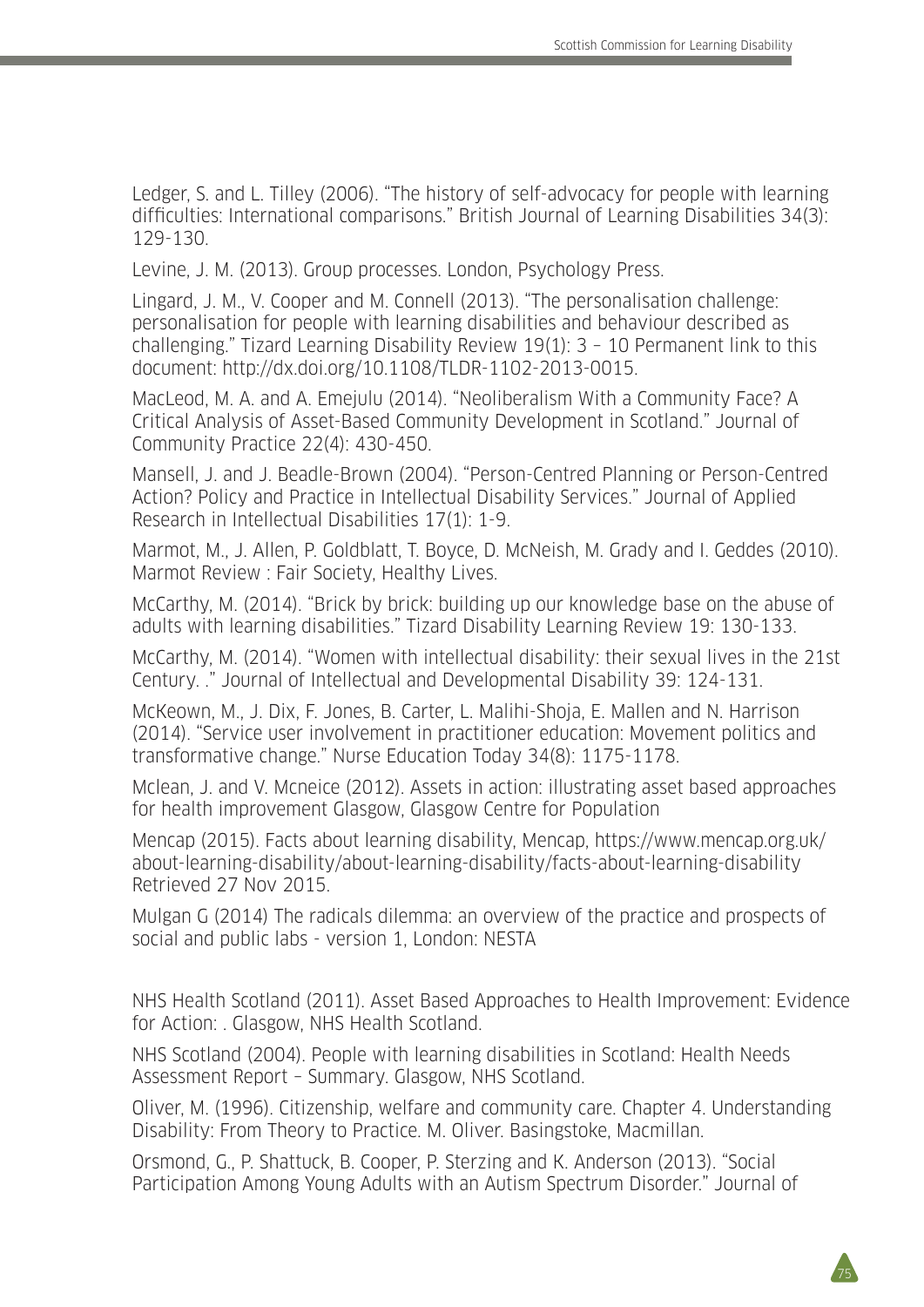Autism & Developmental Disorders 43(11): 2710-2719.

People First (Scotland) (2014) Nothing About Us Without Us. 25th Anniversary 1989— 2014. Edinburgh, People First. http://peoplefirstscotland.org/files/2012/10/PF-25thanniversary-May-15.pdf

Peter Fletcher Associates (2011). Evaluation of Local Area Co-ordination in Middlesbrough. Haydon Bridge, Peter Fletcher Associates.

Pilgrim, D. (2014). Key concepts in mental health. Third edition London, SAGE.

Power, E., J. E. Lord and A. S. DeFranco (2013). Active Citizenship and Disability: Implementing the Personalisation of Support. New York, Cambridge University Press.

Roberts, A., B. Greenhill, A. Talbot and M. Cuzak (2012). "'Standing up for my human rights': a group's journey beyond consultation towards co-production." British Journal of Learning Disabilities 40(4): 292-301.

Robertson, J. and E. al. (2005). The Impact of Person Centred Planning Lancaster, Institute for Health Research, Lancaster University, http://www.learningdisabilities.org. uk/content/assets/pdf/publications/impact-person-centred-planning.pdf Retrieved 26 Nov 2015.

SCLD (2010). Values into Practice: A framework for local area coordination in Scotland. Glasgow, SCLD. http://www.scld.org.uk/policy-and-implementation/scld-publications/ Retrieved 23 November, 2015.

SCLD (2015). Learning disability statistics Scotland, 2014. Glasgow, SCLD. http://www. scld.org.uk/wp-content/uploads/2015/09/Learning-Disability-Statistics-Scotland-2014 report.pdfRetrieved 23 November, 2015.

SCDC (2015), Glasgow, SCDC. http://www.scdc.org.uk/what/assets-scotland/ 25 November, 2015

Scottish Executive (2007). Evaluation of the Implementation of Local Area Co-ordination in Scotland. Edinburgh, Information and Analytical Services Division, Http://www.gov. scot/Publications/2007/03/28152325/22. Retrieved 25 Nov 2015.

Scottish Executive (2012). The same as you? 2000-2012: Consultation Report. Edinburgh, Scottish Executive, http://www.gov.scot/Resource/0039/00393998.pdf Retrieved 25 Nov 2015.

Scottish Government (2015) The Community Empowerment Act, 2015 http://www. legislation.gov.uk/asp/2015/6/contents/enacted

Scottish Government Social Care Self Direct Support Act (2012) http://www.legislation. gov.uk/asp/2013/1/contents/enacted

Southby, K. (2013). "Social inclusion through football fandom: Opportunities for learning-disabled people." Sport in Society 16(10): 1386-1403.

Stacey, J. and A. Edwards (2013). "Resisting loneliness' dark pit: a narrative therapy approachnull." Tizard Learning Disability Review 18(1): 20-27.

Stalker, K. and et al. (2007). Evaluation of the Implementation of Local Area

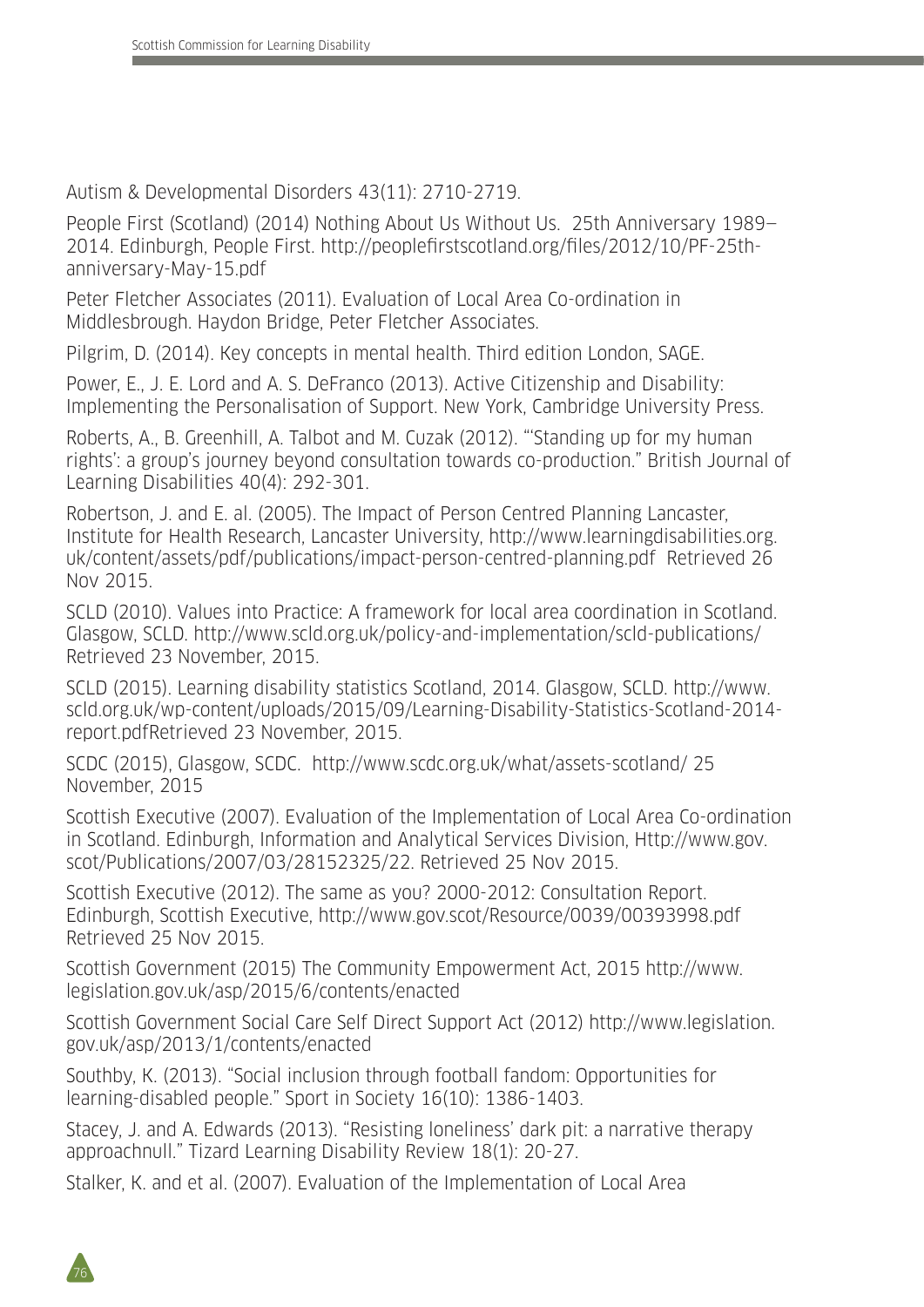77

Coordination in Scotland. Edinburgh. Edinburgh, Scottish Executive.

Taggart, L., R. McMillan and A. Lawson (2010). "Staff knowledge and perceptions of working with women with intellectual disabilities and mental health problems " Journal of Intellectual Disability Research 54(1): 90-100.

The Scottish Government (2013). The Keys to Life Strategy : Improving quality of life for people with learning disabilities. Edinburgh, The Scottish Government, http://www.gov. scot/resource/0042/00424389.pdf, Retrieved 21 November 2015.

Thompson, N. (2002). "Social Movements, Social Justice and Social Work." Br J Soc Work 32(6): 711-1118.

Van Alphen, L. M., A. J. M. Dijker, B. H. W. Borne and L. M. Curfs (2010). "People with intellectual disability as neighbours: towards understanding the mundane aspects of social integration." J. Community Appl. Soc. Psychol. 20: 347–362.

Wakefield District Council (2011). Developing a rich and vibrant JSNA: Capturing community asset growth within the JSNA – key learning from a trial project. Wakefield Wakefield District Council. (http://www.idea.gov.uk/idk/core/page.do?pageId=32356192 Retrieved 23 Nov 2015.

Walter-Brice, A., R. Cox, H. Priest and F. Thompson (2012). "What do women with learning disabilities say about their experiences of domestic abuse within the context of their intimate partner relationships?" Disability & Society 27(4): 503-517.

Watson, G. and J. Williams (1992). Feminist practice in therapy. Gender Issues in Clinical Psychology. J. Ussher and P. Nicolson. London, Routledge: 212-236.

Williams, J. and G. Watson (2015). Surviving their Lives: Women's Mental Health in Context. Comprehensive Women's Mental Health. K. Abel and D. Castle. Cambridge, Cambridge University Press.

Wistow, R. and J. Schneider (2003). "Users' views on supported employment and social inclusion: a qualitative study of 30 people in work1." British Journal of Learning Disabilities 31(4): 166-173.